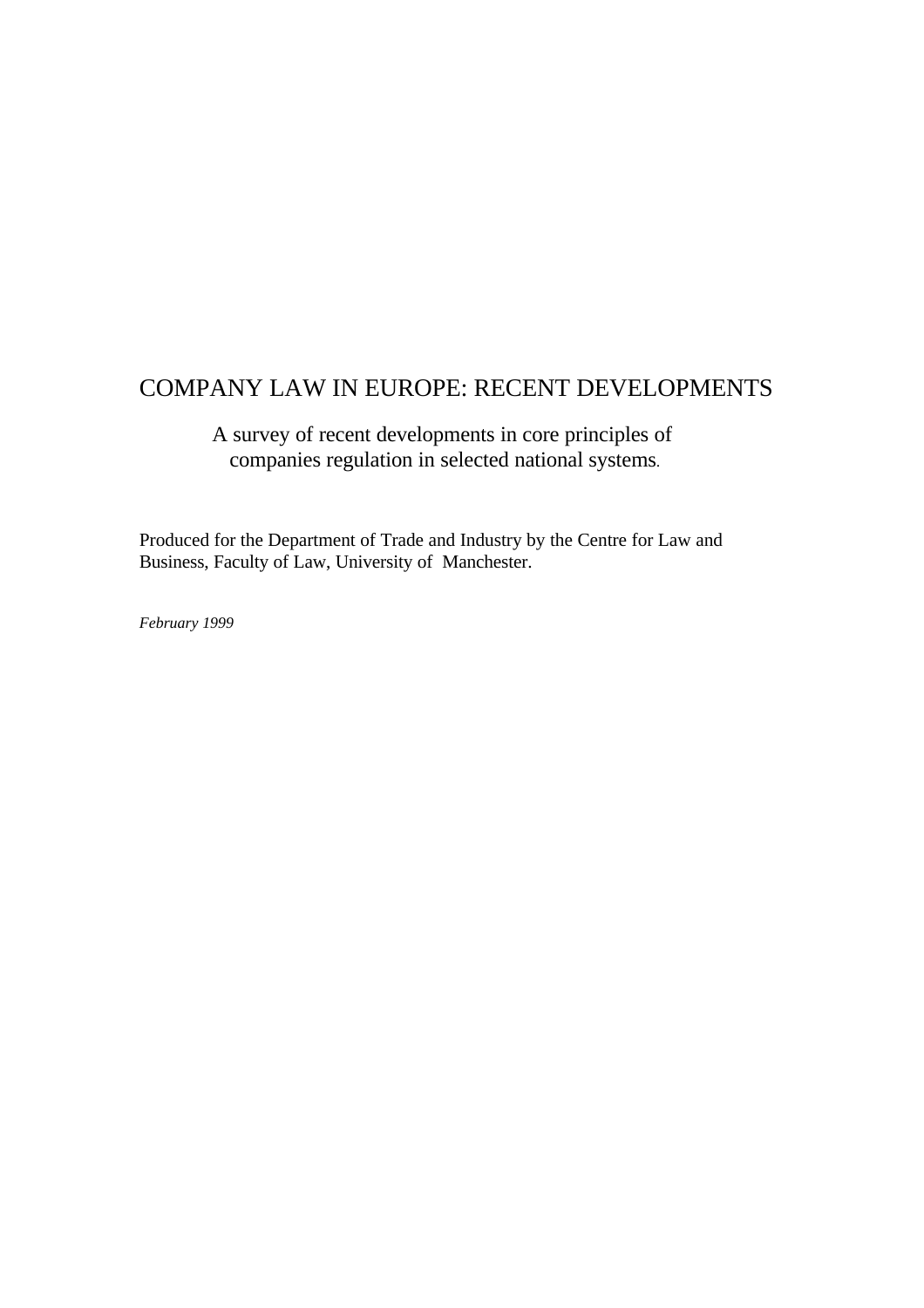# **CONTENTS**

| Acknowledgements                          |                                                   | 1                       |
|-------------------------------------------|---------------------------------------------------|-------------------------|
| <b>Executive Summary:</b>                 |                                                   |                         |
| A)                                        | Commentary                                        | 2                       |
|                                           | <b>Business structures</b>                        | $\mathfrak{Z}$          |
|                                           | Separate regimes for public and private companies | $\overline{\mathbf{3}}$ |
|                                           | Regulatory enforcement strategies                 | $\overline{4}$          |
|                                           | Formation procedures                              | 4                       |
|                                           | Use of new technology                             | $\overline{4}$          |
|                                           | Minimum capital requirements for companies        | 5                       |
|                                           | Shares and share transfers                        | 6                       |
|                                           | Corporate capacity                                | 6                       |
|                                           | Board structures and corporate governance         | 6                       |
|                                           | Shareholder rights                                | 7                       |
|                                           | Directors' liabilities                            | $8\,$                   |
|                                           | Corporate/business restructuring                  | 8                       |
|                                           | Groups of companies                               | 9                       |
|                                           | Dissolution procedures                            | 9                       |
|                                           | Open door policies                                | 9                       |
|                                           | Reform : practical considerations                 | 9                       |
| B)                                        | Jurisdictional Highlights                         | 10                      |
| Austria                                   |                                                   | 12                      |
| 1. Background                             |                                                   | 12                      |
| 2. Recent developments in core principles |                                                   | 13                      |
| 3. Future reform                          |                                                   | 13                      |
|                                           | 4. Bibliography                                   | 13                      |
| Belgium                                   |                                                   |                         |
|                                           | 1. Background                                     | 14                      |
|                                           | 2. Recent developments                            | 15                      |
|                                           | 3. Future reform                                  | 17                      |
|                                           | 4. Bibliography                                   | 17                      |
| Denmark                                   |                                                   | 18                      |
|                                           | 1. Background                                     | 18                      |
|                                           | 2. Recent developments                            | 19                      |
|                                           | 3. Future reform                                  | 19                      |
|                                           | 4. Bibliography                                   | 19                      |
| Finland                                   |                                                   | 20                      |
|                                           | 1. Background                                     | 20                      |
|                                           | 2. Recent developments                            | 20                      |
|                                           | 3. Future reform                                  | 21                      |
|                                           | 4. Bibliography                                   | 21                      |
|                                           |                                                   |                         |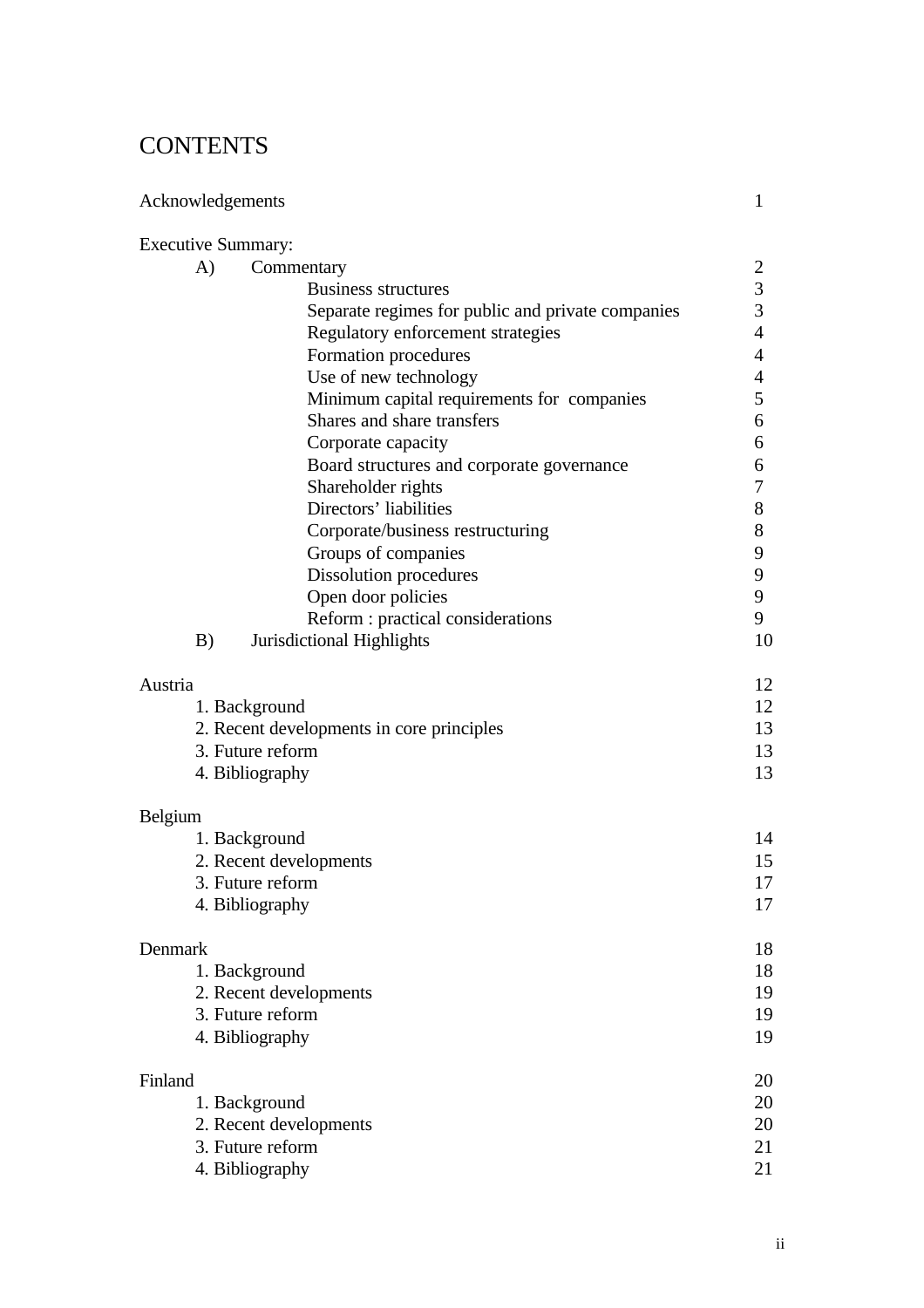| France                              | 22       |
|-------------------------------------|----------|
| 1. Background                       | 22       |
| 2. Recent developments              | 24       |
| 3. Future reforms                   | 25       |
| 4. Bibliography                     | 26       |
| Germany                             | 28       |
| 1. Background                       | 28       |
| 2. Recent developments              | 30       |
| 3. Future reform                    | 31       |
| 4. Bibliography                     | 31       |
| Greece                              | 33       |
| 1. Background                       | 33       |
| 2. Recent developments              | 34       |
| 3. Future reform                    | 34       |
| 4. Bibliography                     | 34       |
| Ireland                             | 35       |
| 1. Background                       | 35       |
| 2. Recent developments              | 37       |
| 3. Future reform                    | 38       |
| 4. Bibliography                     | 39       |
| Italy                               | 40       |
| 1. Background                       | 40       |
| 2. Recent developments              | 41       |
| 3. Future reform                    | 42       |
| 4. Bibliography                     | 42       |
| Luxembourg                          |          |
|                                     | 44       |
| 1. Background                       | 44       |
| 2. Recent developments              | 44       |
| 3. Future reform                    | 45       |
| 4. Bibliography                     | 45       |
| Netherlands                         | 46       |
| 1. Background                       | 46       |
| 2. Recent developments              | 48       |
| 3. Future reform                    | 48       |
| 4. Bibliography                     | 49       |
| Norway                              | 50       |
| 1. Background                       |          |
| 2. Recent developments              | 50<br>51 |
| 3. Future reform<br>4. Bibliography | 51<br>51 |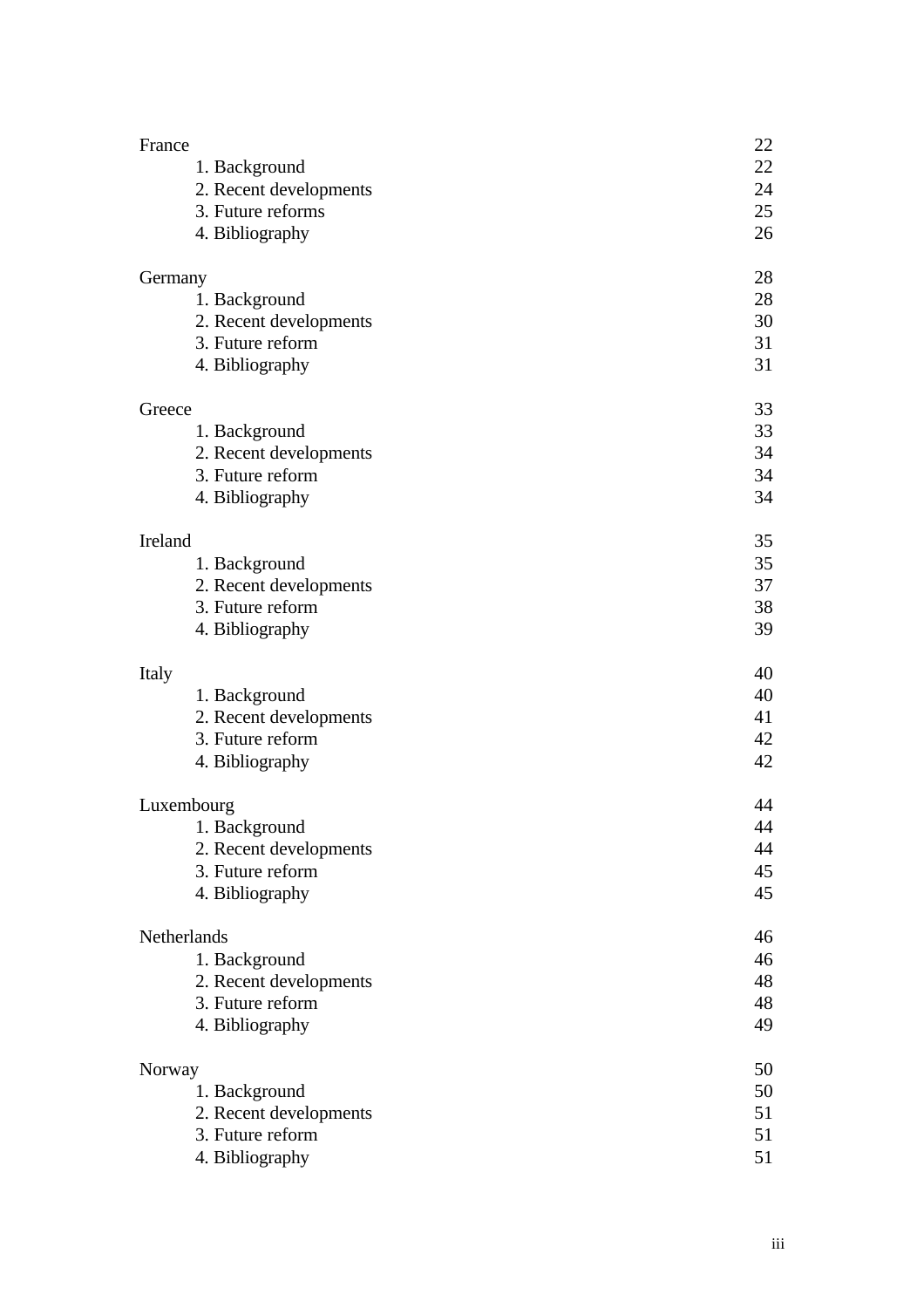| Portugal                                            | 52       |
|-----------------------------------------------------|----------|
| 1. Background                                       | 52       |
| 2. Recent developments                              | 53       |
| 3. Future reform                                    | 53<br>53 |
| 4. Bibliography                                     |          |
| Spain                                               | 54       |
| 1. Background                                       | 54       |
| 2. Recent developments                              | 55       |
| 3. Future reform                                    | 56       |
| 4. Bibliography                                     | 56       |
| Sweden                                              | 57       |
| 1. Background                                       | 57       |
| 2. Recent developments                              | 59       |
| 3. Future reforms                                   | 59       |
| 4. Bibliography                                     | 61       |
| Switzerland                                         |          |
| 1. Background                                       | 62       |
| 2. Recent developments                              | 63       |
| 3. Future reform                                    | 64       |
| 4. Bibliography                                     | 64       |
| Miscellaneous Jurisdictions                         | 65       |
| Liechtenstein                                       | 65       |
| Czech Republic                                      | 66       |
| Hungary                                             | 67       |
| Russia                                              | 68       |
| Turkey                                              | 69       |
| <b>Bibliography: General Sources of Information</b> | 71       |
| Periodicals                                         |          |
| Monographs and Textbooks                            | 71       |
| <b>General Articles</b>                             | 72       |
| <b>Conference Reports</b>                           | 72       |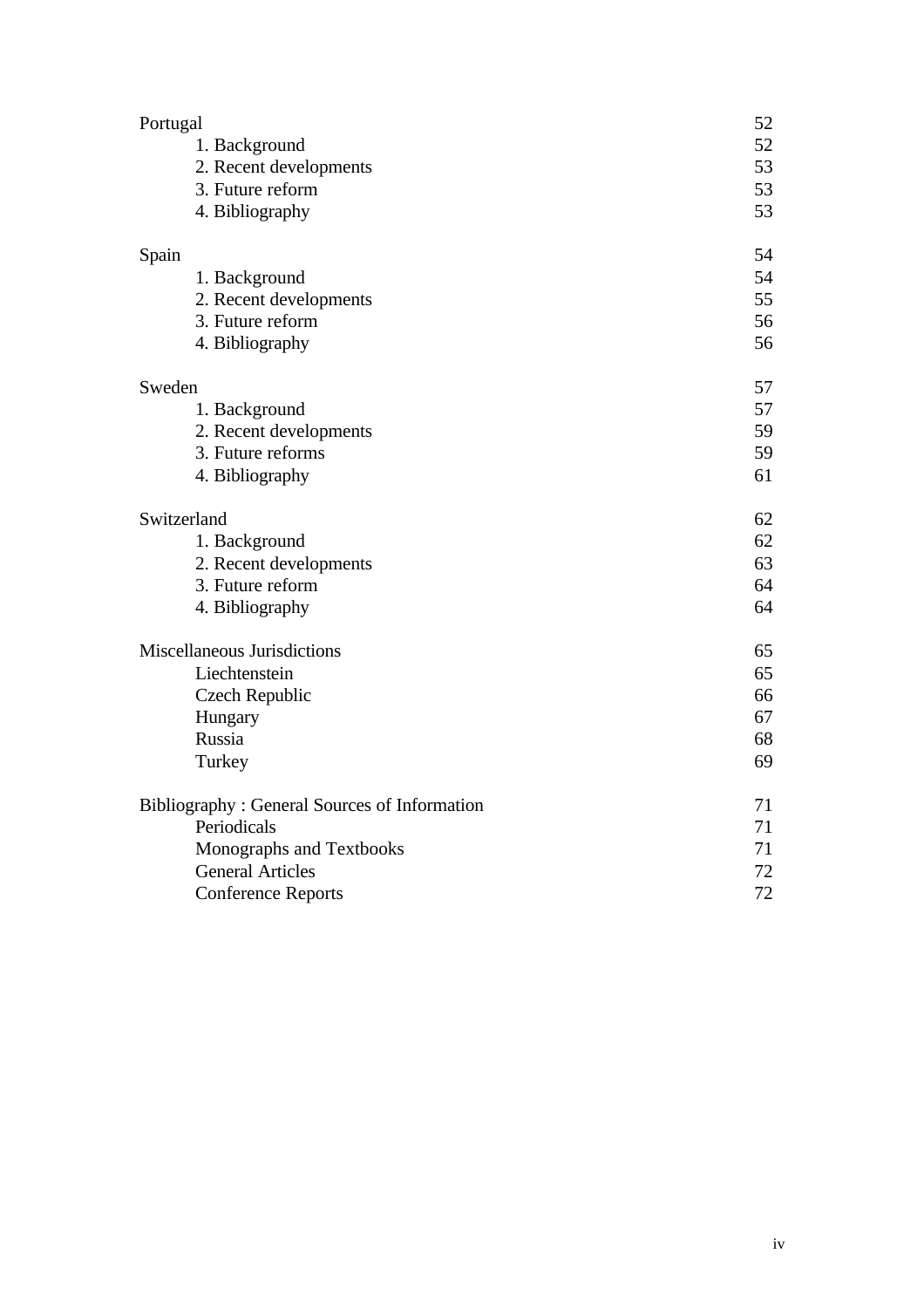# **ACKNOWLEDGEMENTS**

A number of individuals and organisations furnished assistance in the compilation of this survey. Responsibility for the accuracy of the survey, however, rests with the named authors. We offer our thanks to the following:

Professor Anu Arora, University of Liverpool

Susan Bate, John Rylands Library, University of Manchester

Blanaid Clarke, University College Dublin

Jonathan Davey, Addleshaws (Manchester)

Department of Enterprise and Employment (Ireland)

Professor Janet Dine, University of Essex

Christoph Van der Elst, University of Ghent

Legal Information Resources

Irene Lynch, University College Cork

Lillian Miles, Manchester Metropolitan University

Anthony Ogus, Maastricht Research Fellow

Paul Omar, University of Sussex

Professor Lars Pehrson, University of Stockholm

Severine Saintier, University of Liverpool

Sweet & Maxwell Ltd

Professor Louis Vogel, University of Paris II

Library, Herbert Smith (London)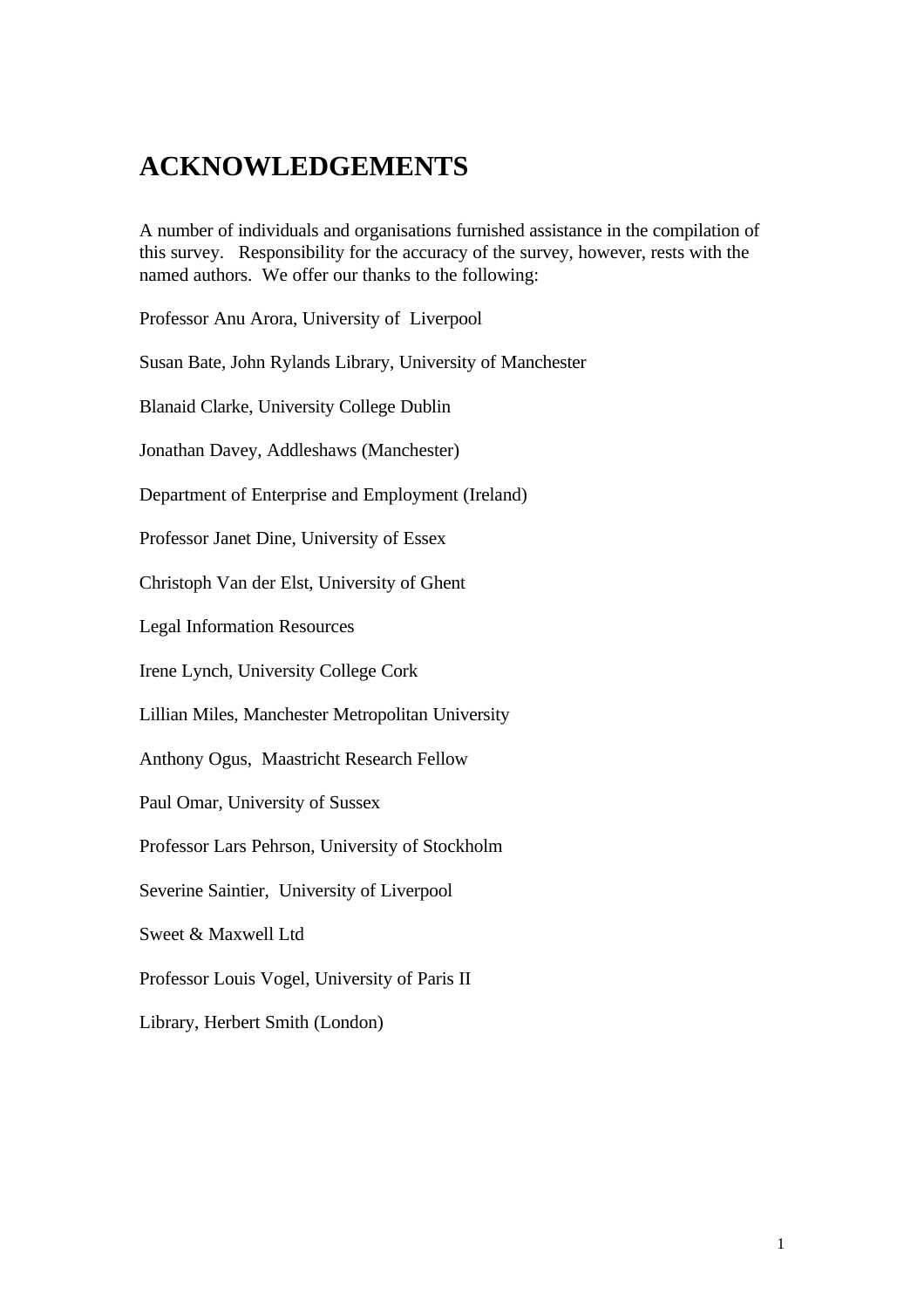# **EXECUTIVE SUMMARY**

# A) COMMENTARY

Any review of recent developments in national systems of companies regulation in Europe will show that the greatest legislative effort is expended in ensuring implementation of EU harmonisation measures. This has in the past stifled radical thinking about underlying aims and objectives, not merely in existing members of the Union, but also in those jurisdictions which hope to become EU participants in the future. However, in the past year or so there are signs that national jurisdictions are beginning to address fundamental core issues. This reflects part of a wider concern about corporate mobility and the relative competitiveness of systems of Company Law in Europe. As yet, this process of reappraisal has produced limited dividends in the form of concrete action but significant changes are on the horizon. This survey of recent developments has thrown up a number of innovations worthy of closer consideration by the Company Law Reform Group. A number of other mechanisms are not of recent origin; some have a respectable antiquity. Nevertheless, they are identified in this paper for the sake of completeness.

Before summarising trends and themes a few cautionary notes should be entered. Firstly the issue of what is a *core* topic for the purposes of the Review does create difficulties. In our study we have sought to be as inclusive as possible; thus issues relating to corporate insolvency and corporate governance are covered simply because they are inextricably linked to the problems of the core in companies regulation.

A perusal of our survey of national jurisdictions discloses that there are indeed *families* of companies regulation operating within Europe. The German model has been influential in Austria, Switzerland and to a lesser extent in The Netherlands. The French tradition has influenced a number of jurisdictions, including Belgium, Spain, Portugal, Italy, Greece and Turkey (to some extent). There is a common heritage to companies regulation in the Scandinavian countries. Finally there is the Anglo-Saxon model as typified by the UK and Ireland.

Another point to note concerns the concept of the public company. In the UK we tend to think of this as representing the very largest of enterprises and statistically this comprises some 1% of all registered companies (about 12,000 in total) . The public company in Europe is a much more commonly used vehicle. It is fairly selectively employed in jurisdictions such as Germany (where there are only some 4000) but once one moves through France (160,000) and the Latin systems (e.g. the total in Spain nears 250,000) one finds that statistically it is often used by much smaller businesses and sometimes more extensively that the private company. Having said that, the pattern on the Continent is that often only a very small percentage of public companies are actually listed on the appropriate stock exchange. The reasons for this may be related to company law, but they often reflect cultural differences and divergences in the tax/ social welfare systems. A failure to appreciate this differential usage can create problems when devising regulatory strategies.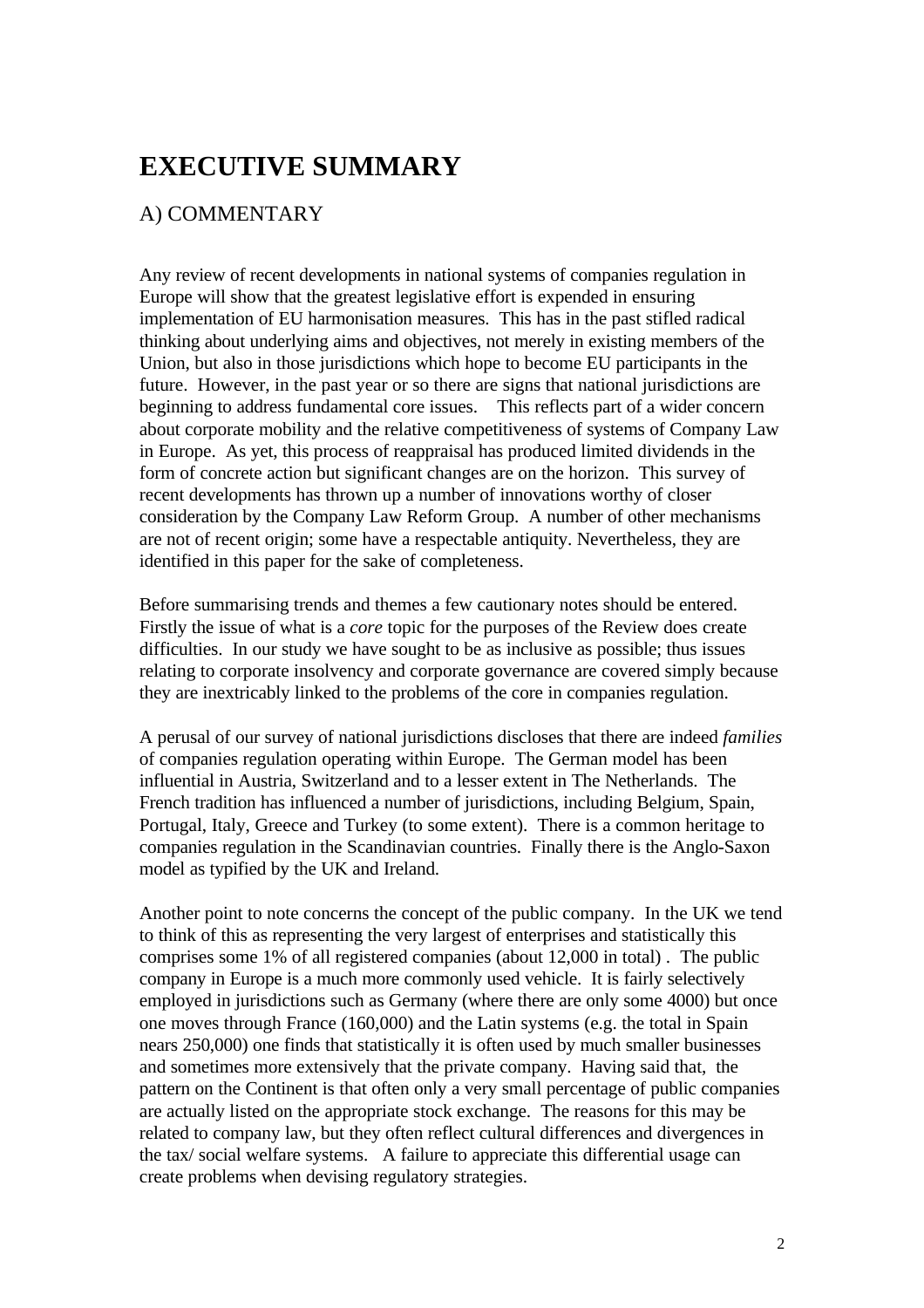Finally, the issue of share ownership and diversity of participation must be noted. In the UK holdings in public companies do reflect quite a broad range of participants. On the Continent it is quite common to find within the public company a single shareholder with overwhelming control. Thus the public company in some senses reflects aspects of the closed corporation.

#### Business structures

On a superficial level European jurisdictions offer a wider range of business options (whether corporate or non corporate) than is found in English law. Recent developments in Europe merely underscore that fact with specialist corporate structures being introduced in a number of jurisdictions (e.g. France and Spain). That initial impression can however be misleading because there is often less flexibility on offer within these designated options than one would find in Anglo-American models.

This lack of flexibility in the main corporate models (particularly apparent in Germany, and to a lesser extent, France) is now being tackled in many continental jurisdictions. A trend in favour of deregulatory measures is becoming apparent. Thus Germany enacted a number of deregulatory measures for small stock corporations in 1993. In the UK summary financial statements could be said to reflect a similar policy Likewise Denmark has done much to deregulate its law on private companies as a result of 1996 legislation. French law has devised a new flexible public company structure (SAS) designed to encourage joint ventures. The main thrust of the Marini Report in France is encouraging entrepreneurs by offering them greater flexibility. In Finland proposals are on the table to deregulate private companies.

Although the balance of developments favours deregulation the pattern is not uniform. In certain areas, notably with regard to corporate governance/ shareholder rights in public listed companies, the thrust of reform favours *increased* regulation and the creation of predetermined rights as opposed to relying on judicial protection. The reforms for public listed companies in Italy enacted in 1998 attest to this.

#### Separate regimes for public and private companies.

This pattern of formal and distinct regulatory regimes is replicated in many European jurisdictions. Separate statutes are used in a number of legal systems - for example, Germany, Denmark, Spain and Norway.

Countries like the UK which have a single legislative base are France, Finland, Sweden, Switzerland, Turkey and Ireland, though even within these jurisdiction the fault lines are becoming clearer.

Other formal distinctions operate in companies regulation. Size of company (irrespective of technical status) is increasingly used in Europe to determine whether a supervisory board is to be used (see for example The Netherlands). Whether a company is listed or not may determine which laws apply (as in the case of Italy).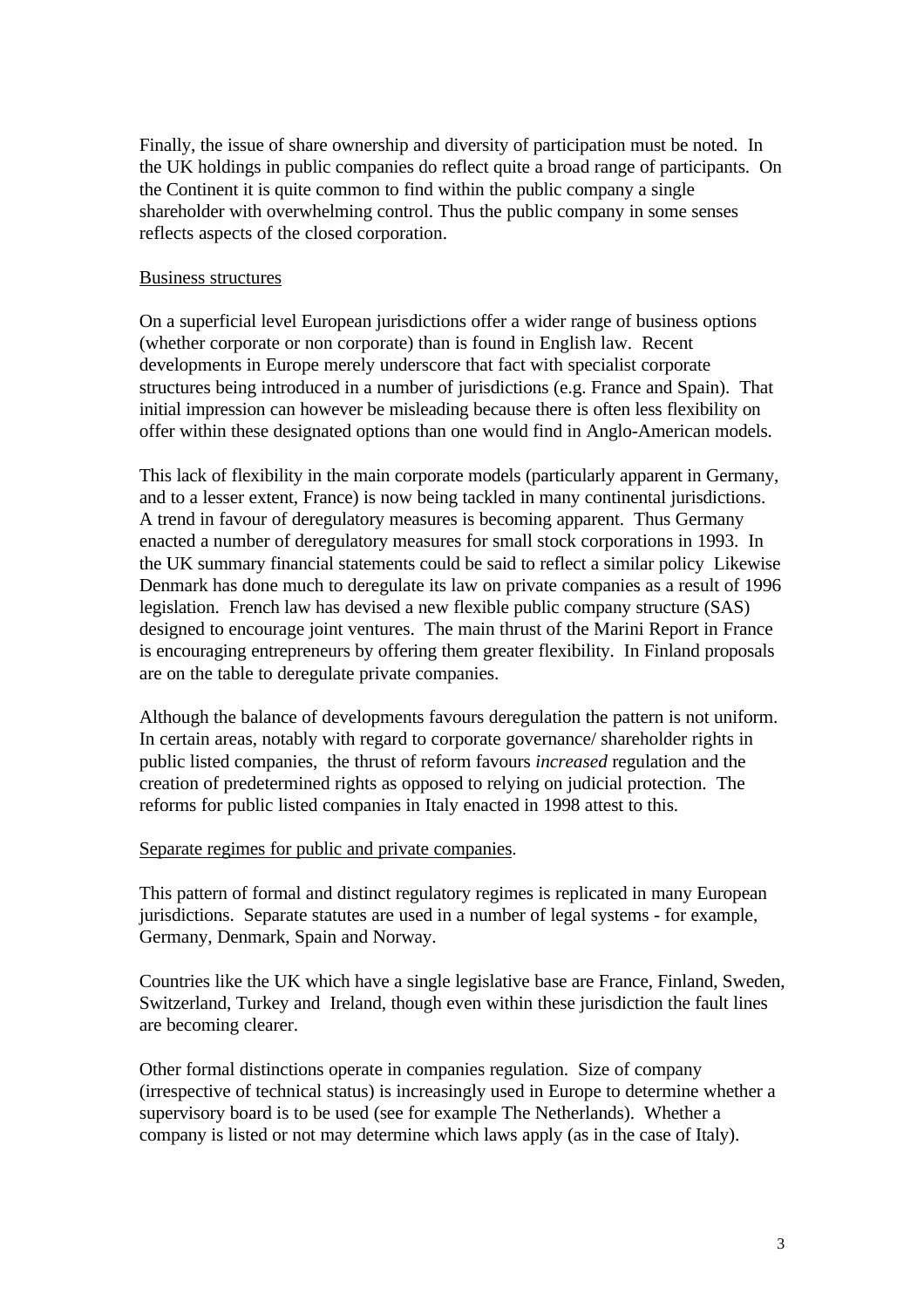### Regulatory enforcement strategies

In the same way that there is a head of steam in favour of deregulation so questions are being asked as to the most effective sanctions and methods of enforcement. Certainly the Marini Report in France favours moves towards decriminalisation of infringements of company law. In Ireland this issue was a central concern of a Working Party set up in July 1998.

Some jurisdictions believe that auditors could play a greater role in enforcement. In Sweden proposals are now enacted requiring auditors to resign and blow the whistle in the event of suspected economic crime. This goes further than the whistleblowing duty introduced into English law (see SI 1994 Nos 524, 525, 526 and 449) for a limited range of banking, investment and insurance companies in the early 1990s in the wake of the Bingham Report on the BCCI Affair (*Inquiry into the Supervision of the Bank of Credit and Commerce International*, 1992). Ireland appears to be moving in this same direction. Limited whistleblowing obligations also operate in The Netherlands and France.

### Formation procedures.

Most jurisdictions opt for a single constitutional document. Having said that incorporation procedures can be more complex and time consuming than in the UK (see Switzerland and the Netherlands for example). Formal use of lawyers as notaries seems to be a common trait. In some jurisdictions (see Sweden and Turkey) two modes of incorporation have operated - these are the so called successive and simultaneous methods. Of these the latter is becoming more popular. The date of the award of legal personality may also be deferred until the deed of incorporation has been filed and capital requirements fulfilled; this may expose the promoters to wider risks of liability. Generally speaking the issue of the status of the company in the period of formation and the liability of promoters is of much greater concern on the Continent than in the UK. It was not a surprise that the First Company Law Harmoinisation Directive identified this as an area for early coordinated reform.

The use of off the peg companies is not a peculiarly English phenomenon - this surely indicates some dissatisfaction with established incorporation procedures. Ireland has recognised the need for quick incorporation procedures. Its 10 day guaranteed incorporation model is likely to receive future legislative backing.

Generally speaking there is little in European company law of attraction in terms of offering ideas on effective incorporation models.

### Use of new technology

Corporate regulators in Europe are beginning to exploit new technologies to facilitate disclosure, registration of documents and completion of share transfers. Paperless share systems for public quoted companies have been introduced not merely in the UK but also in countries such as Belgium. Moreover, in Denmark notifications can now be effected on line. In Norway electronic share registration systems have been introduced in 1997 with a central state registry being employed.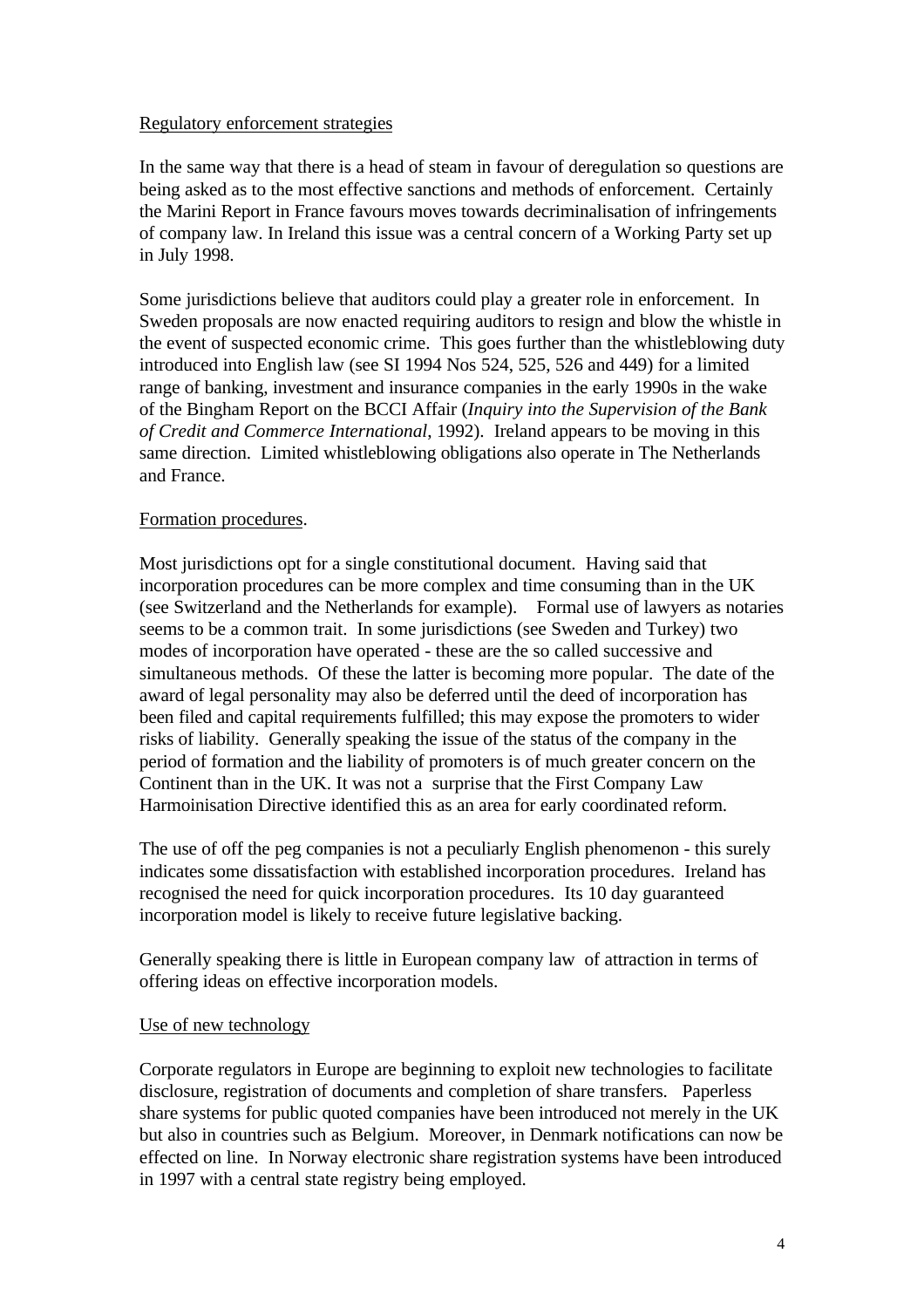The issue of the use of information technology was a central theme in the European Commission's conference on *Company Law and the Single Market* in December 1997. The leading exponent of this issue is Professor Ulrich Noack. According to this commentator the need to standardise the storage and access to companies information was highlighted as a necessary step in the process of establishing a single capital market with shareholders coming increasingly from further afield. Thus moves should be made towards the use of videoconferencing techniques for the holding of company meetings simultaneously in several locations. Shareholder communication should be facilitated electronically. Digital technology should be reflected by changes in formal company processes. Professor Noack stresses the importance of access to companies information by electronic means and also to the importance of standardising information at a European level. He points to the EDGAR system (Electronic Data Gathering Analysis and Retrieval) which has worked effectively in the USA since its introduction in May 1996. As far as the UK is concerned some moves have been made in this directions with Companies House introducing an electronic filing system in October 1998 and an expriment about to commence in the City whereby institutional investors can cast their votes electronically.

#### Minimum capital requirements for companies.

Public companies in the EU are obliged to have minimum authorised capital levels. For many traditions this merely reflected the state of play before the Second Directive. Countries outside the EU (such as Switzerland and Turkey) also use minimum capital strategies in public companies as a means of protecting creditors.

Minimum capital is a matter of choice for jurisdictions regulating private companies. However, it is the norm in continental Europe. Sweden has recently doubled its minimum share capital for private companies, though this change has been traumatic for the business community and the implementation period has had to be extended. Finland, a new entrant to the EU has also substantially increased minimum capital requirements, though seven years leeway has been granted for compliance by existing companies. By way of contrast Denmark has recently *reduced* its minimum capital requirement for private companies.

Apart from the UK and Ireland all European jurisdictions under review appear to impose minimum capital requirements for private companies.

Indeed minimum capital requirements are frequently bolstered by mandatory capital reserves to be built up incrementally out of net profits (see Spain. Portugal and Turkey for example). Moreover draconian procedures exist obliging directors to place companies in liquidation if the level of assets falls below a specified proportion of the share capital. At the moment under English law the only requirement on directors in the event of a serious loss of capital (falling short of rendering the company insolvent) is to call an EGM (see Companies Act 1985 section 142).

Most EU jurisdictions operate controls on share repurchases/ financial assistance, as they are required to do by the Second Directive. The rules here vary, but a treasury share facility (up to 10% of the total shares) is on offer in many jurisdictions. France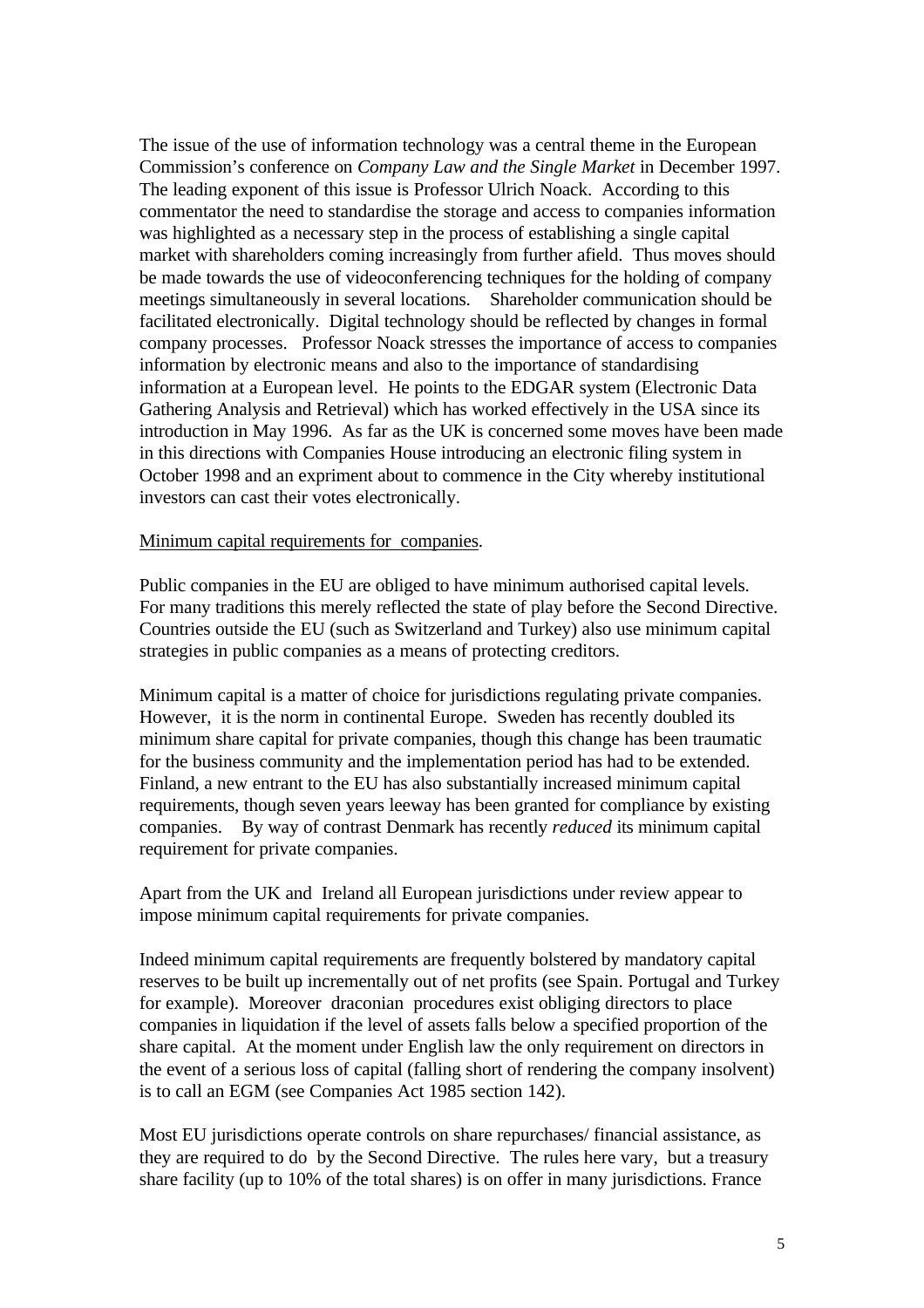has just introduced such a change in its law and the UK is already making steps to move in this same direction.

#### Shares and share transfers

The most notable aspect of this area of law is the abolition of share certificates in the context of private companies. Instead participation or quotas are reflected by book entries - see here France, Greece, Italy, Portugal, Spain, Denmark, Netherlands and Germany (to some extent).

Paperless shares are increasing in popularity. Belgium has recently introduced such as a system for public quoted companies.

The use of central state registries to handle the business of transfers of shares is becoming more common. Note the so called VPC share dealing system in Sweden and the new electronic transfer facility in Norway. The curious share certification systems operated in The Netherlands and Belgium are also worthy of study here. Under these schemes shares are transferred to a trust office which issues depositary receipts in exchange. The interest of the shareholders becomes purely economic.

Some jurisdictions have minimum participation levels (especially in private companies), but these as increasingly seen as a barrier to the small investor. Note the changes in Germany here.

The advent of the euro has served as an opportunity for many jurisdictions to rethink their approach to share denomination. Accordingly a number which did not permit no par value shares have decided to change their policy (e..g. France and Finland).

### Corporate capacity.

Most jurisdictions still require companies to state their business purposes on incorporation. The *ultra vires* rule, substantially undermined by the First Harmonisation Directive, still lingers on in attenuated form in Belgium and Switzerland. There is little sign of European jurisdictions adopting the North American idea of giving companies full powers of a natural person.

#### Board structures and corporate governance.

There is less consensus here. The two tier structure, pioneered in countries such as Germany, Austria and the Netherlands is well established, though is increasingly coming under attack for the inability of the supervisory board to exert effective control over the management. Two tier boards are used for public companies in Denmark and they are optional for such companies in Finland. The two tier model does not necessarily always travel well. Witness the experience in France where the supervisory board is optional with the result that businesses have voted with their feet and spurned the opportunity to use it.

In jurisdictions that permit supervisory boards they are sometimes not allowed for private companies - Finland. More usually the use of an supervisory board for private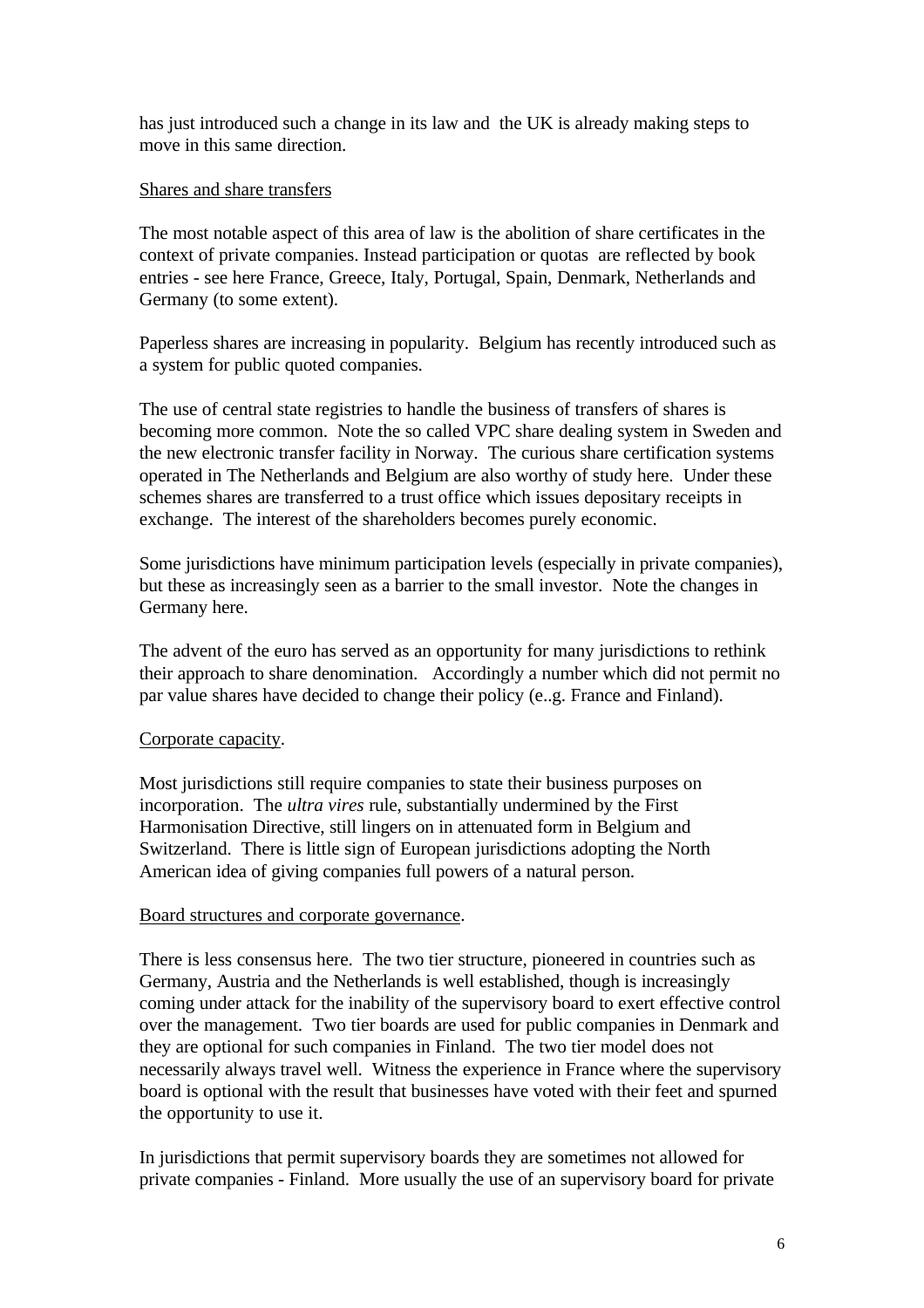companies is a matter of choice provided the company can be classified as small (see Germany and Austria).

Variants on the supervisory board system are found in certain European systems. Italy for example has a single board of management, but a key role is played by the board of statutory auditors (*a fortiori* after the 1998 changes for listed companies). In Portugal the committee of auditors appears to fulfil a similar role. Statutory auditors are also employed in Turkey.

Unitary boards are used in Belgium, Greece, Ireland, Spain, Switzerland and Turkey (for private companies with less than 20 members).

Whatever board model is used the approach on the Continent towards composition and size is more prescriptive than is the case in the UK.

The issue of corporate governance was very much to the fore in the European Commission conference on *Company Law and The Single Market* which was held in Brussels in December 1997.

### Shareholder rights.

A constant theme in the 1990s has been the improvement of shareholder rights. The methodologies used however do differ. Some jurisdictions prefer to advance such rights through the supervisory board and there have been a number of refinements to make these more effective. Shareholder rights can vary from private to public company and from listed to non-listed company.

Other jurisdictions make use of statutory rights. Some of these are well known such as the entitlement to call for an EGM. Others are less well known in English law such as the right to call for an inspection/ investigation and the right to demand information from directors. Perhaps the most striking example is the special audit procedure which was pioneered in Germany but has found its way into Austria and Switzerland. Information gleaned from such an audit is often the prelude to follow up litigation. Differences do exist with regard to the relevant level of support needed to activate these statutory rights. The figure of 10% is now the norm and increasingly this is reduced to 5% for shareholders in public companies (where recruiting support can be more difficult). Derivative actions, in some form or another, are found in many European systems though again specified levels of support need to be secured before the action can be brought. The problem of nuisance shareholder litigation has reared its head in a number of countries. Formal appraisal rights (i.e. the right to withdraw from the company at fair value on the occurrence of specified events, such as a radical change of business) have recently been introduced into Spanish law.

The UK increasingly relies on judicial discretion, now legitimated by section 459 of the Companies Act 1985. Derivative actions under English law are almost extinct, hence the proposal from the Law Commission in 1997 to remodel and revitalise them. In the context of disputes within a GmbH the German courts have played a key role in devising shareholder remedies. Italy adopted a similar policy by placing heavy reliance on the protective role of the courts, but in its 1998 reforms it appears to be moving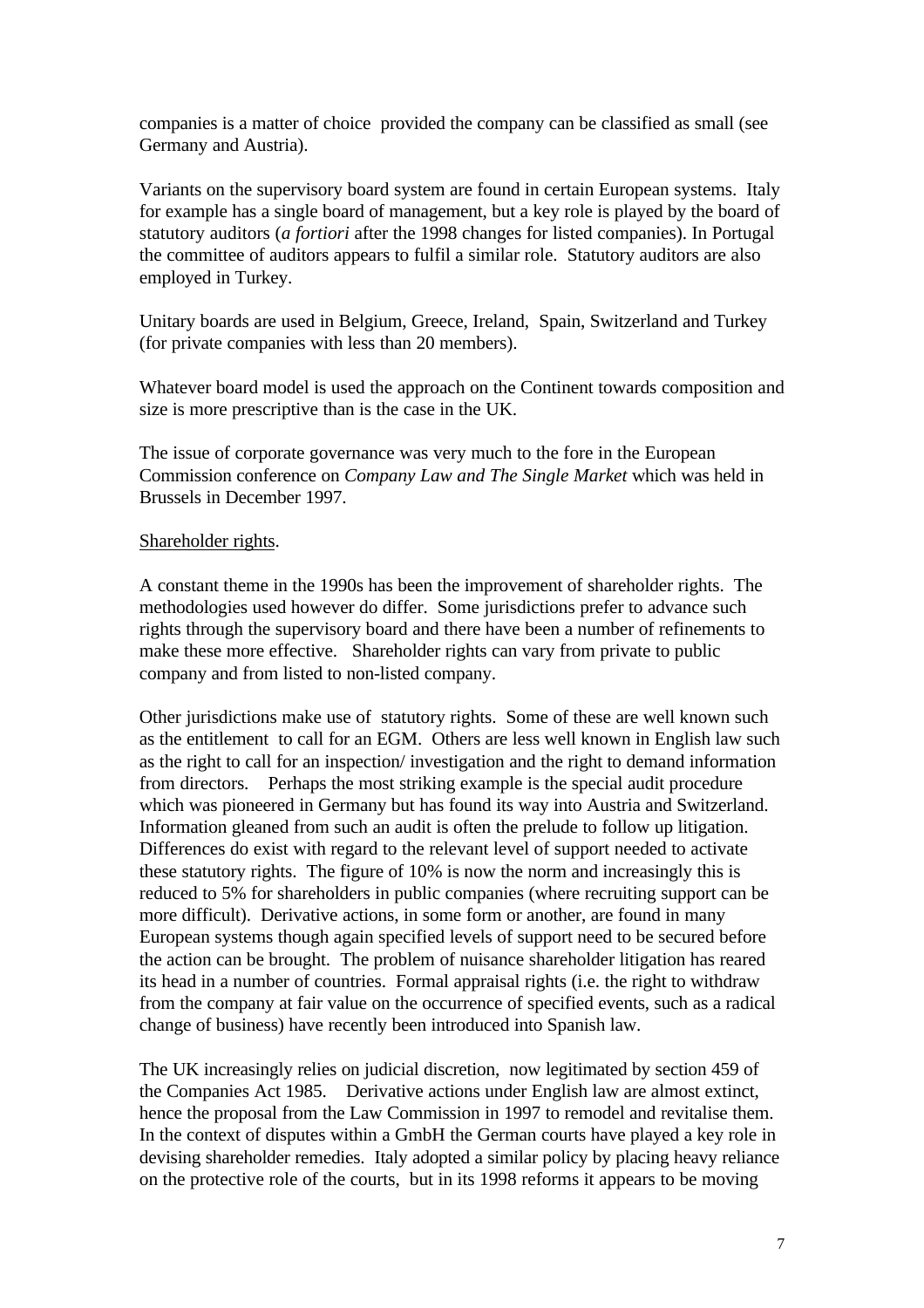more towards a system of fixed statutory entitlements. Switzerland is yet another jurisiction that has relied much on general principles developed by the courts, though it has introduced a wider range of statutory rights in recent times.

In some countries shareholders (such as Sweden) have more leverage over dividend yields. In Sweden holders of 10% of the share capital can force payment of a dividend up to half of the net profits. Other jurisdictions giving greater expectations to shareholders on dividends include Norway and Portugal. Having said that, in many of these countries the amount of money available for distribution is reduced by the obligation imposed on directors to establish mandatory capital reserves out of profits

One relative weaknesss in shareholder protection which is apparent in most European jurisidictions (as compared to the position in the US) is the absence of coordinated shareholder activist groups. The one notable exception is the French organisation known by its acronym as ADAM (*Association de Dence des Actionnaires Minoritaires*). This vacuum is made worse by the high degree of shareholder apathy in many European countries where public companies are dominated by single shareholders with the result that minorities see no point in exercising their right to vote.

Two other devices (which have emanated from US corporation law) deserve mention here. Proxy solicitation procedures which enable dissident shareholders to promulgate their proposals ore efffectively are to be introduced in Italy and The Netherlands. The cumulative voting system (which enhances shareholder power over the appointment of directors) has also been introduced into the Russian law of joint stock associations.

### Directors' liabilities.

The trend both in termsof legislation and judicial innovation has been towards increased risks of personal liability. One commentator  $\hat{I}$  has described this as a core issue in European private company law. To some extent this has been alleviated by making available business rescue models to directors of distressed companies. Management facing hard choices in a situation where their company is in financial difficulties are presented with the "stick and the carrot" strategy. Sweden offers a typical model here with the requirement to call an EGM (similar to CA 1985 s.142) but an obligation to put the company in liquidation if the difficulty is not resolved within 8 months of the EGM. There is a similar obligation imposed on directors in Denmark, though the period for rectification there is six months. A mandatory liquidation mechanism operates in Finland with directors being given one year to achieve the necessary financial improvement. Austria and Denmark also have variants on the theme.

#### Corporate/business restructuring.

In the 1990s many European jurisdictions have introduced significant developments in this field - for example Belgium, Austria, Ireland, Sweden, France and Switzerland.

Apart from introducing new rescue procedures for distressed companies a number of systems have sought to facilitate demergers and other forms of division. In so doing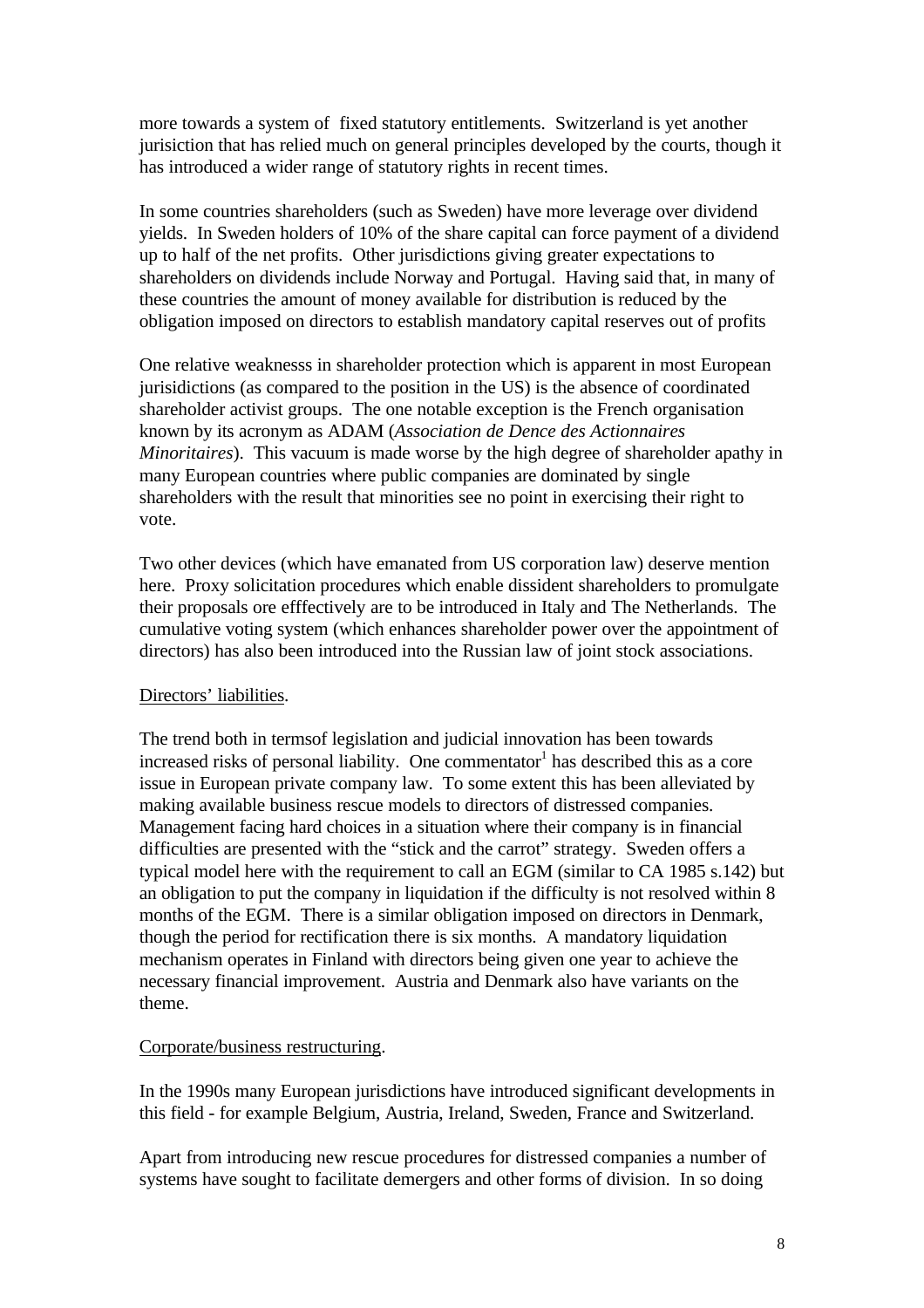they have gone beyond the requirements of the Sixth EC Harmonisation Directive. Germany has introduced an interesting model in its 1994 Transformation Law facilitating metamorphosis from non corporate to corporate forms. The necessary changes in company law have been linked to the vital reform of associated tax laws. New conversion models have also been adopted in The Netherlands, Spain and Greece.

### Groups of companies

This has been an area of little activity. Germany has a sophisticated law on groups but most European jurisdictions have not been minded to borrow it, largely because of its inflexibility. Having said that, in 1998 Hungary adopted rules on groups which owe much to the German tradition. Ireland has introduced changes in this area in 1990 with the inspiration coming not from Europe but rather New Zealand (note here the rules on contribution and pooling orders for insolvent companies).

### Dissolution procedures.

Denmark has introduced a simple method of dissolving solvent private companies by the mere filing of a declaration. Belgium introduced rules for dissolving dormant companies in 1995, though a court order is still required.

### Open door policies

Jurisdictions adopt various methods to make corporate vehicles attractive to overseas investors. One technique is to permit foreign currencies to be used for nominal share values. Luxembourg has a long tradition in this regard.

Clearly the issue of freedom of establishment is central to the concept of the Single Market. However this issue has a much wider relevance in that all economies in the developed world are seeking to remove formal or cultural barriers in the competition to attract inward investment. Thus, indirect forms of discrimination in companies regulation (such as residence requirements for directors) are increasingly being discarded.

### Reform : practical considerations

There have been a number of significant reforms in core matters (particularly with regard to minimum capital sizes). In view of the difficulties faced by established companies it has been necessary to allow generous transitional arrangements. Periods between 3-7 years have been allowed. In some cases existing companies have been exempted from the requirement to make changes.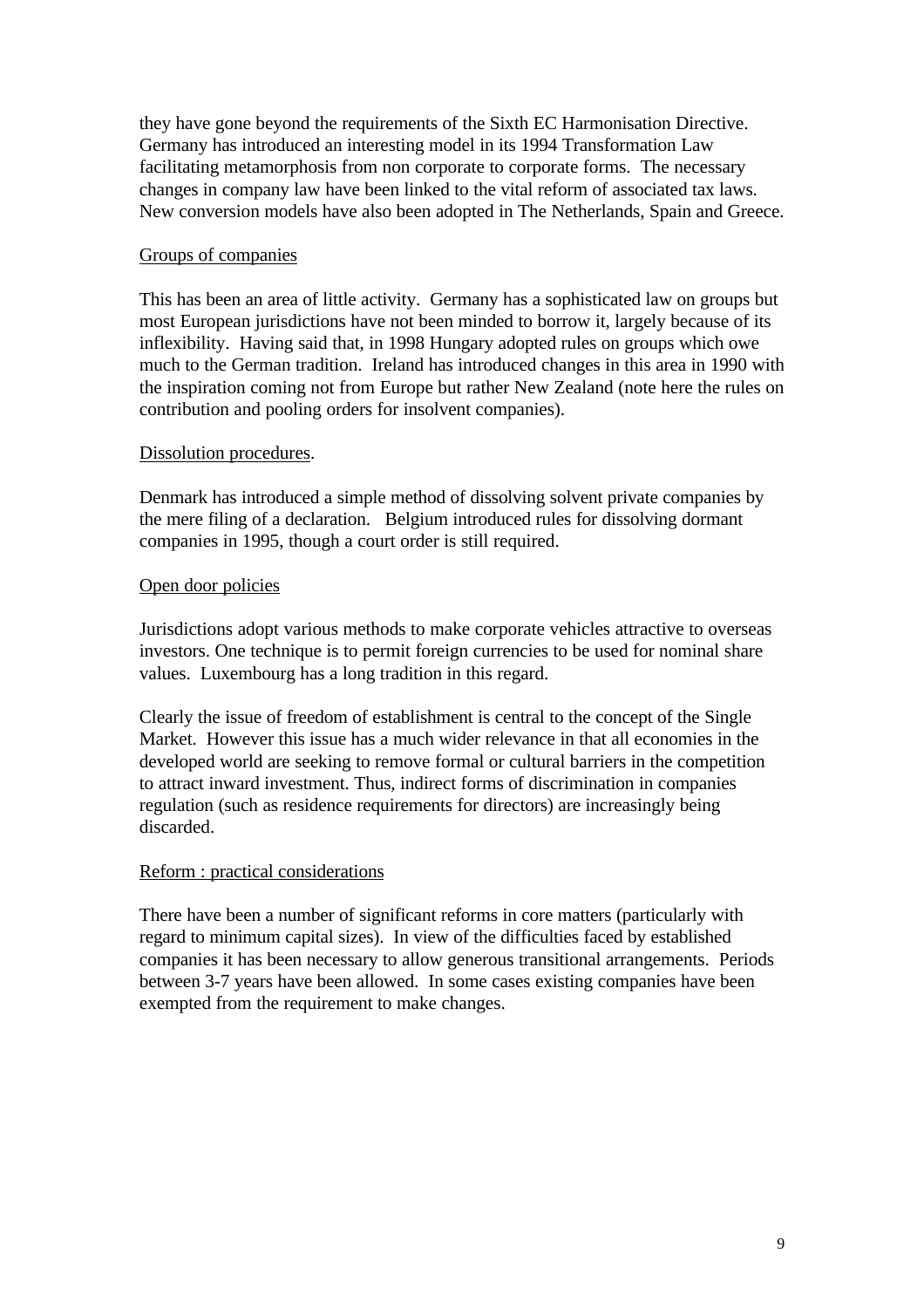# B) JURISDICTIONAL HIGHLIGHTS

**Austria** - 1997 Reorganisations Law imposes duty on directors to pursue reorganisation or else risk personal liability. 1998 Takeover Law.

**Belgium** - Minimum capital requirements doubled as from 1996. Introduction in 1997 of new corporate rescue procedure (judicial receivership).

**Denmark** - Private Companies Act 1996 deregulates small companies by reducing minimum capital requirement and introducing greater flexibility on board structures.

**Finland** - complete restructuring of public/ private companies by 1997 Act. Proposals to aid SMEs in 1998.

**France -** key changes in 1994 on new form of company for joint ventures and corporate rescue. Marini Report in 1996 proposes fundamental changes largely of deregulatory nature. 1998 reforms including introduction of no par value shares and greater opportunity to undertake share buybacks..

**Germany** - significant deregulation of small AGs in 1994. Transformation Act 1995 on restructuring and major Insolvency Act in 1997. 1998 legislation to promote corporate governance andtransparency.

**Greece** - some changes in changes 1995 particularly with regard to public companies.

**Ireland -** major reforms in 1990 on directors' duties, corporate rescue, etc. Company Law Review in 1994 - legislation awaited. Takeover Panel Act 1997. Ongoing review of enforcement strategies.

**Italy** - major changes in the law relating to governance of public listed companies in 1998 with a general improvement of shareholder rights in such companies.

**Luxembourg** - no significant changes to report

**Netherlands** - no significant changes. Review of corporate governance by Amsterdam Stock Exchange in 1996.

**Norway -** 1997 major structural changes in companies. Electronic registration system introduced.

**Portugal** - some changes to report in 1996 with regard to supervisory board and company secretary.

**Spain** - 1995 reforms to private company law designed to promote deregulation and enhance the growing popularity of such companies.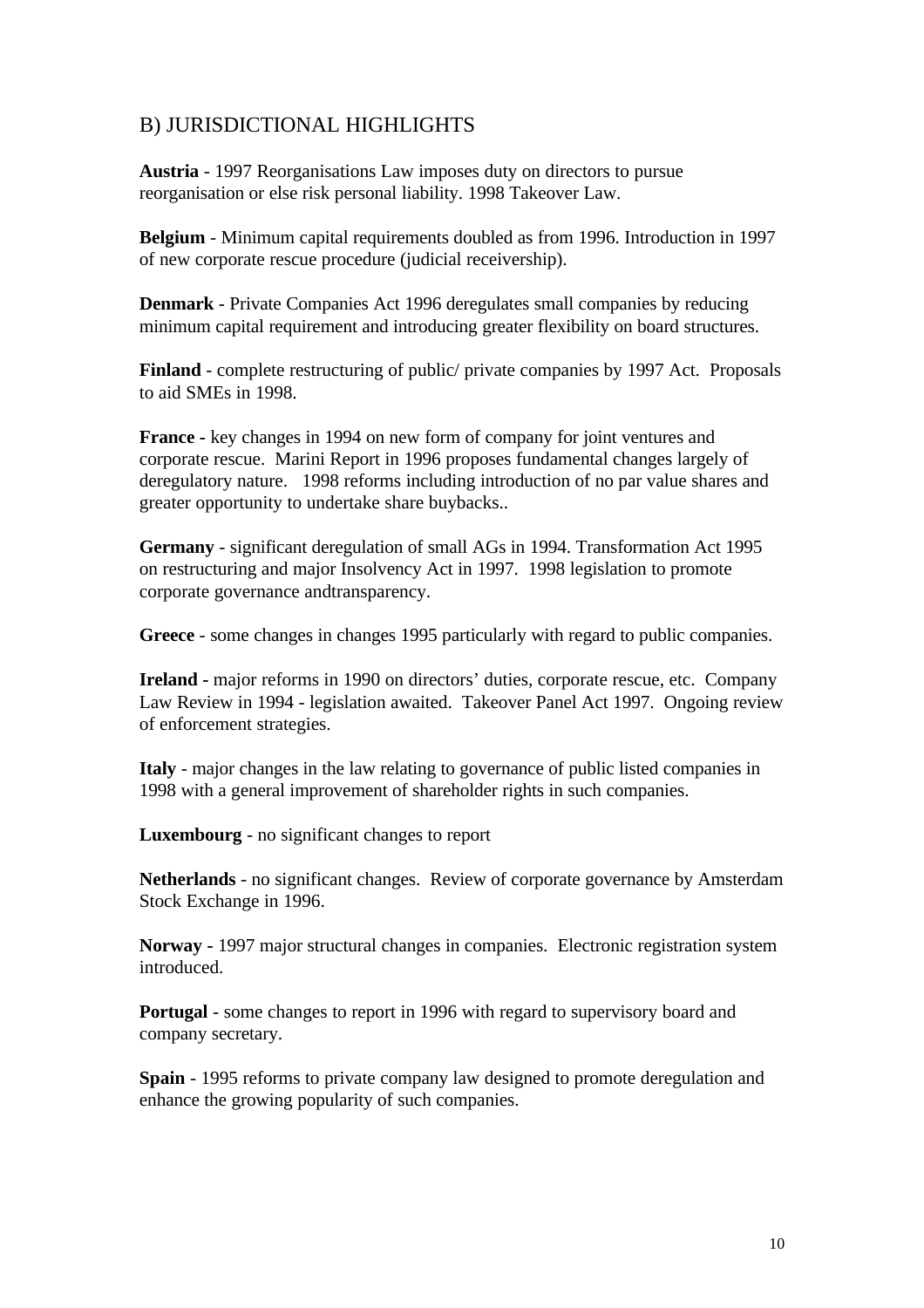**Sweden** - minimum share capital doubled in 1995. Business Reorganisations Act (corporate rescue). Ongoing fundamental review carried out by a standing reform body.

**Switzerland** - major core reforms in 1992. Little of significance since then apart from enhancing the rights of participation holders (non voting shareholders) in 1997.

David Milman (Research co-ordinator) Emilios Avgouleas (contributor) Brian Bercusson (contributor) Andrew Griffiths (contributor) February 1999

### FOOTNOTES

1. Harm-Jan De Kluiver, Europe and The Private Company: An Introduction in Harm Jan De Kluiver and Walter Van Gerven (eds) **The European Private Company** (1995, Kluwer) p. 21.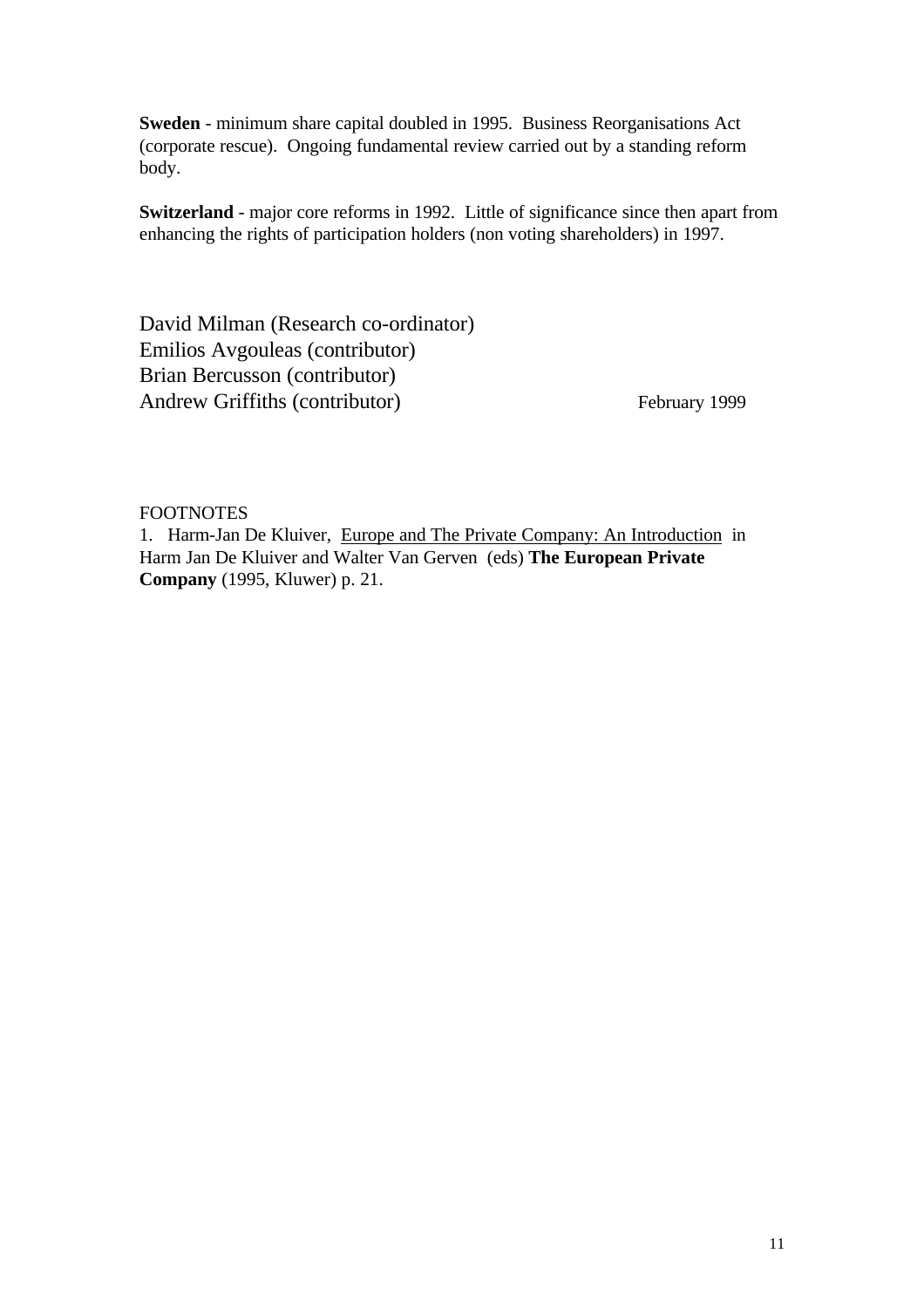# **AUSTRIA**

# 1. Background

The basic law on limited liability companies in Austria is to be found in the Limited Liability Company Act (GmbH) and the Stock Corporation Act (AG). Austria is thus clearly influenced by German law of business organisations. Austria joined the EU with effect from 1995.

The private company in Austria is termed the *Gessellschaft mit beschrankter Haftung* (GmbH). Originally authorised by a law of 1906 this form of company is now designed to offer flexibility for the smaller type of enterprise. The process of forming a GmbH is relatively simple. Again there should be articles of association dealing with name, registered office, capital and business objects. A minimum capital of AS500,000 is specified and the minimum individual holding is AS 1000. Share certificates are rarely used to denote participation. The management is vested in the *geschaftsfuhrer*. In some cases involving substantial businesses (share capital in excess of AS1 million, 300+ employees, 50+ shareholders) a supervisory board is required, but this is not an essential requirement for every private company. Although a supervisory board must have at least three members the law specifies no maximum (though the articles can do this). To this minimum of three must be added at least two employee representatives. Members of the supervisory board can be dismissed if the holders of 10% of the shares demand it. The holders of 10% of the shares can demand a special audit. A works council may also be required for a Gmbh.

A public limited company (*Aktiengessellschaft*, or AG) (*kapitalgesellschaft*). The governing statute here is the Austrian Companies Act 1965. As part of the formation process articles of association must be drafted. These will deal with name, registered office, business purpose and share capital. A minimum capital of AS1,000,000 is required for an AG. Shares must have a fixed nominal value and various fixed nominal values are specified in the legislation. Share repurchases are only permitted under limited conditions.

The AG adopts the German model of a two tier board as a matter of requirement. Thus there is a management board (*vorstand*) and a supervisory board (*aufsichtsrat*). Members of the management board are appointed by the supervisory board for a maximum five year term of office, though re-election is possible. The size of the supervisory board depends upon the size of the registered share capital - the rules here are very prescriptive. Its maximum membership can vary between 7-20 members, though to this can be added members appointed by the works council (set up under the Labour Relations Law 1974). The employee representatives can amount to up to one third of the supervisory board. Generally supervisory board members are elected by shareholders for up to four years. The supervisory board reviews the activities of the management board and is also responsible for controlling the auditors. Auditor liability is capped at AS5,000,000 by the Accounting Act. The holders of 5% of the shares can force the convening of an EGM. a 10% level of support is required to call for a special audit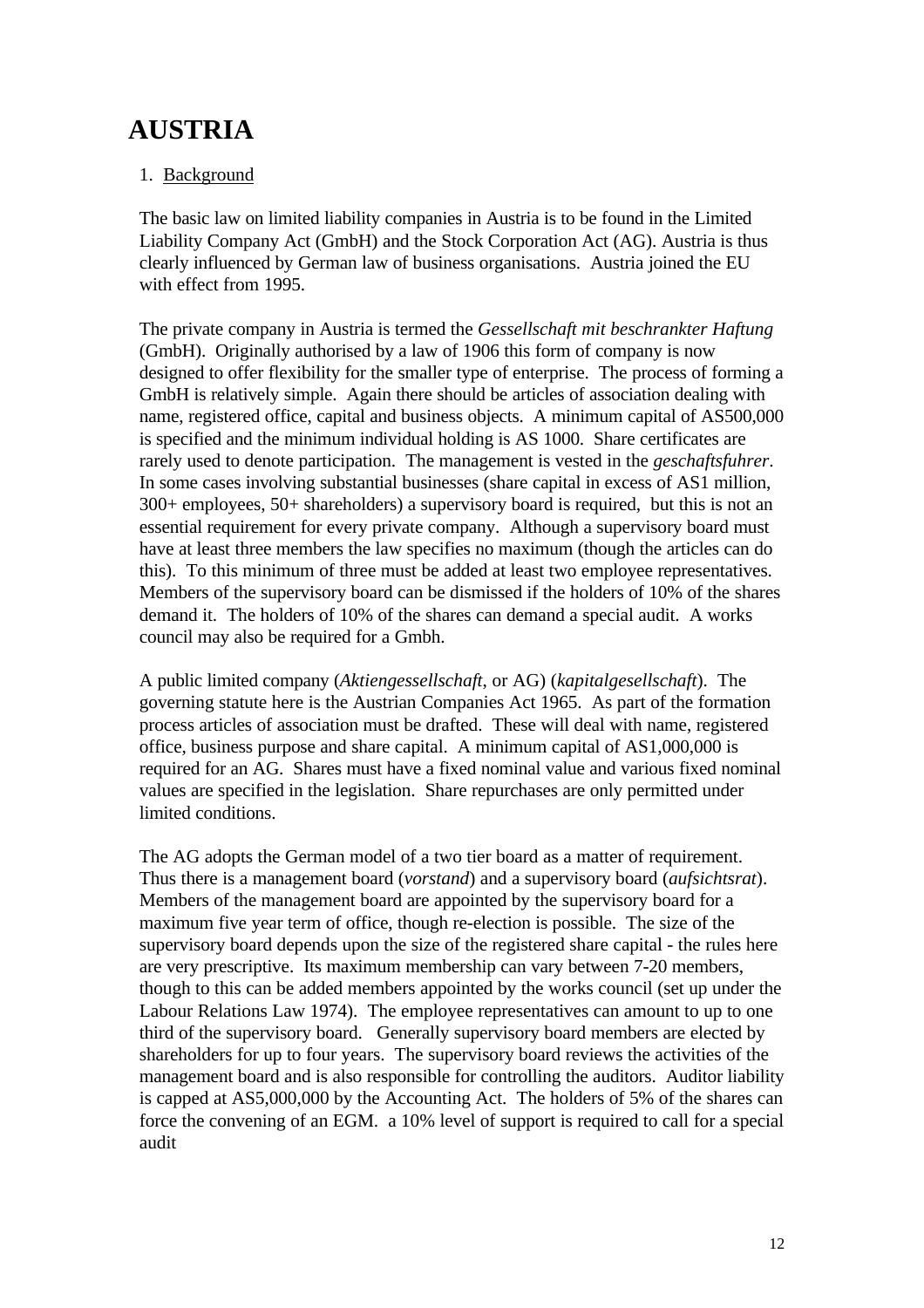# 2. Recent developments in core principles

As a new member of the EU Austria is making a number of changes in its core rules to facilitate the implementation of the EC Company Law Harmonisation Directives

In 1993 a law was passed (Companies (Amendment) Act 1993) which facilitated demergers, divisions and transfer of assets by public companies.

A recent reform that typifies world trends in companies regulation concerns the law on corporate rescue. A new court based rescue procedure involving the appointment of a reorganisation auditor to report on and make proposals with respect to the company was introduced in 1997. Although not in itself a core issue, the fact that the 1997 Reorganisations Act (*Unternehmensreorganisationgesetz*) imposes in section 22 an obligation on directors of a company experiencing financial difficulties to take advantage of rehabilitation procedures in circumstances where the equity ratio falls below 8% shows how core matters can be affected by wider developments. Under this new legislation directors are obliged to invoke this procedure if the financial criterion outlined above is encountered. This procedure does not as such involve a moratorium but if company officers fail to undertake this reorganisation and the company is declared insolvent within 2 years they can be held jointly and severally liable up to a maximum of AS 1 million for each director for the debts of the company.

# 3. Future reform

The new Takeover Act will come into force on January 1 1999. It is expected that many of the rules will mirror those in the Draft 13th EU Directive. Provisions will be made for mandatory offers and the establishment of a Takeover Panel.

# 4. Bibliography

Herbst, C., Public Takeover Bids [1998] (July/August) *European Legal Business* 43 Huber P, and Zehetner, J., Austria - Insolvency Law Reform [1997] *International Financial Law Review* 56 Huber, P., and Petter, K., Austria - EU Company Law Amendment Act [1997] (March) *International Financial Law Review* 58-59 Huber, P., and Lober, W., Austria: Takeover Code [1998] 17(9) *International Financial Law Review* 63-64. Rindler, [1997] 12(5) *Journal of International Banking Law* N76-77 Wotherspoon, K., Criminalisation of Insider Dealing in Austria, (1995) 16 *The Company Lawyer* 158

[1998] 9 *International Company and Commercial Law Review* N13-14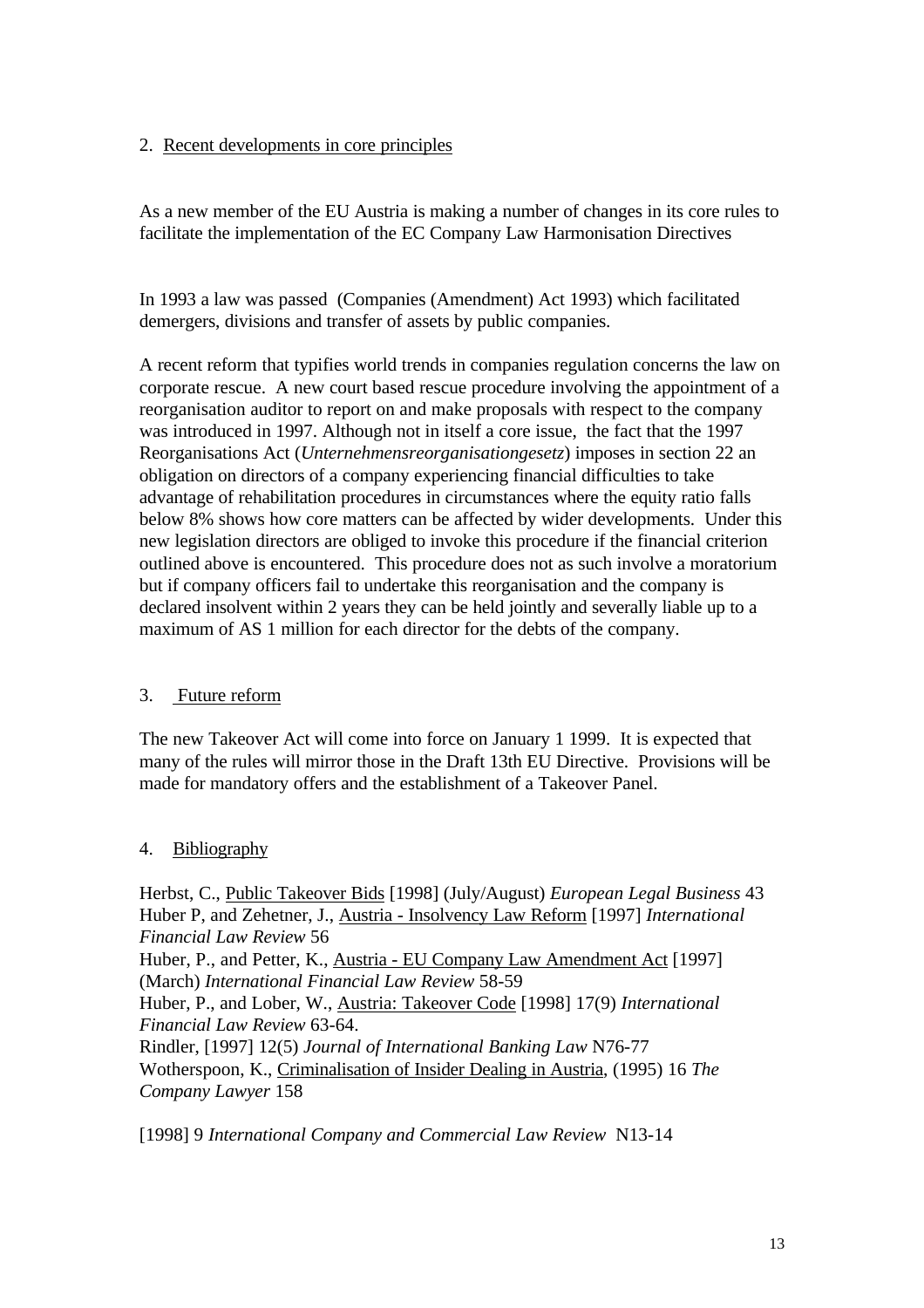# **BELGIUM**

# 1. Background

The foundation of Belgian Company Law is the Belgian Law on Commercial Companies (Royal Decree November 30 1935) (as amended in 1991) which provides the content for the Commercial Code Book I Title IX.

Private companies (BVBA/SPRL) must have a minimum capital of BF750,000, a third of which must be paid up on the day of incorporation. The minimum par value of a share used to be fixed at BF1000 but this requirement was dropped by the 1995 Act. It is estimated that there are some 189,000 private companies registered. Single person private companies are possible and there are just over 2000 of these in existence. Bearer shares are not permitted. Restrictions are imposed on share transfers in such companies; at least three quarters of the votes cast at a GM are required to approve a transfer. The issue of bonds was absolutely prohibited, some though relaxation was offered in 1991 for registered bonds. The management of such companies is vested in the managers (*zaakvoerders*/ *gerants*) who enjoy strong security of tenure. Corporate directors are not allowed. The holders of 1% of the shares in a BV can institute a derivative action. A BV can acquire up to 10% of its own shares in defined circumstances.

Belgium has some 140,000 public companies (NV/ SA), though only a very small percentage of these are quoted on the stock exchange (about 130!). The 1935 Law was amended significantly in 1995. A charter is required for incorporation purposes (this would include information on such matters as the name, business objects, registered office and share capital) as are certain documents relating to the financial plans and status of the proposed company. The charter has to be put before a notary public. The finance plan details proposals for the next two years. This is a confidential document and will only become relevant if the company collapses within 2 years in which case the court will have regard to it if issues of liability arise. The minimum capital for a public company was increased from BF1,250,000 to BF2,500,000 as from July 1 1996, though existing public companies are given five years to comply. Personal sanctions will be imposed on directors who fail to meet this deadline: they will be liable for any shortfall from the specified minimum. Once prepared the deed of incorporation must be filed and the company only acquires personality from this filing date. A minimum of two members is required. Share certificates are used to denote ownership; shares may be either registered or bearer. No par value shares can be used for public companies in Belgium; indeed, they are the norm. Shares are freely transferable but shareholders can agree to restrictions on share transfer. The effect of transfers in breach of such restrictions is not clear.

If the capital falls below half of the authorised minimum the directors must call an EGM within 2 months, but there is no mandatory liquidation procedure at this stage. However if the assets fall below 25% of the value of the share capital liquidation must be embarked upon. Failure to comply with the above procedures exposes directors to personal risk.; they will be presumed to be responsible for resulting loss to creditors.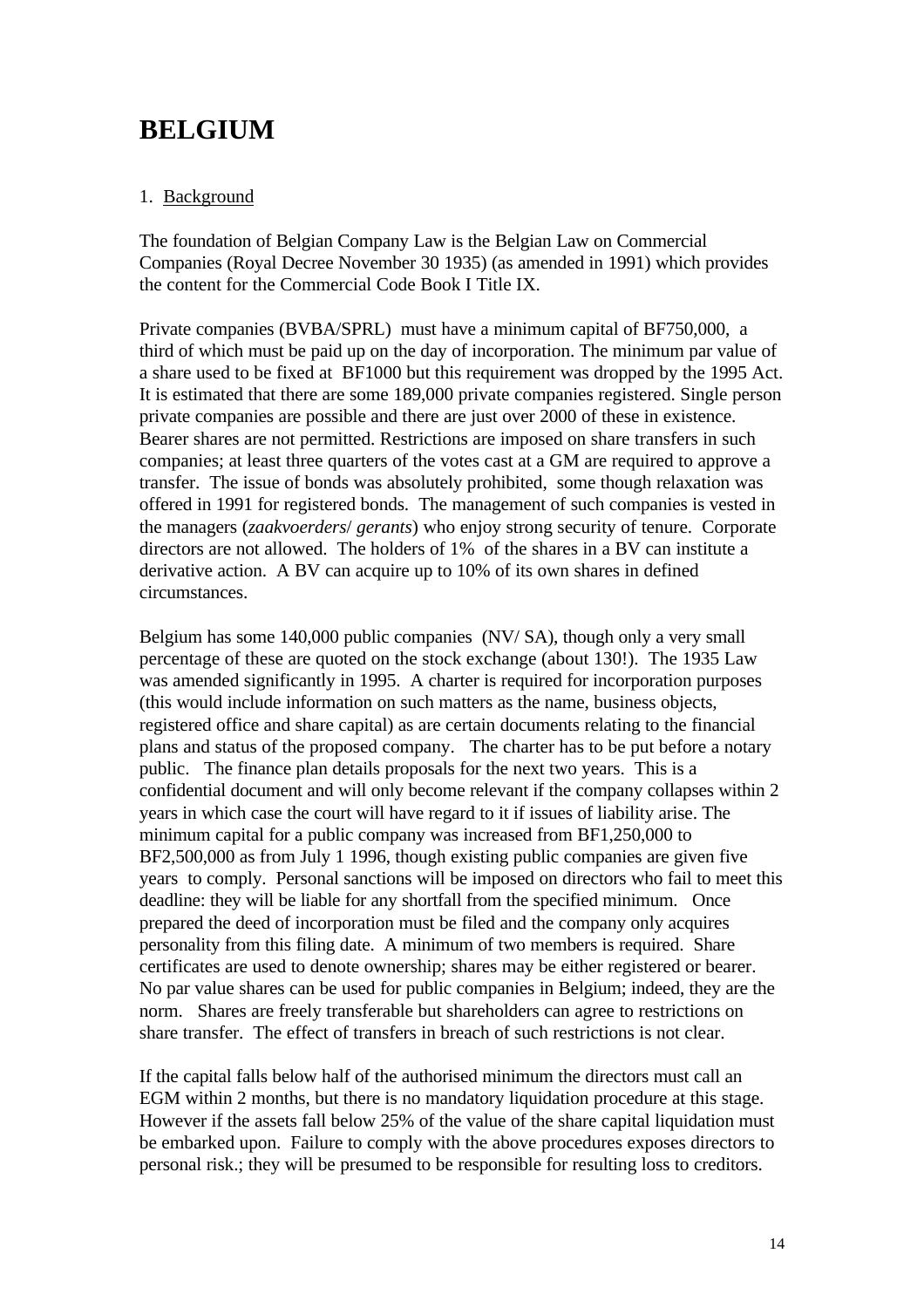There is an *ultra vires* rule which can bind third parties who are aware of the transgression.

Share repurchases are only permitted if stringent conditions are met. Since 1984 they have been subject to the bar on financial assistance for the purpose of share acquisitions subject to the exceptions permitted by Art 23 of the Second EC Company Law Harmonisation Directive. Subsidiaries can own shares in parent companies up to a maximum of 10% of the voting rights.

The management is vested in a unitary board which should normally have a minimum of three directors (*bestuurders*/ *administrateurs*) . Corporate directors are possible. Directors can hold office for a maximum of 6 years before offering themselves for reelection. Although there is no supervisory board structure, works councils may exist (they were authorised in 1948) and where such a works council has been set up a special auditor must be appointed to report to it. Larger companies (whether a BV or NV) must appoint a supervisory director (*commissaire-reviseur*) whose role is to act as an in-house auditor/watchdog.

The holders of 20% of the share capital can requisition an EGM. Members rights can be provided for through shareholder agreements; the former rule that such agreements could only last for five years has been dropped. Since 1991 the holders of 1% of the shares can institute a derivative action if the majority of shareholders refuse to sue, though they risk liability in costs if they choose this option. The holders of 1% of the shares can also ask for a special audit of the company's books. Shareholders can, subject to certain controls specified in the legislation, enter binding voting agreements.

Other companies enjoying limited liability are cooperative companies (CVBA/SCRL) (these date back to the 19th century and must have a minimum capital of BF 750,000) and the EEIG (which was introduced in 1989). Single person private companies (EBVA/SPRLU) were admitted in 1987. As a result of the 1995 changes Belgian law provides for the creation of companies with a social motive (VSO/FSS). These are profit making enterprises where the profits are not returned to the participators but rather allocated to the specified social purpose (e.g. an environmental protection programme).

There is a wide range of partnership options, some of which involve the partnership firm enjoying separate personality.

### 2. Recent developments

.

By the Law of June 29 1993 new procedures were introduced (implementing the 3rd and 6th Directives) for mergers and divisions. The legislature also took the opportunity to enact rules governing the nullity of decisions of general meeting in the event of procedural irregularity.

The 1935 Law was further amended in 1995 (Act of April 13 1995) and there is still a five year transition period in operation for the increase of capital of public companies.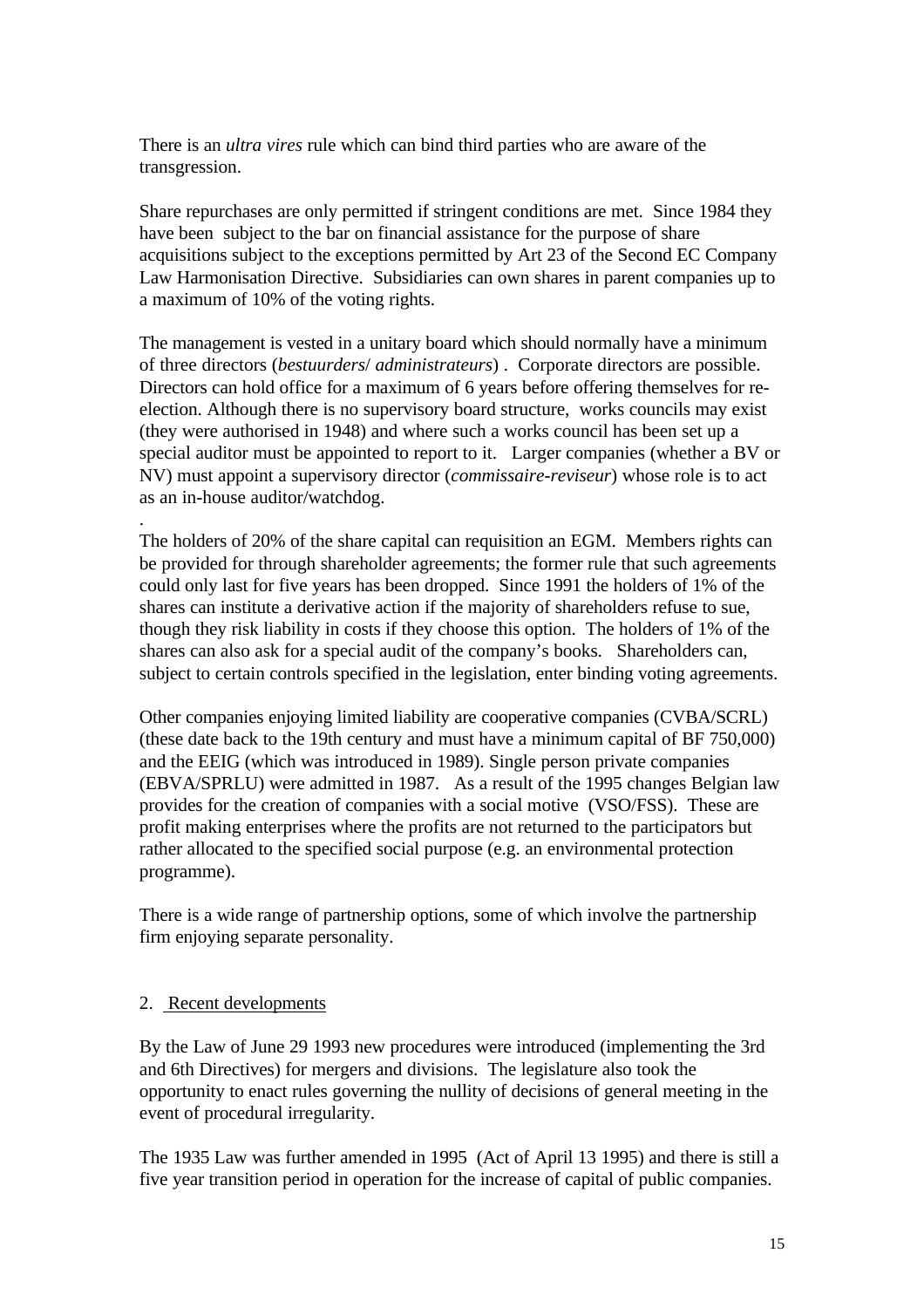Apart from increasing the minimum capital of a public company and authorising companies with a social purpose the 1995 Act made a number of important reforms:

- postponing time of incorporation from execution of deed of incorporation until date of filing with Commercial Court Registry

**-** a paperless share system was established for public quoted companies.

**-** a procedure was introduced to combat deadlocks within companies. The holders of at least 30% of the shares can apply to the court to have other shareholders transfer their shares to them if there are serious reasons. In such a case the court will often consider a counter petition by the opposing shareholder. No minimum shareholding is required to seek a buyout and the court can order this option if there are good reasons.

**-** new corporate governance mechanisms were also established for public listed companies. Two and not three directos will suffice to form a board. Board decisions can be taken informally in emergency cases. In cases where a board is faced with a possible conflict of interest it must set up a panel of independent directors to report on the matter, though the procedures for dealing with conflicts of interest are considerably relaxed for SMEs. As yet there is no reported case law on how this new conflicts of interest regime will work and considerable uncertainty exists as to its effect.

**-** the 1995 Act also introduced a dissolution procedure for dormant companies which had not traded for three years. Such companies could be dissolved by order of the court.

The Takeovers and Acquisitions (Amendment) Decree 1997 amends the 1989 Decree on the same subject . Applicable only to public companies this new law will facilitate compulsory purchase of shares by shareholders already owning 95% of the voting equity.

In 1997 new legislation was introduced to facilitate the rescue of distressed companies. Under the Judicial Receivership Act 1997 (which replaces a system introduced in 1946) a new court based rescue procedure (judicial composition, coupled with a 6 month moratorium on payments) is established.

The 1935 Law of Commercial Undertakings was amended by the Compulsory Purchase of Shares (Amendment) Act 1998 the purpose of which is to clarify the application of compulsory purchase provisions to public companies whose share capital is or was open to the public.

In 1998 Belgium, copying a model available in The Netherlands, introduced a system of *share certification*. Under this mechanism a shareholder can transfer his shares to a legal entity which will then issue certificates or depositary receipts to the individual concerned. These certificates confer rights to dividend but the primary rights of the shareholder are exercised by the legal entity.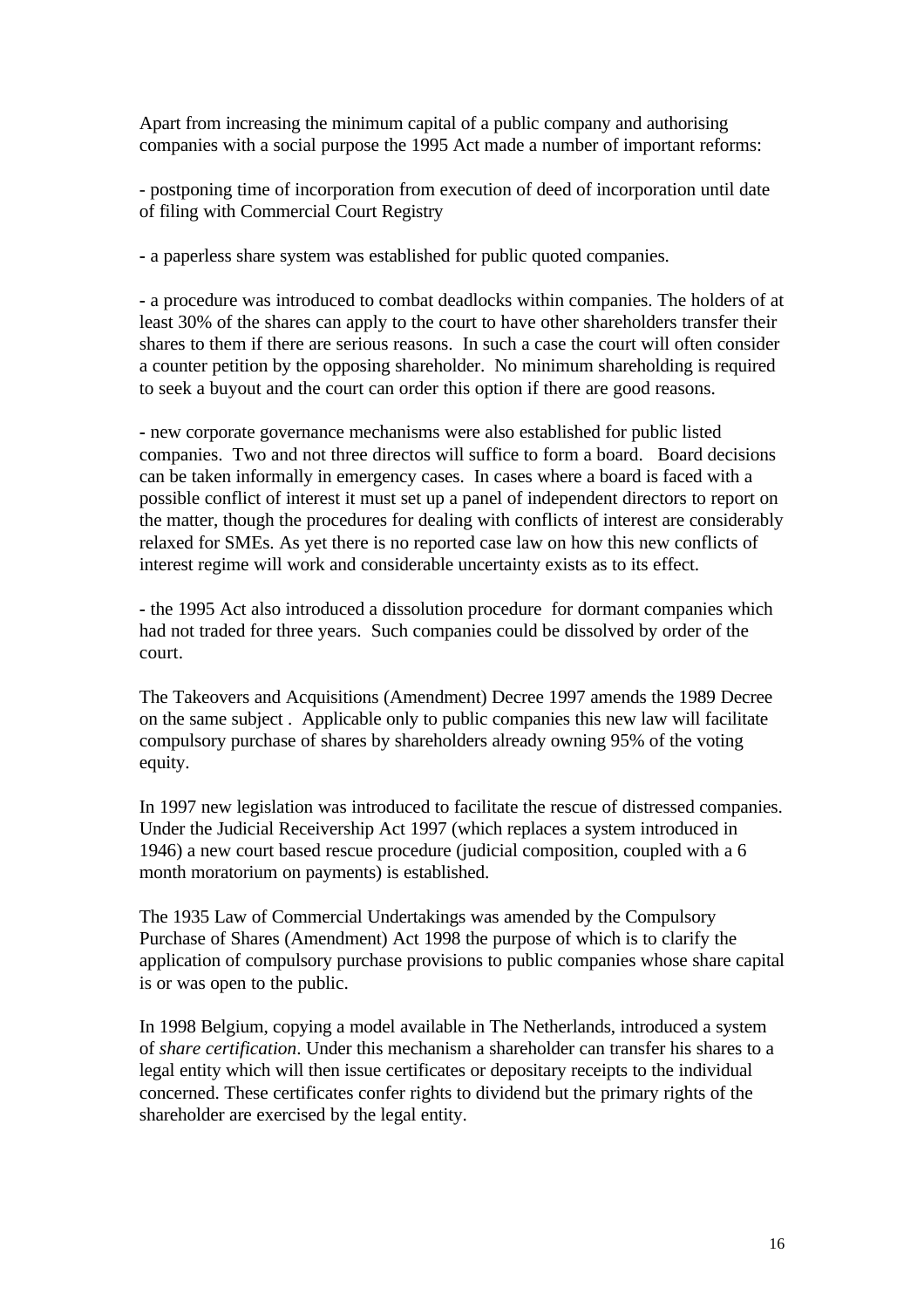### 3. Future reform

The issue of corporate governance is still under review. There are peculiar problems here in that some 68% of listed companies are controlled by a single (or joint) shareholder. In December 1998 two self regulatory codes devised by the Brussels Stock Exchange and the Banking and Finance Commission were published in a single document, though the degree of coordination between these codes leaves something to be desired. Esentially these proposals take the form of constructive guidance rather than mandatory direction. The key aims are to promote transparency, integrity and responsibility. The relationship between the board and the executive managers must be clearly defined. There should be a majority of non executives on the board. Remuneration committees should be set up and run by non executives. More information should be published by companies on the corporate governance system operating within their own company. Particular attention should be paid to describing the relationship between the board and dominating shareholder. At present there is no indication that these codes are to be given the force of law.

Provision has been made for the switch to EMU. Concessions are granted to companies from some of the formal rules in companies legislating by permitting share capital to be redenominated in euros. This can be decided upon by the board without requiring a full general meeting.

### 4. Bibliography

Geens, K and Servaes, B., **Corporations and Partnerships in Belgium** (1997, Kluwer)

Van Bael, I., and Bellis, J.F., **Business Law Guide to Belgium** (19 , CCH Editions) Warendorf, H.C.S, Thomas, R.L. and Wymeersch, E., **Belgian Company Law** (1996, Kluwer)

Moerman, B., Company Law: Shareholder Agreements [1997] (March/April) *European Corporate Law* 36

Tomasevic, D.M., Planned Legal Framwork for Changeover to Euro [1998] 10 *Amicus Curiae* 30-32

Van Gerven, D., European Law as Inspiration: The Belgian Economic Interest Groupings [ 1990] 1 *International Company and Commercial Law Review* 52-54 Van Gerven, D., Financing Leveraged Buyouts under Belgian Law [1997] 8

*International Company and Commercial Law Review* 406-409

[1996] 4(2) *International Insurance Law Review* G18-21

[1998] (September/October) *European Legal Business* 51

[1998] (April) *International Financial Law Review* Special Supp 3-5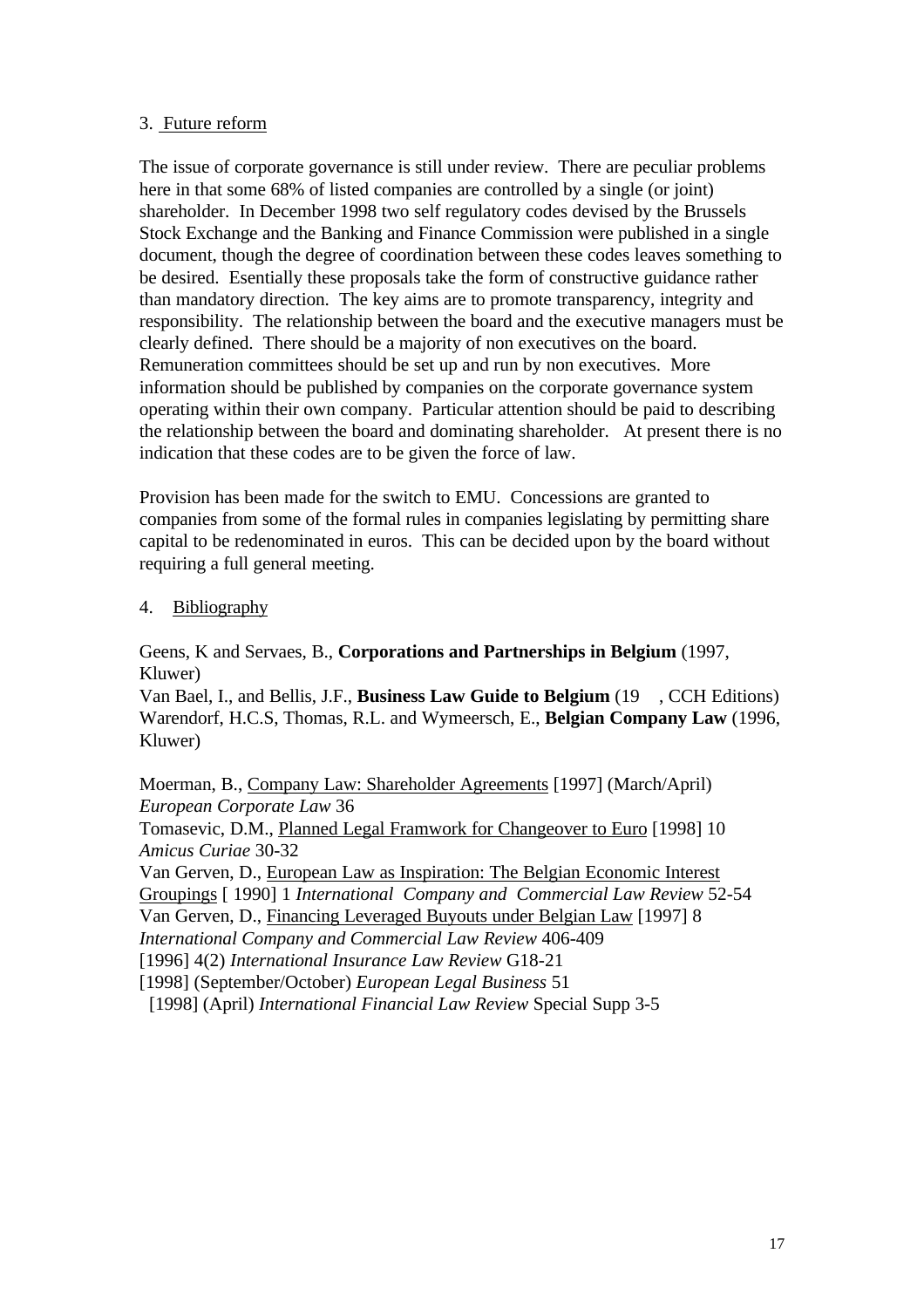# **DENMARK**

# 1. Background

The basic division here is between public stock corporations (*Aktieselskab* or A/S) and the private limited company (*Anpartsselskab* or ApS). Both types of company must be registered at the Commerce and Companies Agency. Public stock corporations have their legislative base in the Companies Act 1973 (Law No. 370)(as amended), whereas the basic regulatory framework for private companies is the Private Companies Act 1996 (Law No. 545).

There are common rules relating to many aspects of each type of company. Objects must be specified on incorporation, as must be the name, share capital and location of registered office. The process of incorporation can take time:hence the practice of buying companies off the shelf is common.

The rules on company accounts/ audit for both types of company are to be found in the Company Accounts Act 1994 (No. 574) as amended in by statute in 1996 (No. 526)

Under the Public Companies Act public companies have a two tier management structure consisting of a supervisory board of directors and a management organ. There must be at least three members of the supervisory board and companies cannot be appointed board members. Tenure is for one year, but a director can be reelected. Provision is made for employee representation for companies with more than 35 employees - up to one-third of the supervisory board can be employee representatives. The day to day running of the company is the hands of the managers who are appointed by the board of directors for that purpose. However, dividend yields are ultimately determined by the supervisory board. A managing director is required for a public company. Provision may also be made in the articles of association for a committee of shareholders.

Public companies can only be created after a general meeting of a constituting meeting of shareholders. A public stock corporation can have a single shareholder. Shares do not have to have minimum par values (unless it is a listed company in which case a minimum of 100 Dkr is required), but a minimum share capital of 500,000 Dkr is specified. Public stock corporations can acquire their own shares subject to certain preconditions being satisfied. Only a maximum of 10% of shares can be acquired in this way. The rules relating to acquisitions by private companies are much stricter.

For both types of company directors are required to act in a proactive manner in the event of a serious loss of capital. For a public company this is defined as a loss of 50% and for a private company this means a diminution of 40%. In both cases the shareholders must be informed by the supervisory board at an EGM and if the matter cannot be rectified the company should be dissolved. If the directors fail to push for dissolution the authorities can intervene. If a dissolution is not sought directors can also incur personal liability to third parties such as creditors.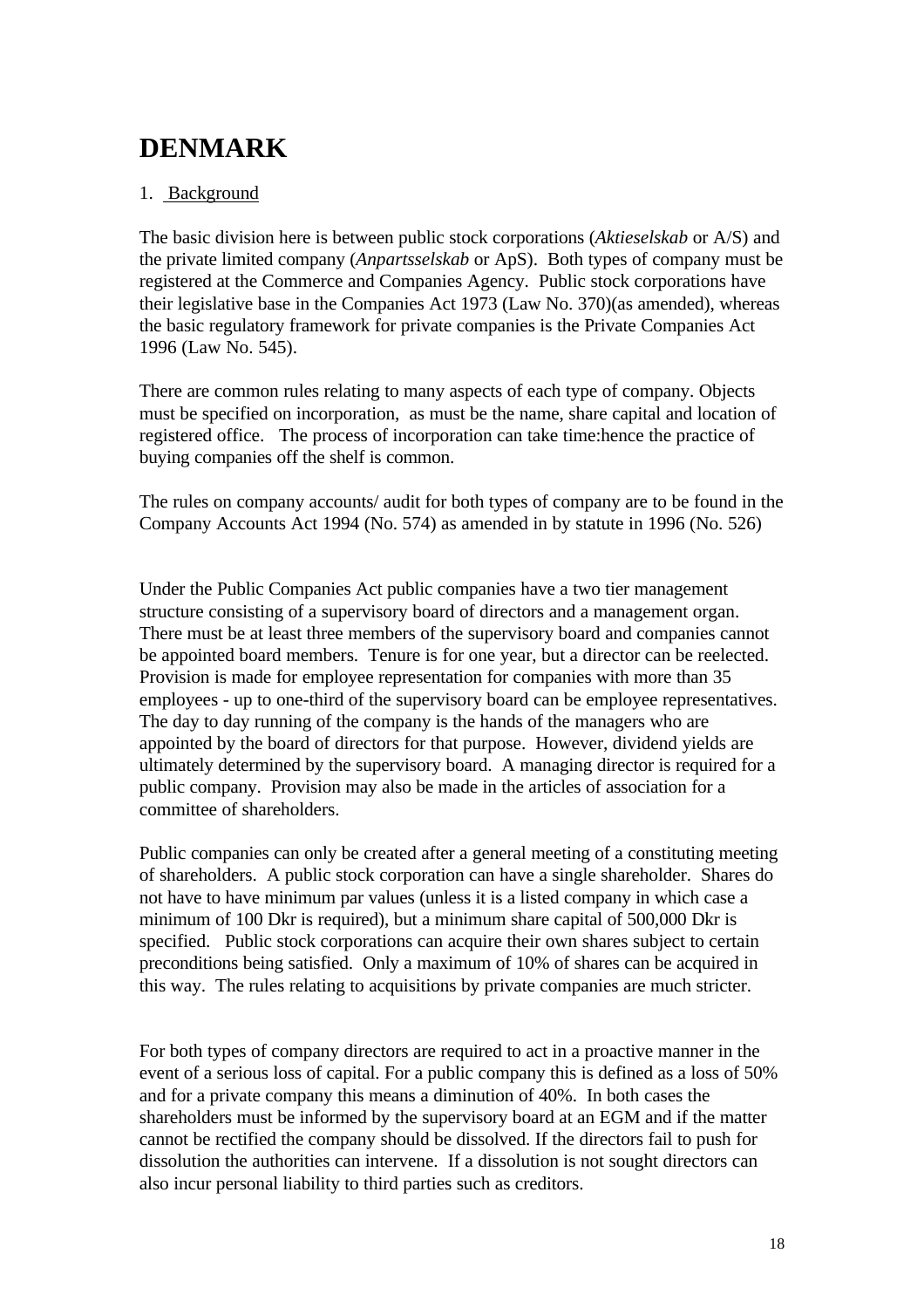The holders of 10% of shares can force an EGM, require a special audit or commence a derivative action. If the majority of members wish to ratify a breach of duty by directors a 10% minority can pursue legal proceedings at their own risk. An inspection can be sought if 25% of the shareholders support it. A squeeze out can be effected by the holders of 90% of the company's shares; the court plays no protective role here.

### 2. Recent developments

Rules relating to listed companies were modified by the Stock Exchange Act 1993. A prohibition on insider dealing exists.

The 1996 legislation governing private companies (which repeals the 1973 Act) is designed to promote greater flexibility for this type of company. It is very much designed to cater for the needs of the small business. For example, there is a range of options on board structures (including the right to dispense with a supervisory board if there are less than 35 employees or even to abandon a formal board of directors) and shareholder consent can be obtained without the need for formal general meetings. The constitution (memorandum and articles) can be amended by two-thirds majority. Formerly there were residence requirements for directors of a Danish company; these have been removed. On the other hand, there is less flexibility for divisions in such a company (the law on public companies offers greater choice here). Moreover the strict rules on share repurchases are maintained for private companies.

Shareholders do not actually receive share certificates to reflect their capital contribution and thus interests cannot readily be transferred. The minimum capital of a private company is now fixed at 125,000 Dkr (having previously been Dkr 200,000). Special transitional provisions (including tax concessions) have been enacted to cater for this change. The 1996 legislation also introduces a simplified procedure for dissolving such companies provided they are solvent; this can be achieved by the mere filing of a declaration supported by all of the shareholders.

### 3. Future reform

We are not aware of any imminent changes in Danish companies legislation.

# 4. Bibliography

Maitland Walker, J., **Guide to European Company Laws** (2nd ed, 1997) (Sweet & Maxwell)

[1991] 2 *International Company and Commercial Law Review* C134-135

[1992] 3 *International Company and Commercial Law Review* C42-43

[1997] 8 *International Company and Commercial Law Review* C48-49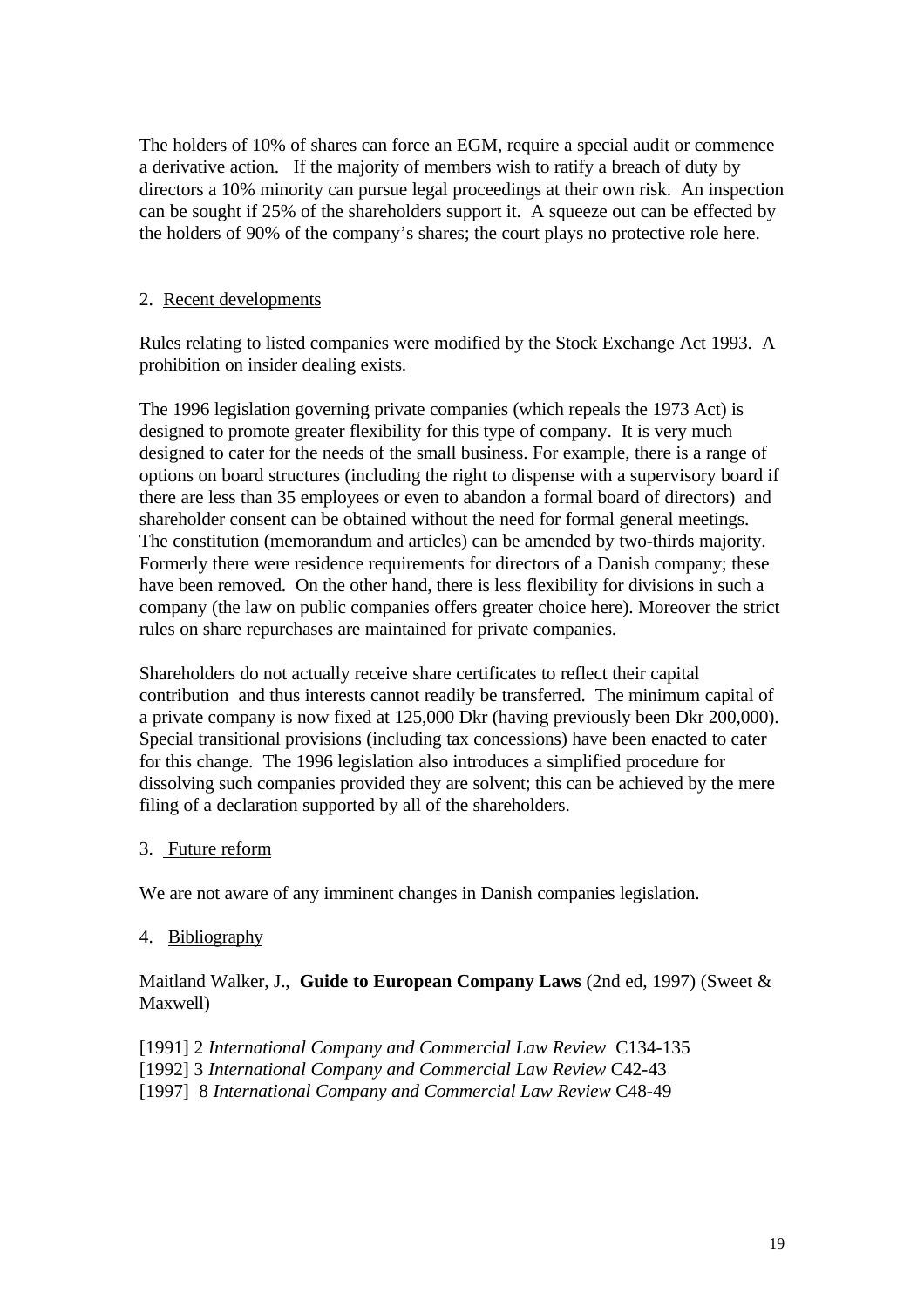# **FINLAND**

# 1. Background

The Finnish Companies Act 1978 (Act 78/734) (as amended) provides the basic foundation for Company law in Finland. This legislation is supplemented by the Securities Act 1989 and the Audting Act 1994. For many years there was a single model for the limited liability company (*Osakeyhtio*, or Oy). This type of business organisation was required to have a minimum share capital of 15,000 Mk. Onerous nationality requirements, which effectively excluded non Scandinavians from the right to found a company, were much to the fore. As much of Finnish Company Law has recently been modified since EU admission in 1995 the basics will be considered under the following heading.

### 2. Recent developments

Finland is in the process of adopting the EC Company Law Harmonisation Directives. Thus far much of this implementation has been effected by Act 145/ 1997. The effect of this legislative (operative from September 1 1997) was to introduce the well known EU distinction between public (*julkinen osakeyhtio*) and private companies. Public companies are required to have a minimum capital of 500,000 Mk, whereas a figure of 50,000 Mk is specified for private companies. A single shareholder will suffice. A transitional period of seven years has been laid down to enable existing companies to comply.

To incorporate a company a memorandum and articles of association are required. The articles will specify the name, objects, registered office and share capital.

A range of board structures is possible for public companies, but a supervisory board cannot be established for private companies with a capital of less than 500000 Mk. The holders of 10% of shares can compel the calling of an EGM, seek a special audit, institute a derivative action or force a distribution up to half of the amount of the net distributable profits. The holders of 90% of the shares can seek a buyout of a minority.

Private companies are permitted to acquire their own shares. Public companies can do this up to a maximum of 5% of the total share capital.

Creditor protection rules include the common provision requiring directors to act in the event of a serious loss of capital. If the equity of shareholders has fallen to below one half of the stated capital directors must call an EGM to consider liquidation. If this is not resolved upon the directors have a year to raise the equity to one half of the registered share capital or else the company must be placed in liquidation.

The old system of registered shares using share certificates was abolished for listed companies in 1993. In its place a book entry system of share transfer was substituted. Formerly the Helsinki Stock Exchange operated a share clearing system but in late 1995 this operation was privatised and transferred to the Finnish Central Securities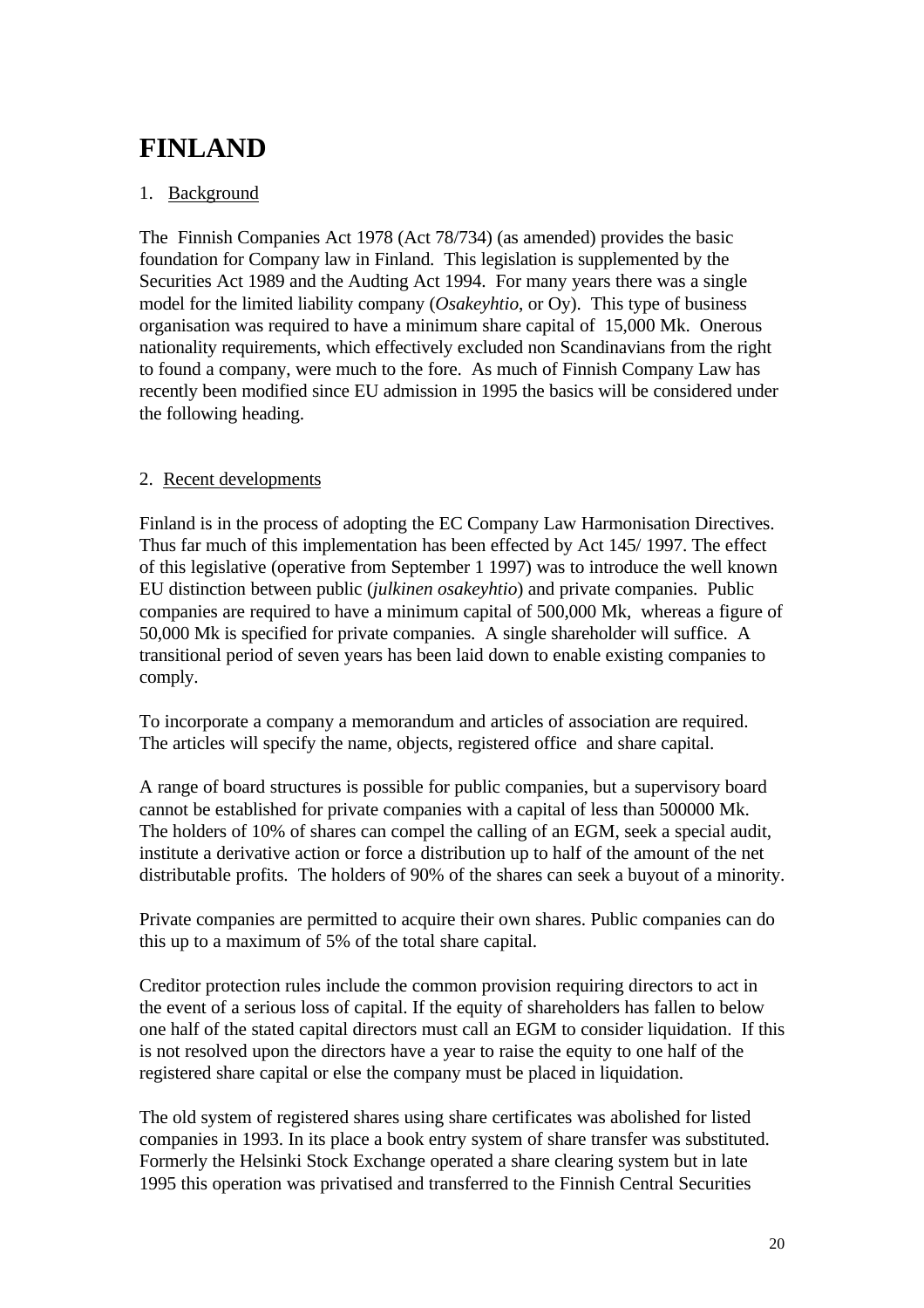Depository. The 1997 reforms also opened up the possibility for a wider range of securities to be issued including subordinated stock and non voting preference shares. The Finns have also recently addressed the implications of EMU for share capital regimes.

In 1996 a joint commitee of the Chamber of Commerce and CBI published a report on corporate governance. Procedures relating to the appointment of directors should be clarified. Divisions of responsibility on the board should be reduced to writing and included in the annual report.

In March 1998 the government used secondary legislation to revise the rules governing listing particulars. In July 1998 draft legislation was unveiled dealing with disclosure of share interests at various 5% thresholds. Insider dealing had been made illegal in 1989.

### 3. Future reform

A number of significant reforms are on the horizon. In June 1998 a government report into the impact of companies legislation on SMEs called for greater deregulation of the law relating to private companies. This should permit company meetings to be conducted on a more informal basis with greater use being made of unanimous consent procedures. Curbs on maximum voting rights should be relaxed. Moreover the government should assist the incorporation process by drafting model documentation. However the suggestion that minimum capital levels should be reduced was rejected.

With the advent of the euro Finland will permit no par value shares to be issued.

# 4. Bibliography

Lautjarvi, K., and Muhonen, J., Finland: Capital Markets [1997] (April - Special Supplement) *International Financial Law Review* 20-24 Peltola, L., Aaltonen, H-M., Amendments to Companies Act [1997] (March/April) *European Corporate Lawyer* 42 [1997] 8 *International Company and Commercial Law Review* C77-78 [1997] 8 *International Company and Commercial Law Review* C172-3 [1997] (April) *International Financial Law Review* 55-56 [1998] 9 *International Company and Commercial Law Review* N 93 [1998] (October) *European Counsel* 50, 67 [1998] (April) *International Financial Law Review* Special Supp 11-16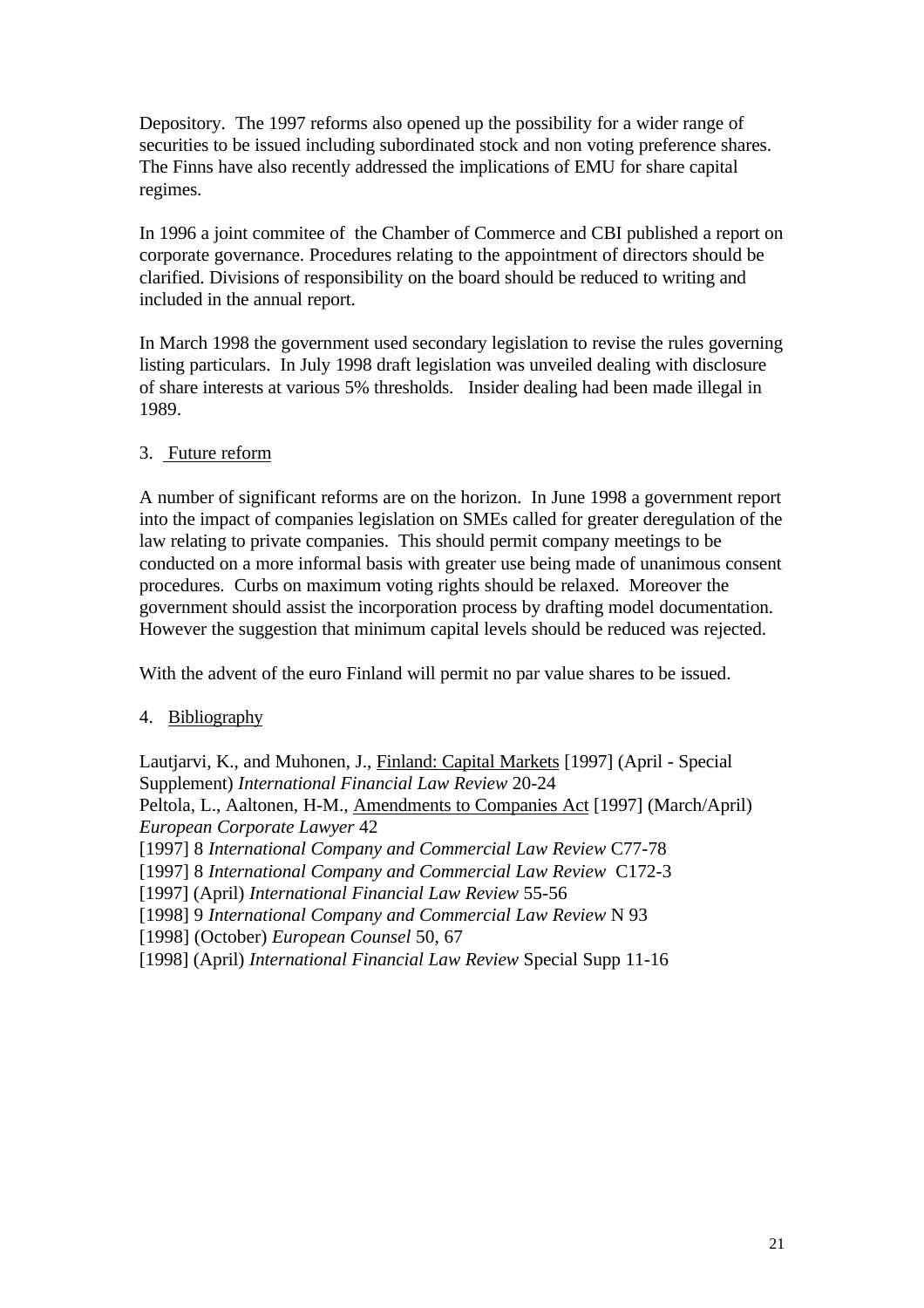# **FRANCE**

# 1. Background

The French approach to companies regulation is traditionally more imperative than the Anglo-Saxon governing philosophy. Strict and detailed regulatory rules are favoured in preference to *laissez faire* contractual flexibility.

The public company in France is termed the *Societe Anonyme* (SA). The regulatory regime governing public companies in France is to be found in the Law of July 24 1966 (Law 66/537) and the implementing decree of March 23 1967 (Decree 67/236).

Public companies in France are much more common than in comparable jurisdictions. It is estimated that there are more than 170,000 SAs registered. The public company is thus not the sole preserve of the larger French enterprise. It is believed that this is due to French social security law that denies employee benefits to owner/ managers in private companies (see Hicks, Drury and Smallcombe, Alternative Company Structures for the Small Business, (1995) *ACCA Research Report* No 42 at 31).

A basic minimum share capital of 250,000 FF is fixed by law, though if the SA sells its shares to the public this figure is increased to 1,500,000 FF. In addition to this minimum capital companies are obliged to establish a capital reserve which must be built up at the rate of 5% of the annual net profits until an amount representing 10% of the authorised share capital is reached. A minimum of 7 shareholders is required for an SA and no maximum is imposed. Individual shares do not have to have a minimum value attached to them. To secure registration as an SA memorandum and articles must be prepared. Share transfer in such companies is uncomplicated. Unusually for European companies regulation, a fixed term of 99 years is specified for the duration of public companies, though this can be extended by shareholder resolution. Only public companies are permitted to engage in certain types of business activity, such as investment and the undertaking of real estate projects.

Board structures may either be unitary in nature (the traditional system) or of the two tier variety involving a supervisory board. Where the unitary structure is followed a minimum of 3 and maximum of 12 directors (or 15 for a listed company) is specified. This figure can rise to 24 in the immediate aftermath of a merger. The maximum term of office is 6 years. Non voting members known as *censors* can be appointed to oversee the conduct of the board. Statutory auditors are also used for supervisory purposes. Traditionally a shareholder owning more than 50% f the shares can appoint all board members; there is no provision for minority representation.

The optional two tier structure (which was imported from Germany in 1966 and must be authorised by the constitution of the company) has not proved popular with the French business community. It is adopted in less than 10% of public companies and recent registrations show that it is becoming more unpopular. The company name must reflect the fact that the two tier model is in operation. In cases involving a two tier structure the role of the supervisory board (*Conseil e Surveillance*) is to oversee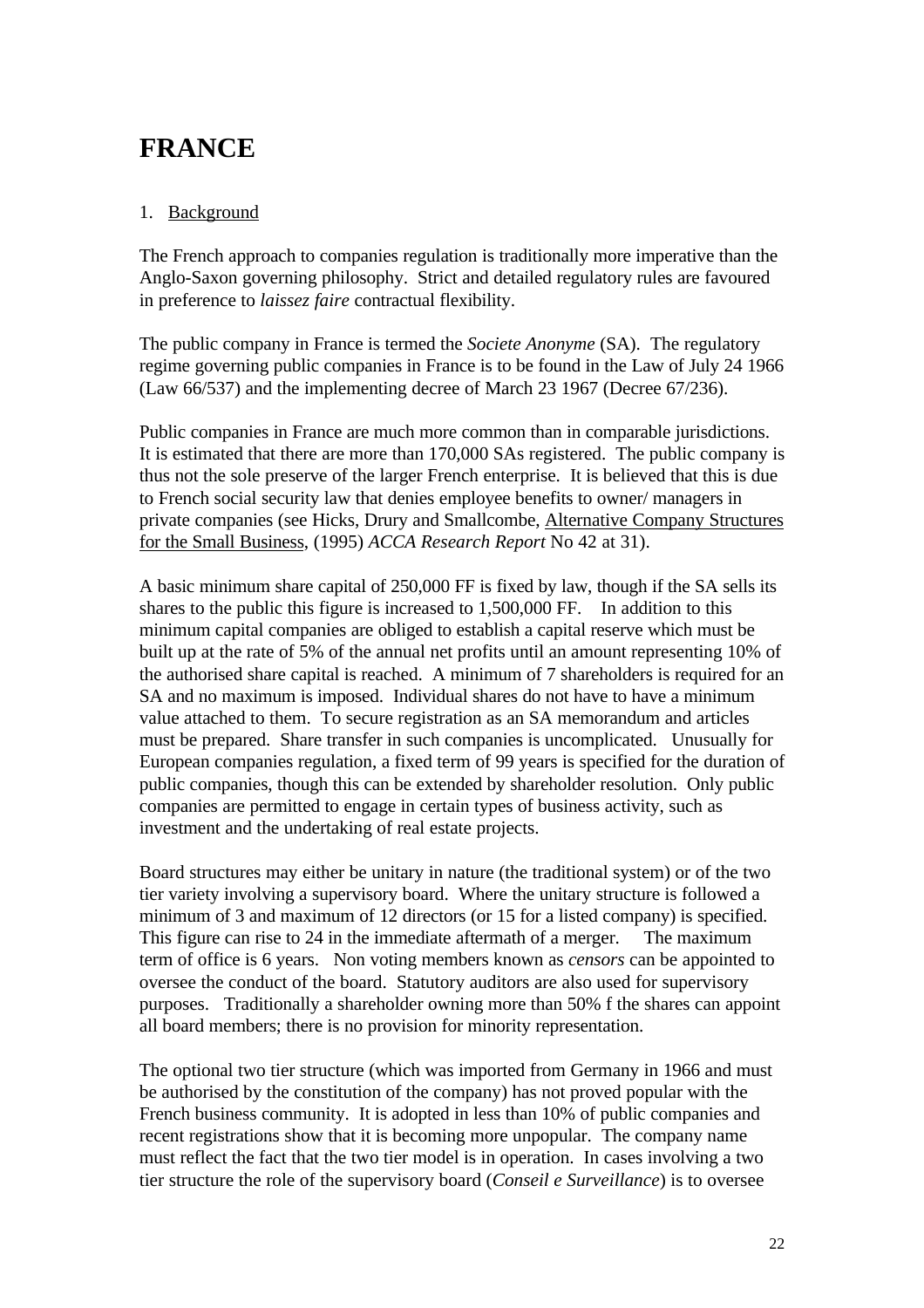the activities of the board of directors (*Directoire*). A maximum of 24 is fixed for the supervisory board and the minimum membership is three. In this two tier structure the *directoire* can have a maximum of 5 managerial directors (or 7 if it is a listed company). Members only can sit on the supervisory board but this limitation does not apply to the *directoire*. Employees can be represented on the *directoire* but not on the supervisory board. Workers committees are established for enterprises employing more than 50 workers. These were first provided for in 1945.

Minority shareholders owning 5% or more of the share capital can bring actions on behalf of the company and have resolutions put before the general meeting. The holders of 10% of the shares can demand information from the company and/or apply to the court for an investigation at the hands of an independent expert. The holders of 95% of the shares can squeeze out a minority and provided the procedural rules are observed that minority has no right of objection. Conversely a minority can enforce a right to be bought out.

As a general rule the SA is not permitted to acquire its own shares, though exceptions to this bar are permitted. These exceptions were widened in 1998 to permit buybacks up to 10% of the total shares issued. Similar rules apply to financial assistance on company share purchases.

Public companies which are listed on the Paris bourse ae subject to additional regulation made by a committee of the *Commisssion des Operations de Bourse* (COB). Set up in 1967 (Ord. 67-833, September 28 1967) this body maintains a key supervisory role. Its committee (formerly the CBV, but now the CMF) has devised rules governing tender offers and conversions from public to private company status. Listed companies are permitted to own up to 10% of their own shares.

French company law makes considerable use of criminal offences as a regulatory tool. A good example of this is the offence of misusing corporate property. Payment of false dividends is also a crime, as is the unauthorised issue of bonds.

A separate regime is provided for the private company (*Societe a Responsabilite Limitee*, or abbreviated as SARL). Again the basic law (which was first enacted in 1925) is contained in the Law of July 24 1966, though with additional detail furnished by the Decree of March 23 1967.

A fixed timescale of 99 years is specified for a SARL A maximum membership of 50 is imposed and a minimum share capital of 50,000 FF must exist. Individual shares used to be required to have a nominal value of at least 100FF but this requirement was discarded in 1994. Share certificates as such are not used: rather ownership and prticipation is reflected by book entries. Transfer of share interests is restricted; the consent of the holders of three-quarters in value of the company's shares must first be obtained. Bond issues are not permitted. Private companies are required to register articles which deal with objects, name, registered office, capital, etc.

A single member variation on the private company is the EURL (*Enterprise Unipersonnelle a Responsabilite Limite*), and this has been available since 1985.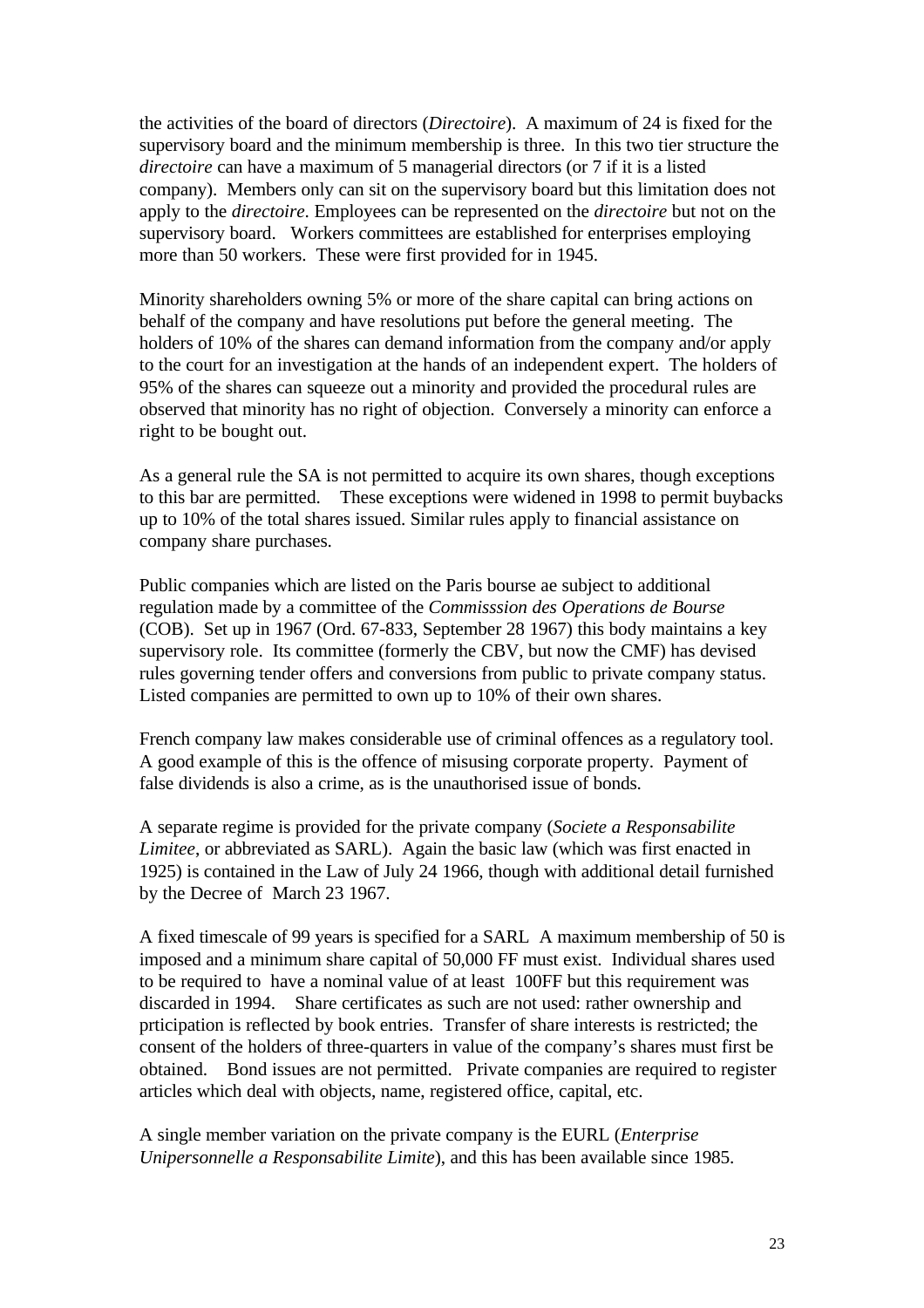Normally a SARL will adopt a unitary board model, though it is possible to have a supervisory board. The managers, or *gerants*, have responsibility for the day to day running of the company. A *gerant* cannot be a corporation. If the *gerant* is a majority shareholder he does not rank as an employee for tax/ social welfare benefit purposes. Shareholders representing 10% of the capital can bring a derivative action. Holders of 25% of the capital can request an EGM. Amendments to the constitution require a 75% majority.

A private company whose net assets exceeds FF5 million can be converted to a public company if a simple majority of shareholders so wish. They must wait for 2 financial years to be completed before this can happen. Conversion to an SNC (unlimited company) or limited partnership requires unanimity.

This period in the late 1960s was a key period for companies regulation. It was in this period (1967) that France became the first European jurisdiction to introduce legal regulation of insider dealing. It also introduced in 1967 the *groupement d'interet economique*, which provided the model for the EEIG. The European refinement (the GEIE) was introduced in 1985.

Administrative aspects of the registration of companies are governed by the Company Formation Decree 1991 which places supervisory responsibilities on the *prefet* of the local department.

Corporate insolvency law in France is based upon the 1984 Prevention of Difficulties Act (Law 84/148, March 1 1984) and 1985 Insolvency Law (Law 85-98, 26 January 1985) (as amended by the 1994 reforms). Generally speaking French insolvency law is pro debtor and seeks to protect the enterprise even to the extent of undermining creditor rights.

### 2. Recent developments

Apart from measures designed to implement EU Directives, such as the Commercial Companies and Accounting Obligations Decree 1994 (which implements EC Directives 90/604 and 605) there have been a number of developments to note.

Significant changes in French company law were introduced in 1994. The Businesses (Prevention of Hardship) Act 1994 came into force on October 1 1994. It seeks to redress the balance on corporate insolvency by restoring to creditors certain protections taken away from them in 1984.

The *Societe par Actions Simplifee* (SAS) was introduced by the Companies Simplified Public Company) (Amendment) Act 1994 (Law of January 3 1994) with the particular view of promoting joint ventures and enhancing managerial flexibility. There must be at least two shareholders and these must be legal entities having capital of at least FF1,500,000. A minimum capital of 250,000 FF is specified for this type of limited company and its shares cannot be made available to the public.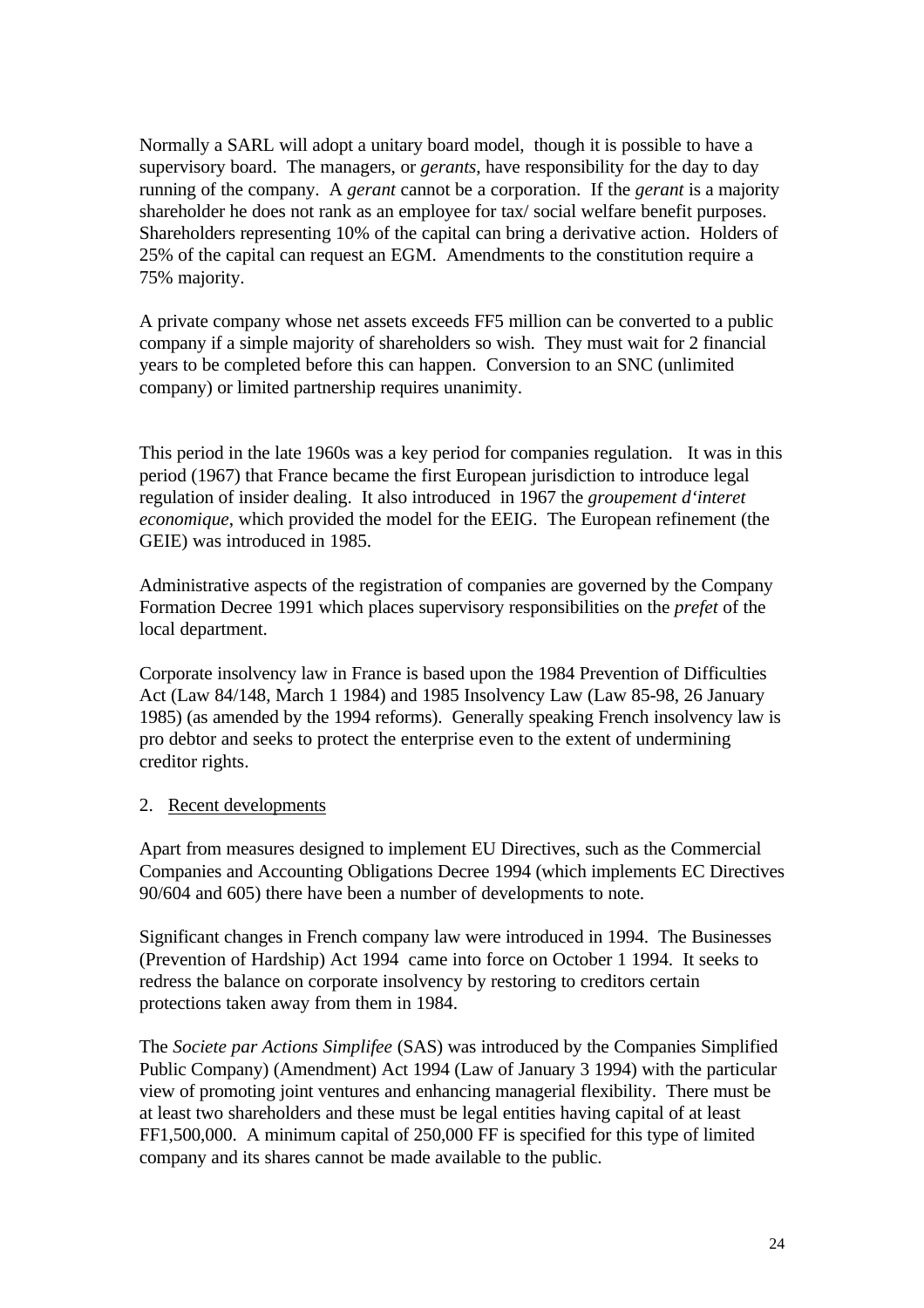In 1994 reforms were also made in corporate insolvency law to address the issue of corporate rescue procedures and shifted he balance back from corporate debtors to a more pro creditor stance. Under the Insolvency Law (Law 94-148, 10 June 1994) measures were introduced to facilitate compromises involving claims against corporate dentors. New procedures were introduced to facilitate the speedy liquidation of hopelessly insolvent companies. Creditors' rights are enhanced by promoting the role of monitors who will observe the administration of an insolvent company.

Like many other European company law systems the potential range of liabilities facing directors is growing with the result that the use of indemnity insurance is more prevalent.

### 3. Future reforms

In July 1995 a general review of issues relating to corporate governance of public listed companies in France was published. The Vienot Report is a fairly conservative document relying heaviliy upon self regulatory techniques and resisting chages in core company law principles.

In the following year a report of much greater radicalism and importance was published. In 1996 the Marini Report on The Modernising of Company Law (July 13 1996) called for the introduction of greater flexibility into French Company Law to promote its relative competitiveness in the international business community. The conclusion of the Marini Report was that French company law was too rigid and gave too high a priority to the protection of the public interest and too little weight to the need for entrepreneurs to be given an opportunity to design business structures best suited to their needs. This is particularly important when one remembers that the SA is used by a wide range of businesses. Furthermore, the tax regime was also deemed unfavourable and this may explain the increasing number of French businesses choosing to reregister in other European jurisdictions.

In particular a system that allows companies themselves to convert into alternative structures was recommended. It was also suggested that minimum capital requirements should be doubled so that in future the minimum capital of a SARL should be increased to FF100,000, whilst the minimum for all SAs should be FF500,000 with this figure rising to FF3,000,000 for those SAs inviting public subscription.

Another strategy favoured by Marini was the replacement of many criminal sanctions by civil penalties. This is part of a wider policy favouring self regulation of companies through their shareholders. It is even suggested that in some cases institutional investors be *obliged* to vote in general meetings! At the time of writing these proposals were still awaiting implmentation.

French corporate insolvency law is likely to experience further changes in the next few years as the insolvency practitioner comes under closer scrutiny.

In a partial effort to implement some of the Marini proposals in June 1998 a Bill was published recommending significant changes in the law governing private companies.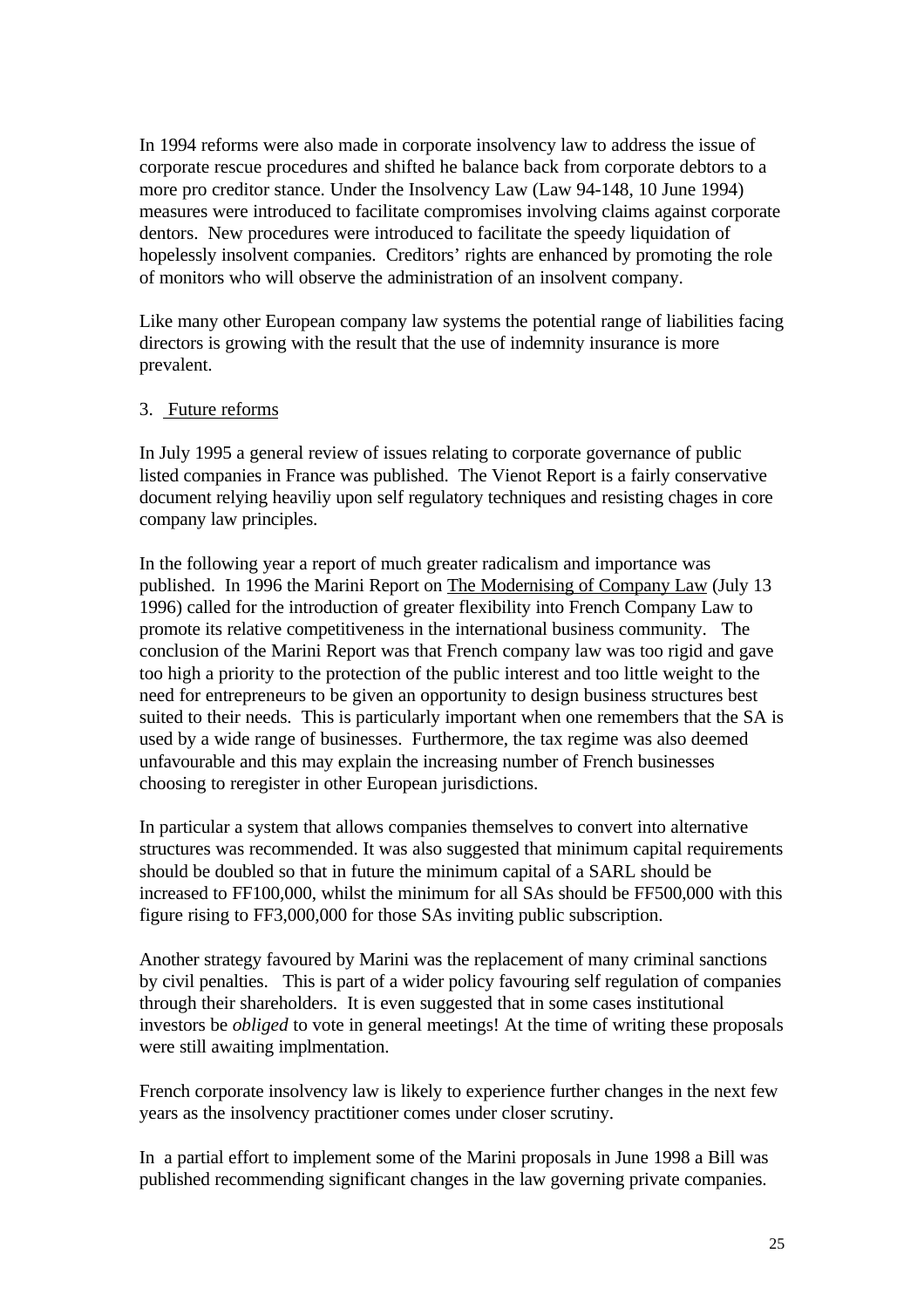The 1998 Bill also dealt with aspects of the law relating to public companies. Thus the minimum of 7 members was scheduled for abolition. The fate of this Bill is unclear simply because the Marini proposals have attracted significant controversy. In any case this Bill is unlikely to progress to law before the Autumn of 1999.

The law relating to listed SAs was however modified by the Law 98/546 (July 2 1998). This confers on such companies the freedom to buy back up to 10% of their shares. No par value shares are also made available. Apart from dealing with core issues this legislation makes a number of changes in taxation, financial services law and the regulation of the securities markets.

### 4. Bibliography

Le Gall, J.P., and Morel P., **French Company Law** (1992, 2nd ed) (Longman) Sorensen A., and Omar, P., **Corporate Rescue Procedures in France** (1996) (Kluwer)

Tunc, A., Corporate Governance *a la Francaise*: the Vienot Report, in Patfield, F.M., Perspectives on Company Law: 2 (1997)(Kluwer)

Caussain, J.J., Venture Capital : Protection of Minority Shareholders in a Societe Anonyme in France [1991] 2 *International Company and Commercial Law Review* 300

Fanto, J.A. The Role of Corporate Law in the Adaptation of French Enterprises [1998] *Columbia Business Law Review* 97

Le Gall, J.P., Preincorporation Contracts (1991) 21 *Anglo American Law Review* 425 Omar, P., The Appeals Process in Fench Insolvency Law [1997] 19 *Insolvency Lawyer* 7-10

Omar, P., Company Law Reform; Another French Revolution (1998) 19 *The Company Lawyer* 62-4

Omar, P., The Risk of Liability for Directors in French Insolvency Law [1997] 20 *Insolvency Lawyer* 15-19

Omar, P., The Future of Corporate Rescue Legislation in France (I) [1997] 8 *International Company and Commercial Law Review* 129

Omar, P., Company Directors Liability on Insolvency (1997) 18 *The Company Lawyer* 220-24

Omar, P. , France: The Professional Liability of Auditors (1998) 19 *The Company Lawyer* 222-24

Omar, P., France: Recent Developments in Corporate Crime (1998) 19 *The Company Lawyer* 253-256

Omar, P., The Offer Strategy in French Insolvency Takeovers [1998] *Journal of International Banking Law* 107-114

Omar, P., French Insolvency Law: Outline of Reform Proposals [1999] *Insolvency Lawyer* (forthcoming)

Pryce-Brown, T., Corporate Governance and the Two-Tier System: The French Connection (1996) 17 *The Company Lawyer* 222-24.

Safa, R., Directors and Officers Liability Insurance and The Theory of Abuse of Corporate Assets under Franch Law [1993] (September) *International Business Lawyer* 365-367.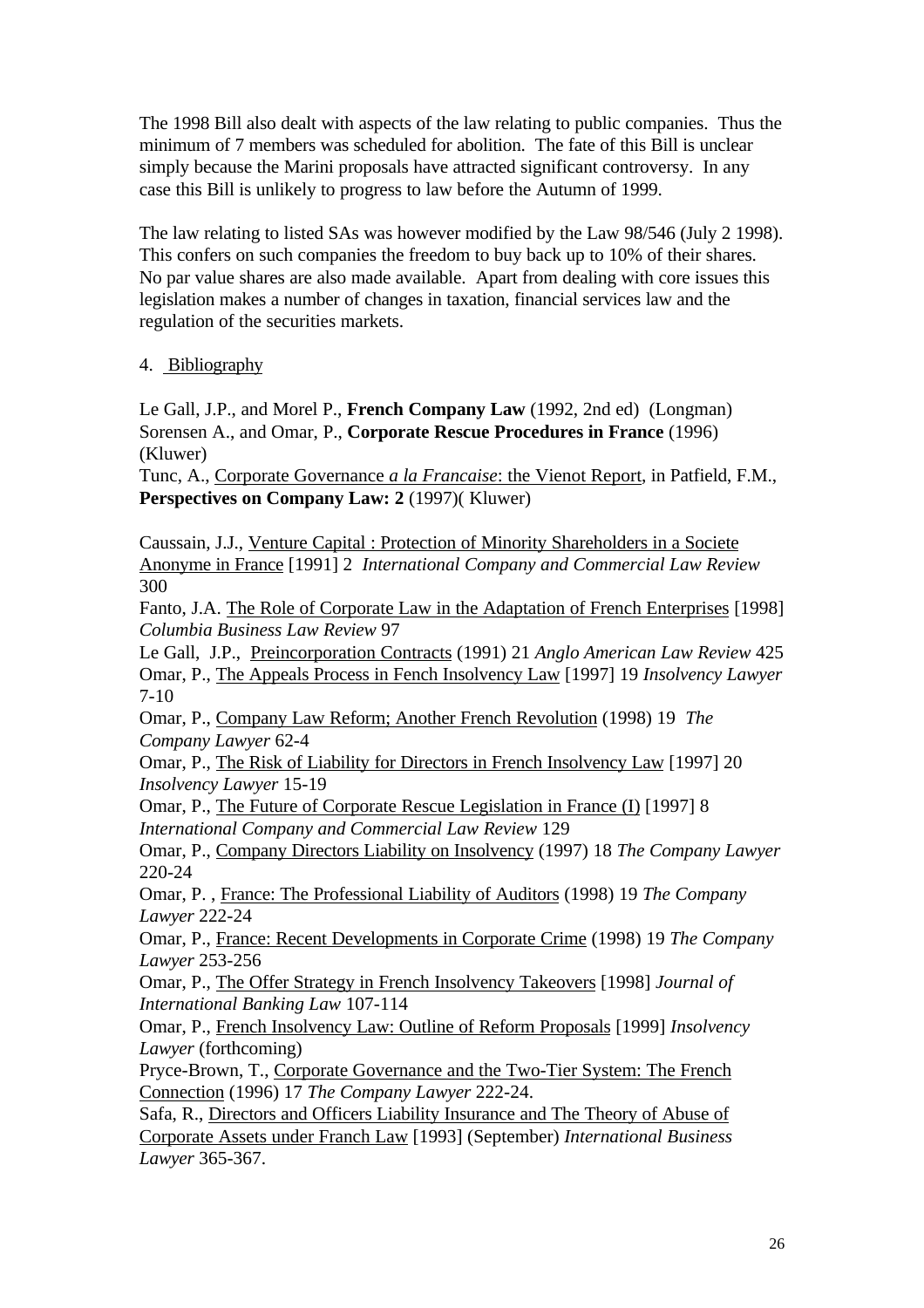Sorensen, A., Casting the Net Wide: The Liability of Company Officers in French Insolvency Proceedings [1996] 7 *International Company and Commercial Law Review* 17-21

Sorensen, A and Kennedy, M., French Insolvency Law Creditors and Monitors (1995) 11 *Insolvency Law and Practice* 44-5

Tunc, A., A French Lawyer Looks at British Company Law (1982) 45 *Modern Law Review* 1-17

Watt, B., The Spirit of Insolvency in France: A Study of Gallic Charm From a Scots Perspective [1996] 7 *International Company and Commercial Law Review* 266-272 Wooldridge, F., Employee Participation in Profits under French Law (1996) 17 *The Company Lawyer* 94-96.

[1997] *International Financial Law Review* 29-32, 33-37

[1997] 8 *International Company and Commercial Law Review* 334-336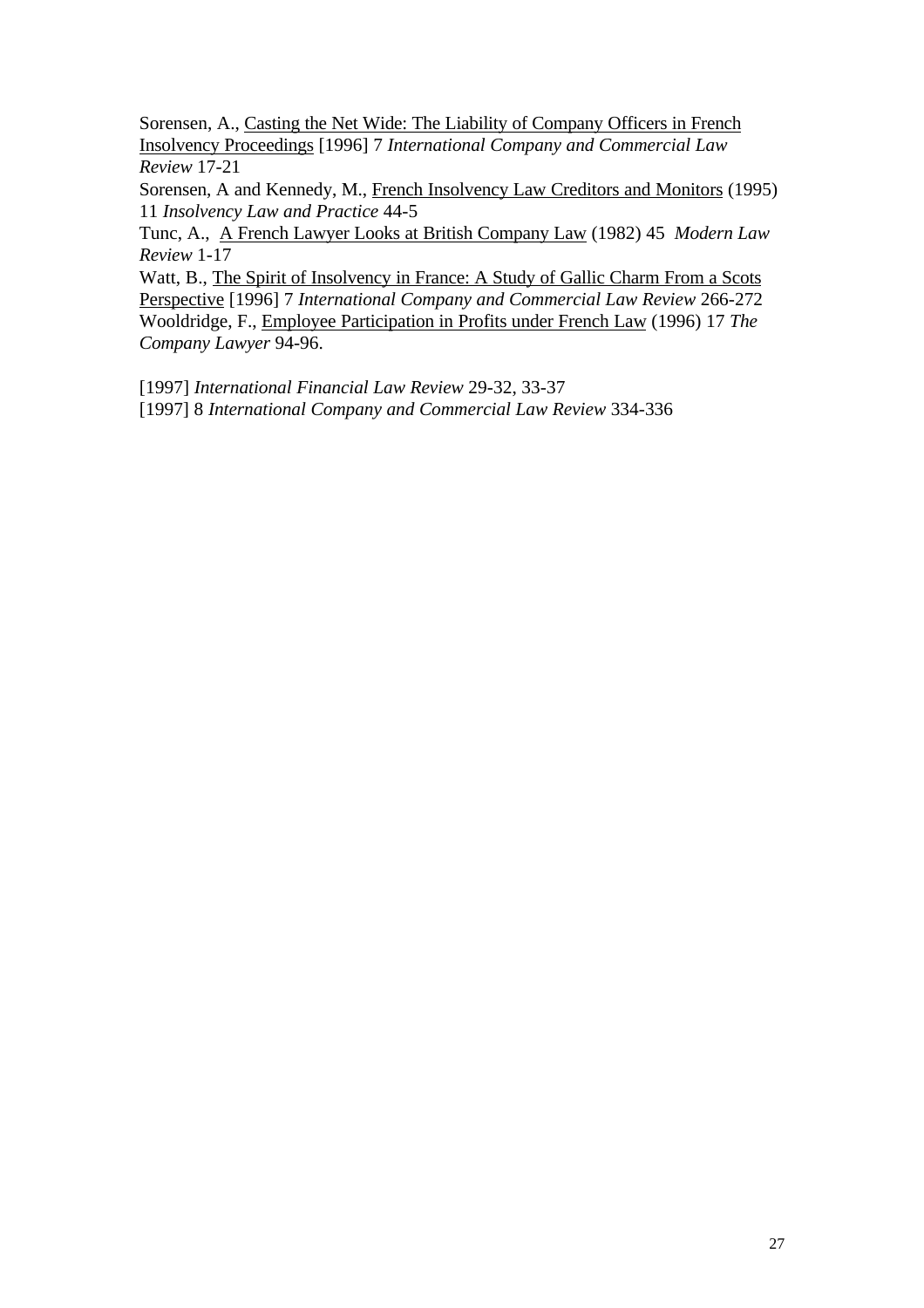# **GERMANY**

### 1. Background

Germany has largely separate regulatory regimes for the AG (A*ktiengessellschaft*) (public company) and GmbH (G*essellschaft mit beschrankter Haftung*) (private company). Of the two vehicles the GmbH is the senior, and indeed it has become a model for private companies within Europe. There are now over 600,000 GmbH registered in Germany, as compared to approximately 4000 AGs.

The GmbH Act (originally enacted in 1892, but now in amended form) states that the GmbH has a minimum capital of 50,000DM and is not obliged (unlike an AG) to set aside an additional legal reserve. Each shareholder must have a minimum capital participation of DM500. A single shareholder can (since 1980) now form a GmbH and this structure is often used by large businesses which form the single shareholder. There is no maximum number of shareholders. Share certificates are not always used; interests can be transferred by book entries. The GmbH usually operates with a management structure centred upon one or more managing directors (*geschaftsfuhren*) who are responsible to a general meeting unless there are more than 500 employees in which case a supervisory board is required. The process of incorporating a GmbH is more less formal than the steps required to set up an AG. A single constitutional document is required; there is no separate memorandum and articles of association as in English law. Legal personality is acquired on registration in the Commercial Register. There is no *ultra vires* rule in operation. The holders of 10% of the shares can force an EGM. Generally the rights of minority shareholders are less explicit than in the case of an AG. However the German courts have been very creative in developing a right to withdraw from the company (*austritt*) or even a right to expel other shareholders (*ausschliebung*) in certain circumstances. These circumstances do not necessarily have to relate to the company's affairs but can be in respect of a deteoriating personal relationship.

The public company is governed by the 1965 Stock Corporation Act (as amended) and the statistics show that more than 3000 are registered. The AG is very much designed for the large scale enterprise; hence the formal rules on management structures. The public company (or AG) must have a minimum capital of 100,000 DM and must in addition maintain a reserve of 10% of its capital out of profits. Directors are under a personal duty to maintain specified capital levels; if they fail to do so they may be liable to creditors. It used to be the case that there had to be five founder shareholders but that requirement has recently been dropped; a single shareholder will (since 1994) now suffice. The minimum nominal share is now 5DM (having been reduced from 50DM by the Second German Financial Market Promotion Law of 1994 in an effort to appeal to small investors) . Voting rights are multiplied according to the nominal value of the shares held. Shares are not always freely transferable; it is common for the constitution of an AG to give the board of management discretion to refuse to register a proposed transfer (the *Vinkulierung* feature). Bearer shares are common.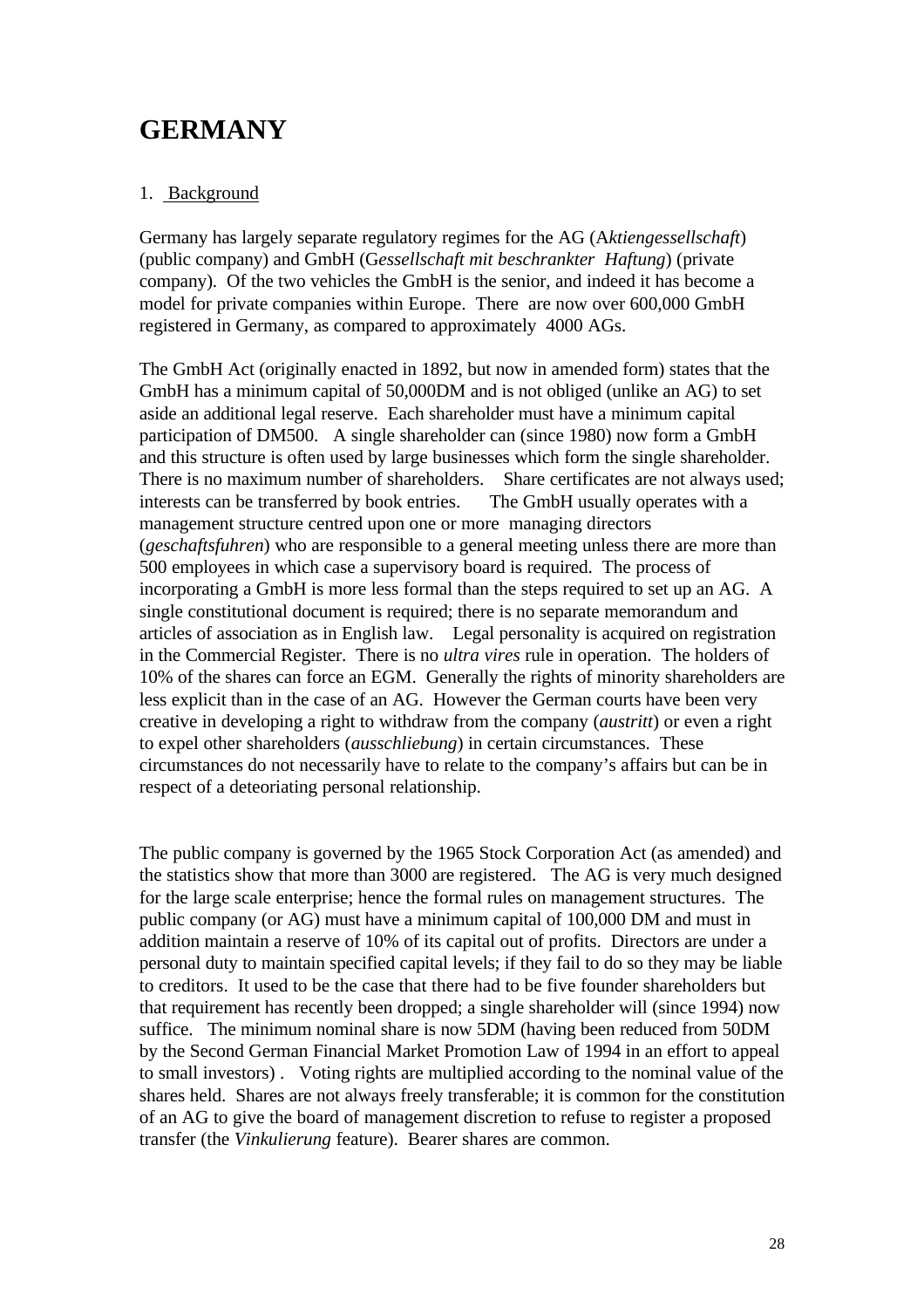An AG will have a two tier board structure consisting of a board of management (*vorstand*) and a supervisory board (*aufsichtsrat*). The latter represents shareholder and employee interests. This concept dates back to the 1930s when the idea that the exclusive role of the company was to maximise shareholder wealth was questioned; the idea of the enterprise with diverse stakeholders came to the fore. If there are more than 2000 employees both groups enjoy equal representation under the Co Determination Act of 1976 (*Mitbestimmungsgesetz*). A formula is set down for determining the size of the supervisory board; this depends upon share capital proportions and numbers of employees). The average size is believed to be just over 13 members; comparatively large. Members of the board of management are appointed for up to a five year term of office by the supervisory board. One often finds that the formal rights of shareholders acting individually are limited. This is because shareholders are expected to make use of the supervisory board facility to air their grievances. Strict duties are imposed on the board of management including the duty not to compete. Similar responsibilities are fixed for the supervisory board but the prohibition against competition does not operate here. Members of the supervisory board can only be removed by members with 75% of the shares (unless the articles specify 51%, which is the case in many German public companies). It has been held in a recent case that where the supervisory board discovers that the management is in breach of its duties it *must* pursue legal proceedings.

Concerns have been expressed about the effectiveness of supervisory boards. They tend only to meet quarterly and individuals can sit on a number of such boards (up to a maximum of 10). This combination, coupled with the fact that the remuneration on offer is meagre, does not encourage close supervision.

If the majority of shareholders wish to ratify a breach of duty by directors the holders of 10% of the shares can frustrate such a waiver. Although there is no derivative action as such in Germany the holders of 10% of the shares can compel the company to bring an action against wrongdoers or to seek the dismissal of supervisory board members/ replace auditors. To require an EGM only 5% support is needed

German company law also allows 10% of the shareholders to seek a special audit (*sonderprufung*). This is a remedy which dates back to 1897 and is characteristic of this jurisdiction.

There is no formal squeeze out procedure but the same result may be achieved via reorganisation. Conversely a minority shareholder can compel a buyout if a shareholder has acquired 755 of the capital or is in a position to control appointments to the board.

The directors retain discretion to keep back 50% of the net profits to be used for reinvestment purposes; this reserve cannot be use for dividends. Purchase of its own shares by an AG is permitted in very limited circumstances.

If there is a loss of 50% of the share capital the managing director must notify shareholders. Liquidation should be considered; the managing director is exposed to personal liability if corrective action is not taken and the company then fails. A maximum of 3 weeks is specified for corrective action if an improvement in the capital position cannot be secured.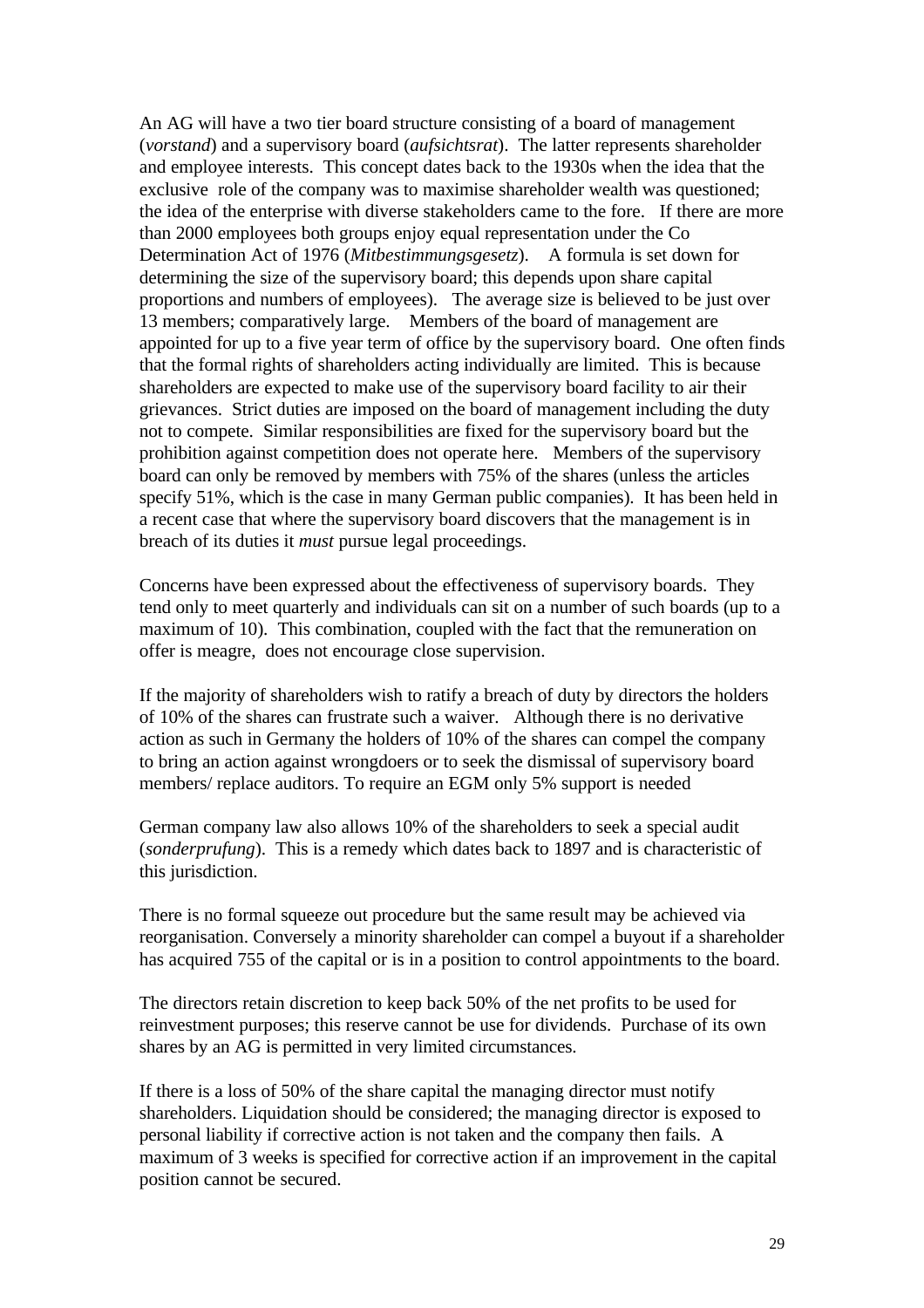For both types of company bearer shares are in common use.

Works councils are optional for enterprises with more than 5 employees. The protection of employee representatives in Germany is more usually effected through the supervisory board.

### 2. Recent developments

One interesting reform is embodied in the Companies (Time-Limits for Liability of Owners and Partners) Act 1994. This deals with the ongoing liability of former owners of a business who sell the business to a new owner. A five year limitation period is fixed.

In 1995 a new Securities Regulation Act was passed outlawing insider dealing and enhancng disclosure rules on the acquisition of share interests. A new voluntary Takeover Code (*Uebernahmekodex*) took effect on January 1 1998.

An Act was passed in 1994 to deregulate companies law for small stock corporations. Under this new law (effective from 1/1/95) single member AGs were allowed and many of the formal procedures governing company meetings relaxed. Shareholders' entitlement to seek dividends were improved by limiting the right of directors to hold back funds for reinvestment. Employee participation rights for companies with less than 500 employees have been watered down.

Preemption rights for shareholders were also watered down in cases of capital increases by an amendment to the AG Act effective from July 2 1994.

The Transformation Act 1995 (and associated tax legislation) enables business enterprises to change their legal status with relative ease and with minimal adverse fiscal consequences. The ownership of the enterprise is deemed not to change. Under this initiative mergers and divisions are made easier as are conversions from corporate to non corporate forms (and vice versa). The conversion of companies into limited partnerships is one possibility to note here. These conversion arrangements are important bearing in mind the large number of partnership options currently available under German law.

German insolvency legislation has recently been codified. Under the new unified Insolvency Law (effective from 1/1/99) new procedures are specified and creditor rights remodelled. The reorganisation procedures contain a debtor in possesion feature and thus reflect a US influence.

The Corporate Control and Transparency Act 1998 coupled with the Raising of Capital Act 1998 make a number of changes promoting transparency through accounting rules and facilitating share transactions through tax changes. Under the former Act on the corporate governance this indirectly will make some reduction in the maximum number of diretorships that can be held by one individual. Directors duties are clarified particularly in the area of risk management. The holders of 5% of the shares (or shares worth DM 2 million of stated capital) can bring liability actions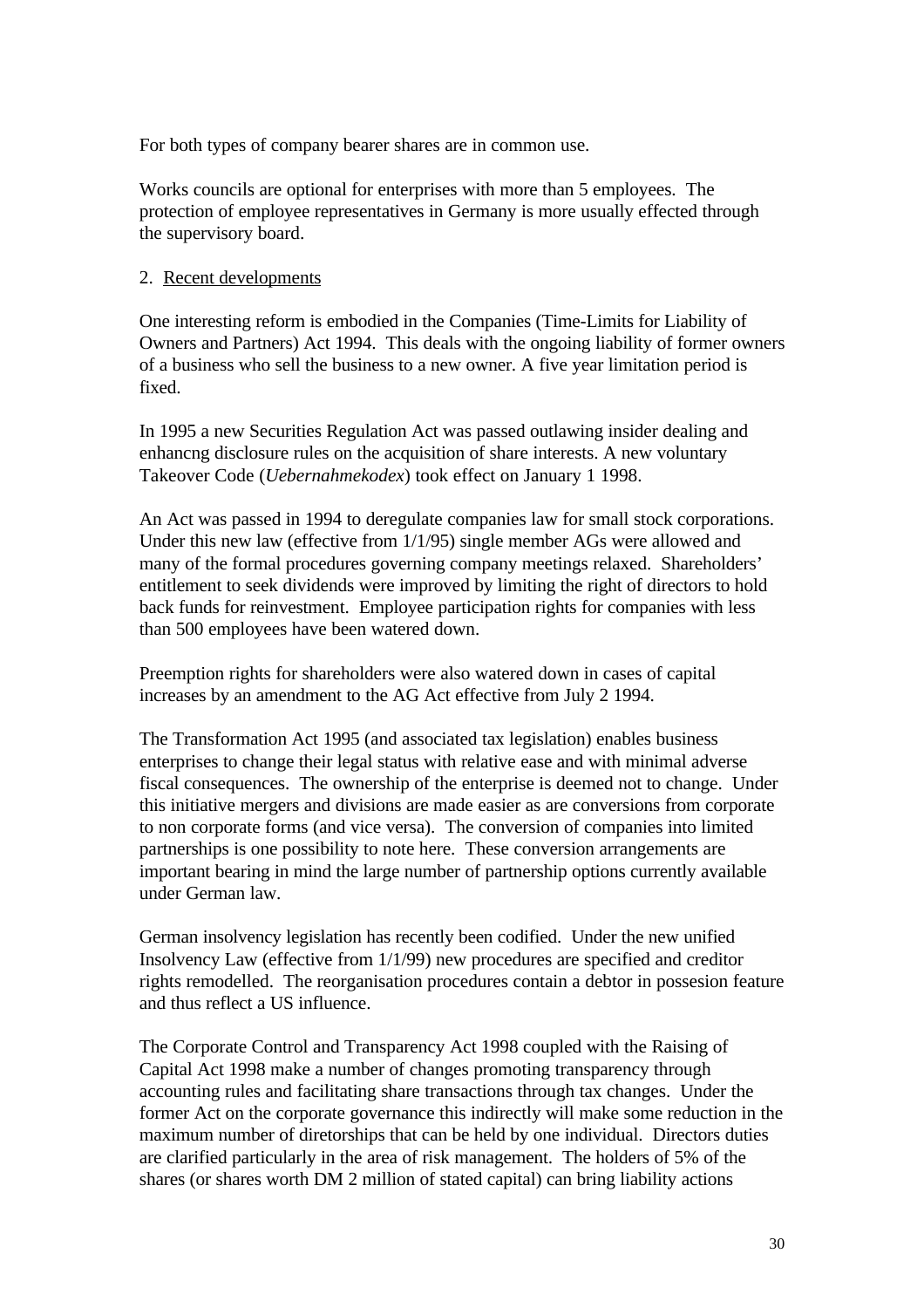against directors. Duties of auditors are firmed up and the demarcation between he roles of auditors and supervisory board clarified.

# 3. Future reform

German Company Law has had to address the advent of the euro. Thus under the Euro Introductory Law which will enter into force on January 1 1999 the minimum nominal capital of an AG is to be 50,000 euros will the minimum par value of a share being 1 euro. For the GmbH the minimum capital is set at 25,000 euros with each shareholder contributing a minimum of 100 euros. Companies formed during the transition period (i.e. up to December 31 2001) can chose whether to denominate their capital in euros or DM. Companies formed thereafter must denominate shares only in euros. Companies formed prior to December 31 1998 do not have to convert to euros unless restructuring capital. Therefore the DM will remain a feature of company share capital structures for many years to come.

The issue of corporate governance has been considered by policy makers in Germany. Generally the feeling is that shareholder rights need to be improved. Under a 1996 Draft Act shareholders owning 5% of the shares can seek the appointment of a special representative who can investigate and sue directors if appropriate.

Likely changes in the future include relaxing the rules on share repurchases by stock corporations.

4. Bibliography

Beinert, D., **Corporate Acquisitions and Mergers in Germany** (1991) (Graham and Trotman)

Schneider, H., and Heidenhain, M., **The German Stock Corporation Act** (1996, Kluwer)

Volhardt, R and Arndt, S., **German Limited Liability Company** (Chancery Wiley)

Baums, T., Personal Liability of Company Directors in German Law [1996] *International Company and Commercial Law Review* 318-324 Baums, T., Corporate Governance in Germany: The Role of the Banks (1992) 40 *American Journal of Comparative Law* 503-523 Dissars, B-A., *The Partnerschaftsgesellschaft*: A New Type of Association under German Company Law for the Free Professions (1996) 17 The *Company Lawyer* 319- 20 Hopt, K., Shareholder Rights in Germany [1998] *Company Financial and Insolvency Law Review* 261 Kalisch, I., Parent Liability - An Analysis of Direct Liability of the Controlling Shareholder of a German GmbH After a Recent Decision of the Federal Supreme Court [1994] 5 *International Company and Commercial Law Review* 82-85 Kalisch, I., Stock Options: Will the Upcoming Amendment of the German Stock Corporation Act Facilitate their Introduction by German Stock Corporations? [1998] 9 *International Company and Commercial Law Review* 111 Kalisch, I., Merger and Acquisitions Transactions involving German Stock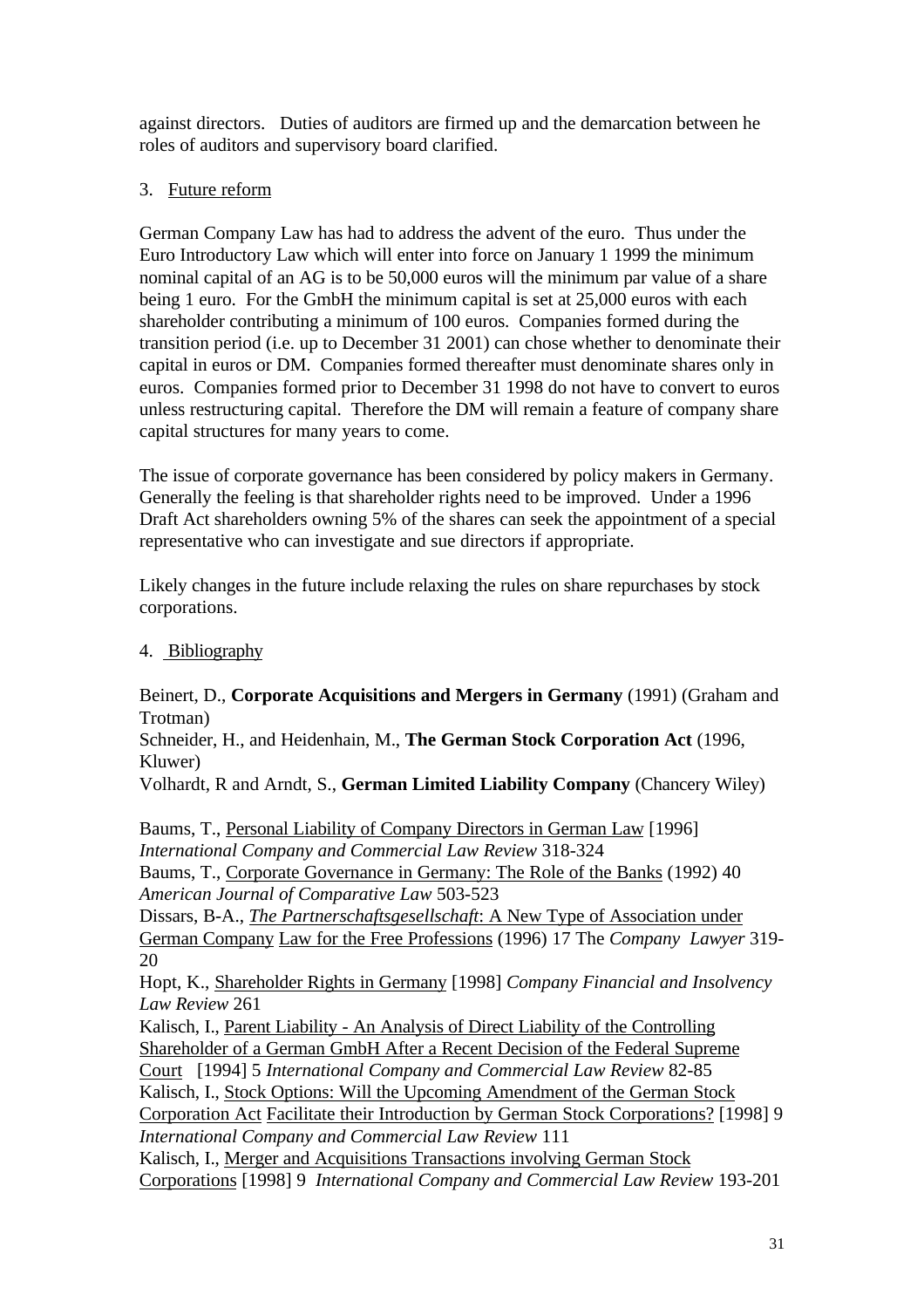Kamlah, K., Securing Debts Incurred to Finance the Acquisition of a German GmbH (1996) 17 *The Company Lawyer* 316-8

Kleindeck, D., [1993] 4 *International Company and Commercial Law Review* 139 Konig, W., Consequences of the Single Currency on Company Law [1998] (July/August) *European Legal Business* 52-3

Otto, H.J., German Takeover Barriers: Myths and Realities [1991] 2 *International Company and Commercial Law Review* 368-374

Proctor, G., and Miles ., [1998] 19(3) *Business Law Review* 169-172

Putt, C., The Protection of Minorities in Anglo-German Joint Ventures (1996) 17 *The Company Lawyer* 126-8

Roschmann, C., and Frey, J., Confidentiality Duties of Board Members During the Sale of a German Company [1997] 8 *International Company and Commercial Law Review* 363-368

Shearman, J., Corporate Governance: An Overview of the German *Aufsichtsrat* [1995] *Journal of Business Law* 517

Schneider, J., [1993] 4 *International Company and Commercial Law Review* 438 Schodermeier, M., and Marlow, J. Setting up a Business in Germany [1994] 5

*International Company and Commercial Law Review* (supplement) i-viii

Stengel, A., Directors Powers and Shareholders: A Comparison of Systems [1998] 9 *International Company and Commercial Law Review* 49-56.

Stohlmeier, T., German Limited Liability Company - Unlimited Liability of Parent Company [1992] (March) *International Business Lawyer* 135-137.

Stohlmeier, T., and Wrede, J., Introduction of Small Stock Corporations in Germany [1994] (November) *International Business Lawyer* 449-453.

Vorbrugg, G., Recent Developments in German Company Law [1992] (October) *International Business Lawyer* 482-484.

Weber-Rey, D., *Ultra Vires* in Germany [1996] 7 *International Company and Commercial Law Review* 1

Weber-Rey and Krecek, T., Liability During the Process of Formation of a German Limited Liability Company [1997] 8 *International Company and Commercial Law Review* 95

Weber-Rey, D., and Schneider, J., [1993] 4 *International Company and Commercial Law Review* 210

Wegen, G and Kellett, C., Private Acquisitions and Public Takeovers in Germany [1991] 2 *International Company and Commercial Law Review* 293-299

Wooldridge, F., Enterprise Contracts involving GmbH under German Law (1996) 17 *The Company Lawyer* 190-2

Wooldridge, F, Aspects of German Law governing Private Limited Companies in **Corporate and Commercial Law: Modern Developments** (Feldman, D and Meisel F., eds) (1996, Lloyds of London Press)

Wooldridge, F., Liability of Members of a German *Vorstand* [1998] (September) *Amicus Curiae* 27-30

[1995] 10 *Butterworths Journal of International Banking and Financial Law* 184-187

[1997] (January) *International Financial Law Review* Special Supp 22-23

[1997] 3 *International Journal of Insurance Law* 214-222

[1997] 17(4) *International Financial Law Review* Supp Corr 23-27

[1998] 9(7) *International Taxation Review* 61-62

[1998] (April) *International Financial Law Review* Special Supp 23-27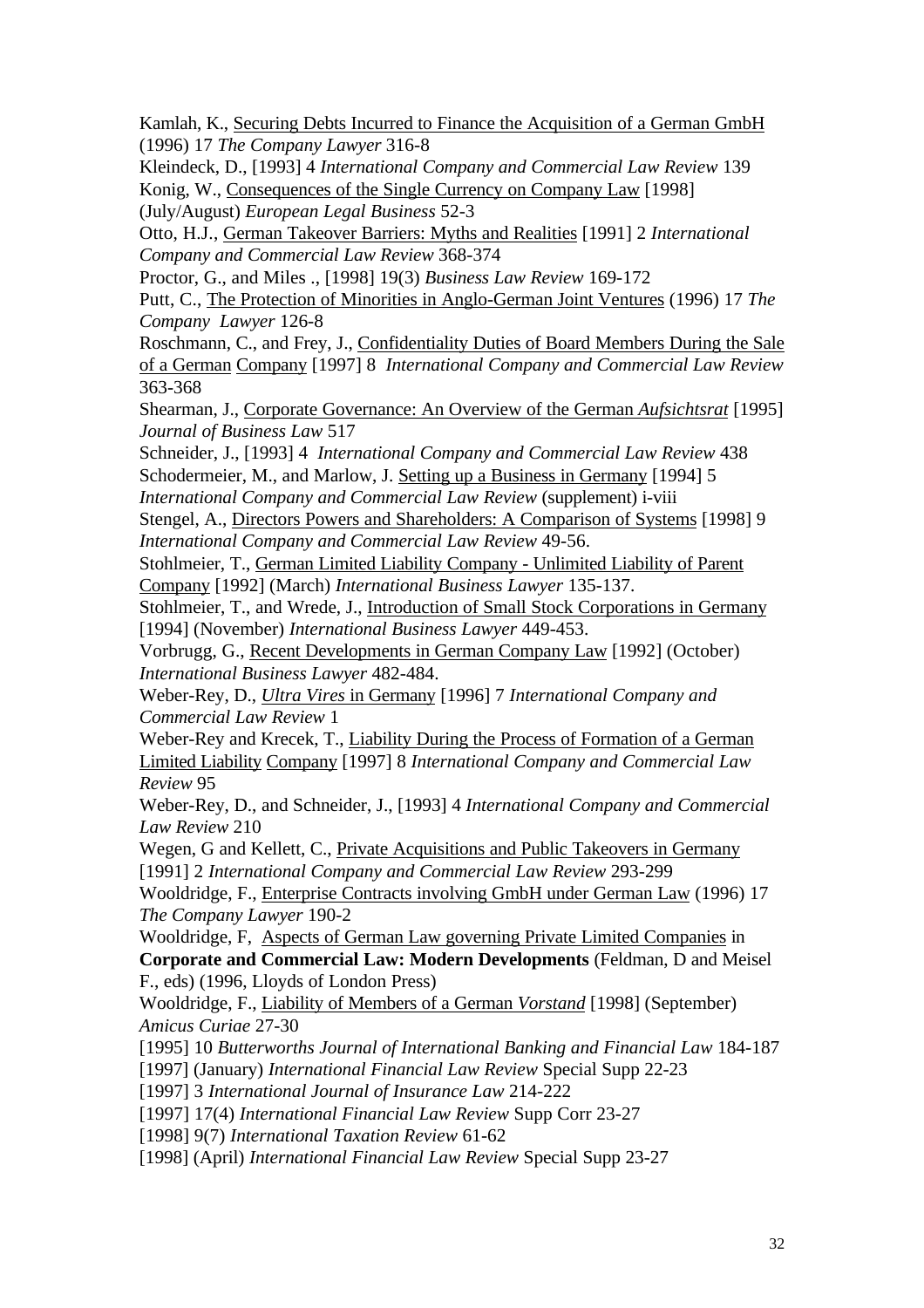# **GREECE**

# 1. Background

Greece, which joined the EC in 1981, follows the basic distinction between limited liability companies or *Eteria Periorismenis Efthinis* (private), which are known by the acronym EPE, and public companies (*Anonimos Eteria* or SA). Greek companies regulation is heavily French influenced.

The basic law governing private companies is Law 3190/1955. The minimum capital for an EPE is DRS 3,000,000 (a substantial increase on the pre 1992 figure of 200,000 DRS). To form a private company articles of association have to be drafted which contain standard material on name, business objects, share capital, registered office, etc. A fixed duration must be specified. Shares as such are not issued: instead participation is through notional capital interests which must be of a minimum DRS10,000. Transfer of interests is usually restricted by the articles. Normally a unitary board structure is adopted; but the articles may provide for a supervisory board. Shareholders enjoy a certain degree of guaranteed dividend depending upon the balance sheet of the company unless the constitution of the company restricts that right. The court has power to dissolve an EPE on application of the holders of 10% of the shares if serious complaints are established.

Single member private companies were introduced in 1993 by Presidential Decree 279/93.

Public companies are governed by Law 2190/1920, as amended. An SA is required to have a minimum paid up capital of DRS 10,000,000 (which was double the pre 1992 amount) and a fixed duration (normally 30 or 50 years). The members can extend this life span. Shares are issued which can either be registered or bearer. The nominal value of each share must be between 100 and 30,000 drachmae. Share repurchases by the company are rarely permitted.

Normally a unitary board model is followed. The directors enjoy full managerial powers and can act outside the objects of the company. Such acts will be binding on the company unless the third party was aware of the transgression. The board must meet at least once a month. A system of statutory in house auditors applies in addition to the standard independent audit each year.

The holders of 5% of the shares can force an EGM, require information from directors or seek an investigation.

A mandatory capital reserve must be established by using 5% of the net annual profits. Of the residual profits some 35% must at least be used for distribution purposes. There is a mandatory liquidation provision for serious losses of capital; an EGM must be called to decide on liquidation or to reduce the share capital where the assets have fallen below half of the value of the stated capital.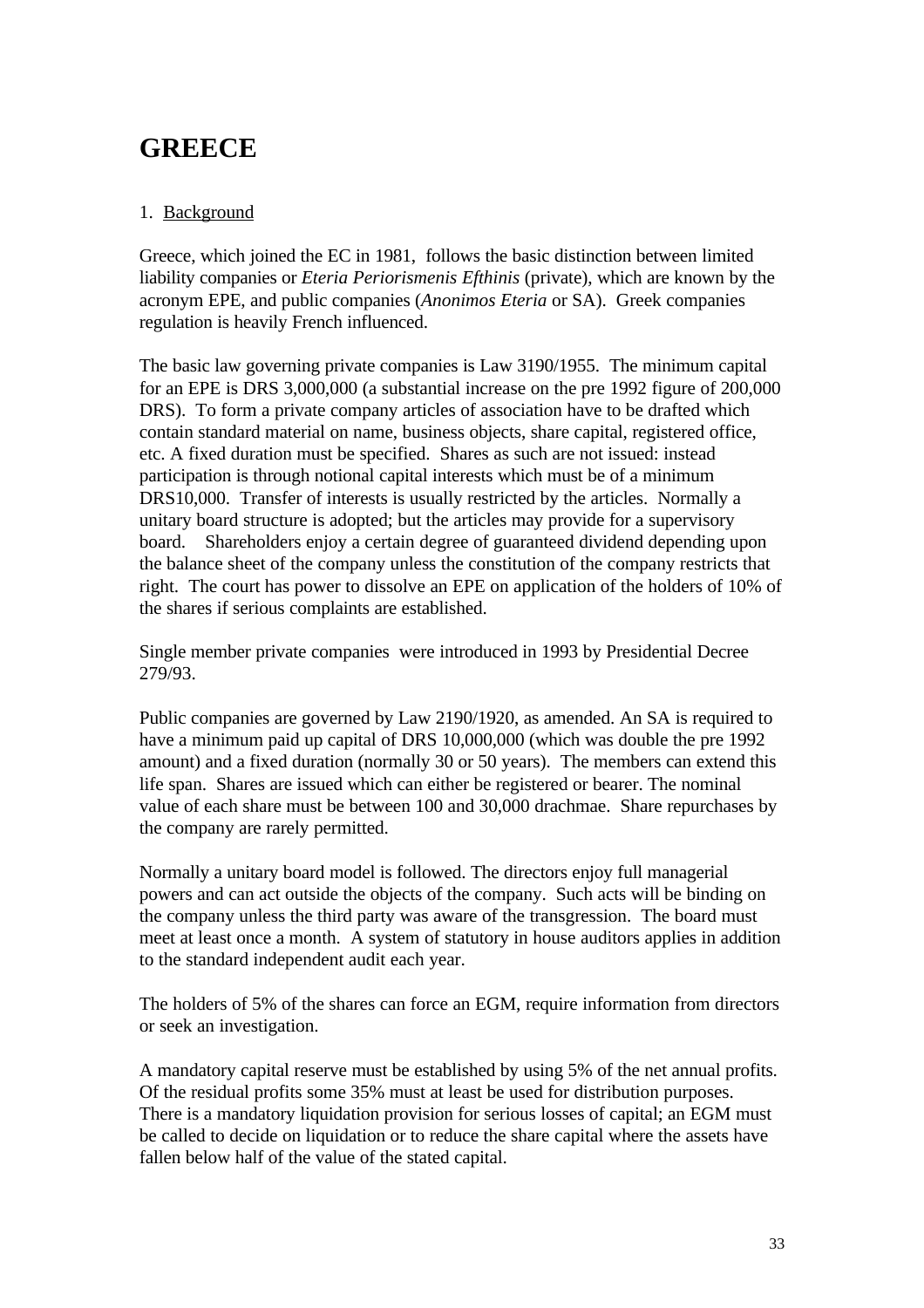### 2. Recent developments

In 1993 the law relating to mergers and other transformations was modified.

Under Law 2339/1995 a number of reforms were made to the 1920 Law. The procedure for the amendment of the constitution of a public company was simplified by removing the need for a notarial deed. Shareholders in public companies were afforded better information rights. Procedures for changes in share capital were modified and the rules governing the board of directors were updated. Fines were imposed for late submission of information to the Ministry of Commerce. The 1995 Law also introduced new procedures for converting public companies into private companies and partnerships. A commission was established to offer advice on practical aspects of the law relating to private companies.

### 3. Future reform

We are not aware of any significant reforms in the pipeline, though a committee has been set up to codify the laws on public offers. Some legislation on relaxing share transfer restrictions in private companies may also be enacted..

### 4. Bibliography

Kotsiris, L.E., **Greek Company Law** (1993, Sakkoulas/Kluwer)

Vassalakis, G., Tax Free Mergers and Reorganisations in Greece, [1995] (March) *International Business Lawyer* 123-124 [1995] 6 *International Company and Commercial Law Review* C247-248 [1995] *Journal of International Banking Law* N60-61 [1995] *Journal of International Banking Law* N227 [19996] 6 *International Company and Commercial Law Review* C6 and C44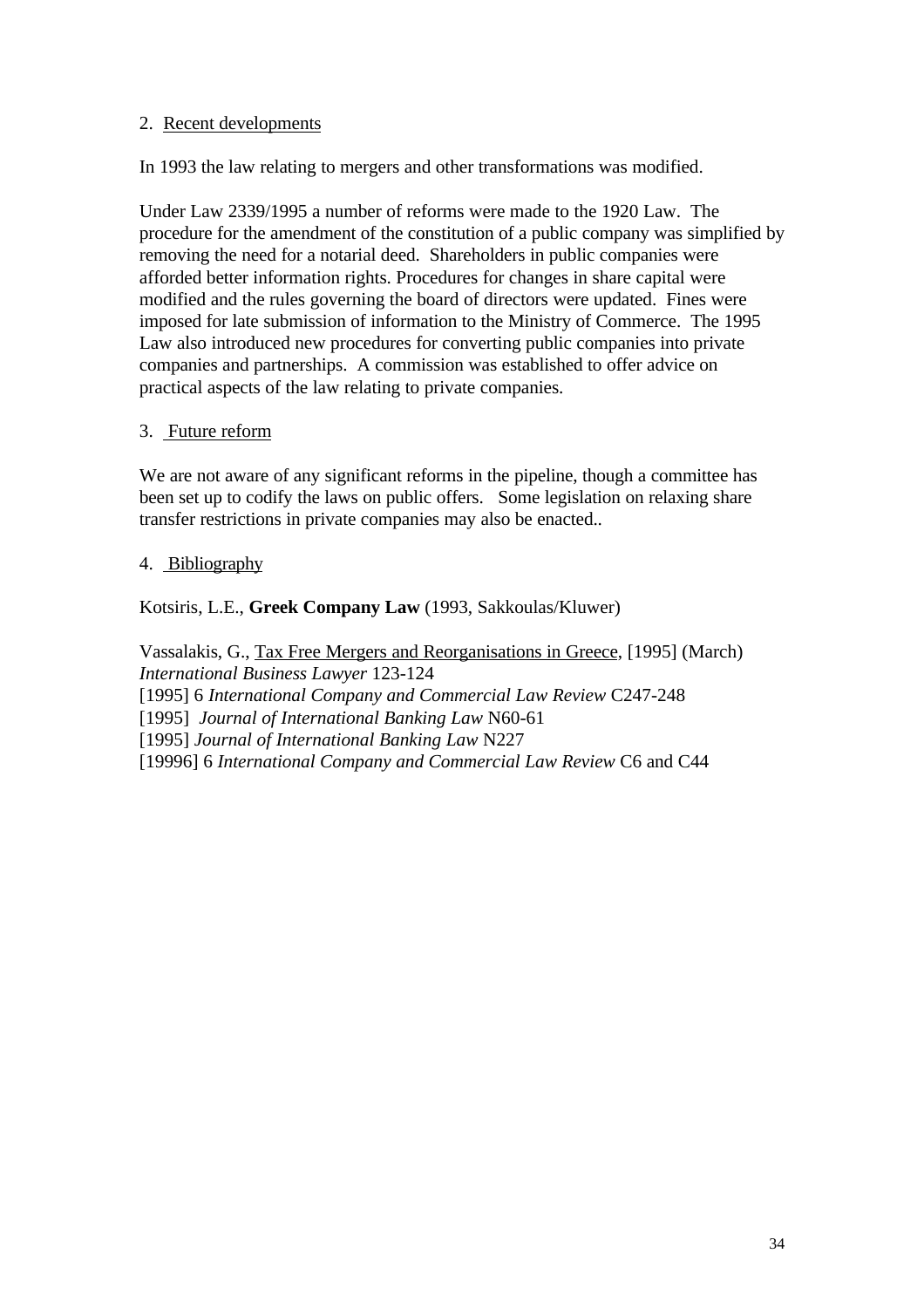# **IRELAND**

## 1. Background

Irish Company Law had its origins in English law and until 1963 it was based upon UK statutes which predated independence (namely the 1908 Companies Consolidation Act, as amended). The Companies Act 1963 (still the core statute) bore much similarity to the UK 1948 Act, though it did contain a number of innovations recommended by the Irish Cox Committee (1958) . It also made use of the work of the UK Jenkins Committee (1962, Cmnd 1742). For example, a ratification facility for preincorporation contracts was introduced by section 37 of the 1963 Act. Similarly the rules governing financial assistance in share purchases (CA 1963 s. 60) are more flexible than those found in the UK, even after the reforms of 1981.

An illustration of the continued usage in Ireland of provisions mirrored by the UK 1948 Act is to be found in section 205 of the 1963 Act which offers relief to shareholders against oppression. This provision was not a perfect match for the English counterpart. There were significant procedural difficulties and the absurd rule (now discarded in the UK) requiring proof that it was just and equitable to wind up the company was never adopted. This provision was reviewed by the Supreme Court in **Irish Press v Ingersoll Irish Publications** [1995] 2 ILRM 270 where the limitations of the remedies on offer to minority shareholders in a section 205 petition were exposed. Having said that, there is a reluctance to strike out a section 205 petition merely because the petitioner may be bought out by invoking domestic procedures; those internal valuation mechanisms may not adquately protect the petitioner.

Since the Companies Amendment Act 1983 which implemented the Second EC Directive) Ireland has followed the standard division between public (plc or cpt) and private companies (Ltd or Teo). According to official figures released in 1998 there are some 17,345 private companies registered as compared to a mere 151 public companies, though statistically there was an increase of 41% of the latter category over the previous 12 months. The basic core regimes reflects much that is found in English law. Memorandum and articles of association provide the constitution of the company and form a statutory contract with members (s. 25 CA 1963). Companies are required to have an objects clause and a watered down version of the *ultra vires* rule therefore applies. Management is vested in the board of directors and a unitary board structure is the norm. The practice of buying companies "off the peg" so much a feature of UK practice, is also prevalent in Ireland.

A public company must have at least seven shareholders and a minimum paid up share capital of IR £30,000.

There is no minimum share capital specified for private companies (unless a restriction order applies - see below) but a maximum of 50 shareholders is specified. The share capital maintenance doctrine is observed, though exceptions enable companies to buy their own shares (subject to specified preconditions) or to offer financial assistance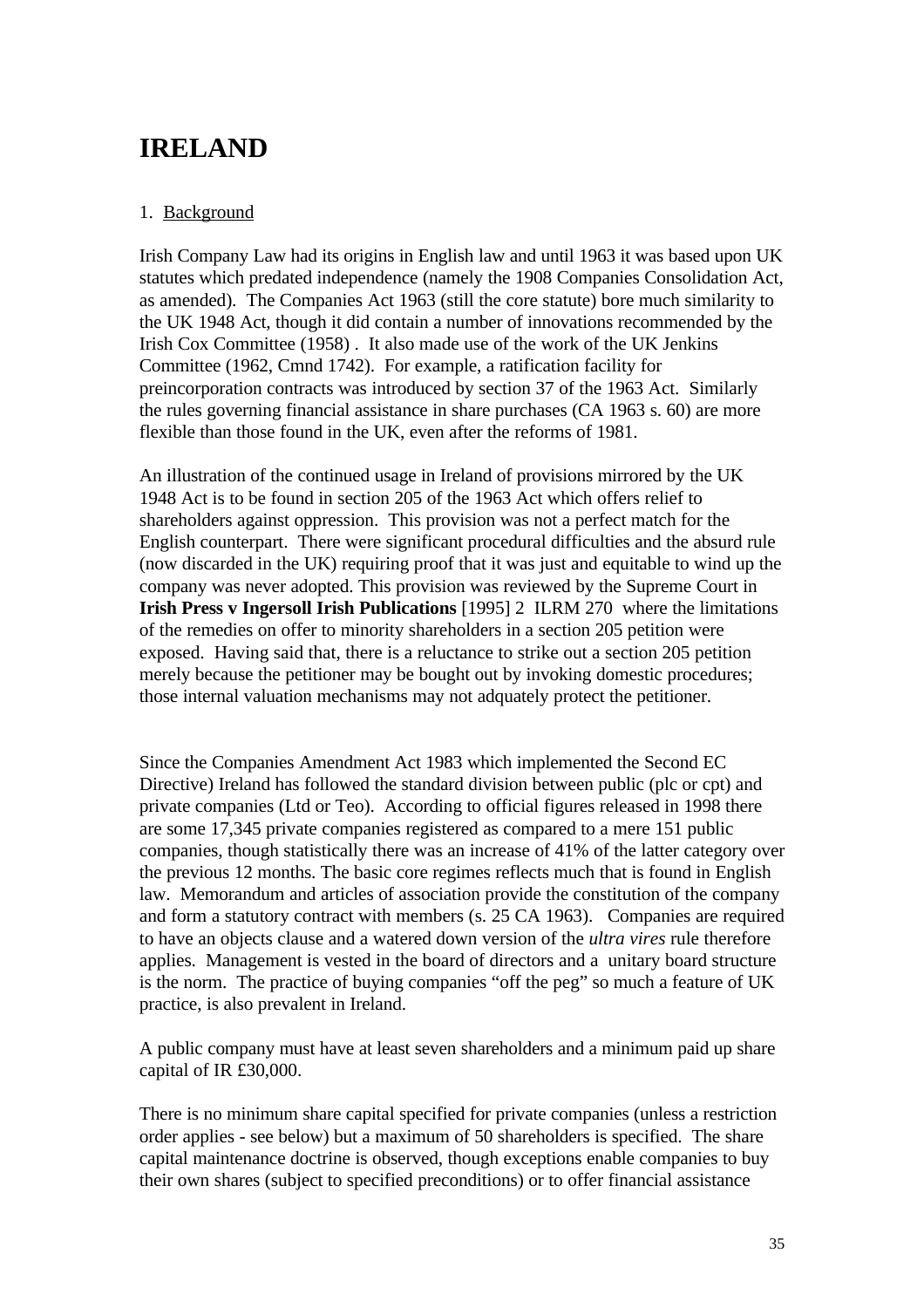towards share acquisitions (again subject to tight regulation). Private companies enjoy greater freedom in these areas. The ban on subsidiaries acquiring shares in holding companies does not apply in its full rigour in Ireland. Irish companies can hold up to 10% of their capital in "Treasury shares".

The face of Irish Company Law changed greatly as a result of its entry into the Common Market. For example the major changes in the area of company share capital which were required to be made by he Second Directive were brought into play by the Companies (Amendment) Act 1983. Similar Amendment Acts were enacted in 1977, 1982 and 1986

More recently significant changes in Company Law were introduced by the 1990. These changes could not be regarded as EU derived, but rather reflect independent action on critical policy issues. The Companies (Amendment) Act 1990 introduced the court examiner procedure designed to offer a lifeline to companies in distress. This legislation was hurried through the Irish legislature to cater or the difficulties facing the beef industry in the wake of the UN embargo on Iraq, a major beef importer from Ireland. Under this procedure an application can be made to the court for the appointment of an examiner to mount a rescue. The moratorium is more extensive than is imposed by the English administration order procedure and also protects personally to some extent. Notwithstanding the examiner's appointment the directors may retain some control of the business - this mirrors aspects of the much criticised Chapter 11 procedure under the US Bankruptcy Code. Controversially, incumbent receivers appointed within 3 days of the petition may be displaced.

The Companies Act 1990 was a more general piece of legislation which dealt with company inspections, directors duties, disclosure of interests in shares, insider dealing, miscellaneous matters connected with winding up, disqualification of directors, receiverships, accounts and audit and amendments to arrange of matters found in earlier legislation.

One of the significant changes in 1990 was the advent of reckless trading liability for company directors (section 297A Companies Act 1963). Apart from the terminological difference this concept has much in common with the UK law on wrongful trading. There are however a number of significant differences, the most important of which is the availability of the right of action to receivers, examiners and creditors. This represents a considerable advance on the restrictions imposed by English law.

Another area of reform pioneered in Ireland concerns the treatment of groups of companies. The general approach in Ireland mirrors that of English law: companies within groups are to be treated as distinct legal entities - see **Allied Irish Coal v Powell Duffryn International Fuels** [1997] 1 ILRM 306 **.** However, models pioneered in New Zealand opening up the possibility for contribution orders (CA 1990 s. 140) to be made against parent companies in the liquidation of subsidiaries and the pooling of group assets/ liabilities on winding up (s. 141) have been adopted. Unfortunately, there is no evidence of these provisions being used by the Irish courts.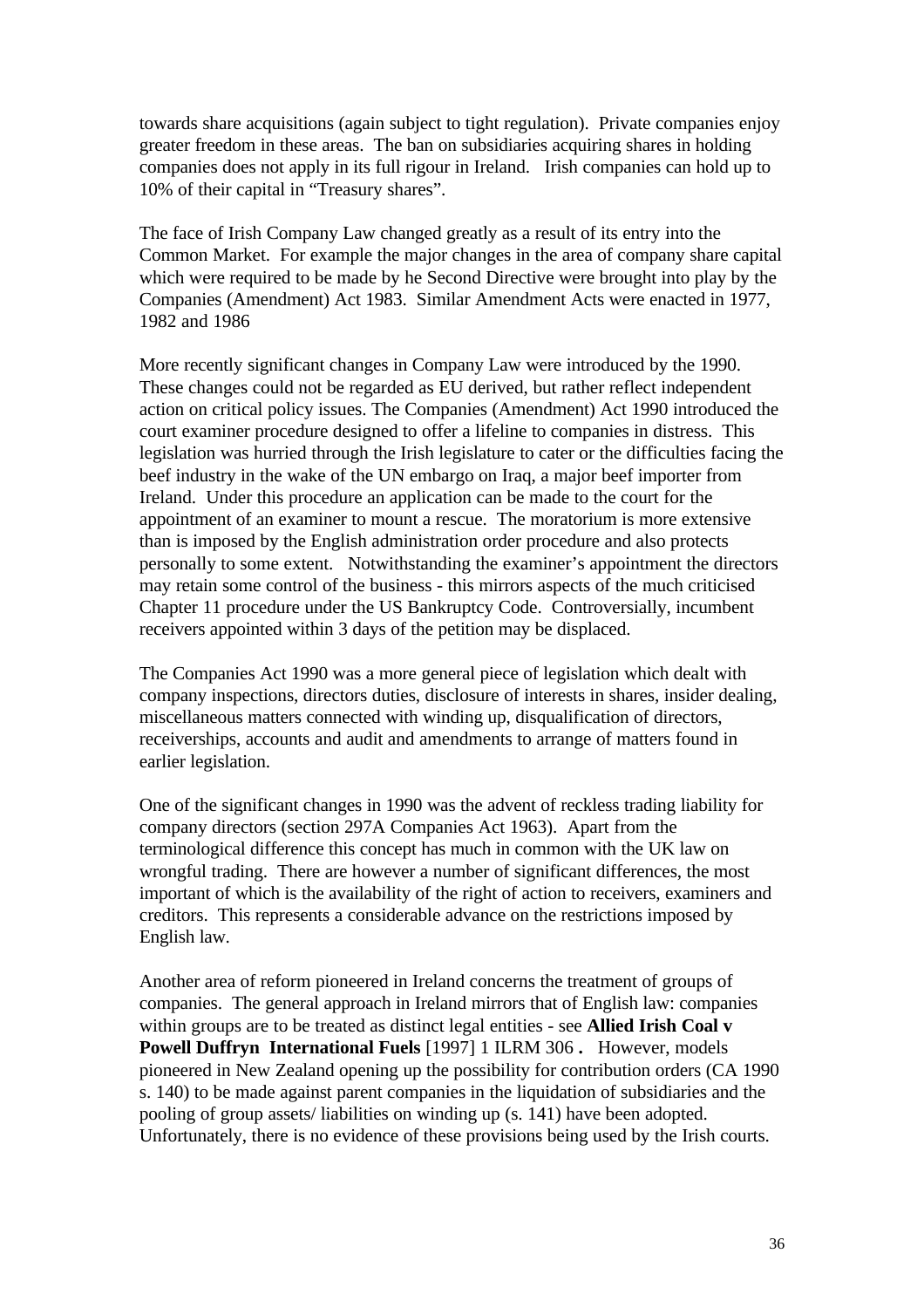The Irish law relating to restrictions/ disqualifications imposed on directors may also be a model worthy of consideration as it does differ significantly from the UK regime. Under section 150 a *restriction* may be imposed on a director. This involves a qualified prohibition being imposed upon an individual's future use of limited liability companies in the wake of a corporate collapse occurring within the previous 12 months where the individual was a director (or shadow director). In essence such an individual will be automatically be prohibited by the court from being involved as a director with a limited liability company for the next five years unless certain conditions are satisfied. These conditions relate to share capital. Thus if the involvement is with a public company a minimum of IR£100,000 must be maintained whereas the corresponding figure for a private company is IR£20,000. Capital maintenance rules are applied more rigorously to section 150 companies, particularly with regard to financial assistance. The court can lift the restriction if the director can show that he was not to blame for the earlier corporate failure. Criminal and civil sanctions are imposed for a breach of a restriction order including the imposition of an automatic and total five year *disqualification*. Any salary drawn by a director acting in breach of a restriction order may be recovered and personal liability for the debts of the second company may be imposed. One problem with this procedure is that little information is given as to how the case will come before the court in the first place - no formal obligations are imposed on liquidators to report. Hence by definition the court is only likly to have he issue raised before it in a case of compulsory liquidation - an anomaly raised recently by Shanley J in **La Moselle Clothing Ltd v Soualhi** [1998] 2 ILRM 345. In spite of this *lacuna* a number of such orders are being made - see for example **Re Mantruck Services Ltd** [1997] 1 IR 340. There are no formal comparators to restriction orders under English law, though the same result may be achieved by the creative use of judicial discretion in a leave application under section 17 of the Company Directors Disqualification Act 1986.

Section 160 provides for *disqualification* - i.e. complete denial of access to limited liability companies. The distinction here is between mandatory disqualifications (a five year ban which is imposed by the court for offences of dishonesty involving companies) and discretionary disqualifications for unspecified periods for various defaults including breach of duty, unfitness, reckless trading, etc. In the case of mandatory disqualifications the onus is on the director to apply to the court to get the ban lifted. Discretionary disqualifications require an application to be made to the court by the liquidator, receiver, examiner, creditors, employees, etc. The range of applicants is thus much wider than in English law. Criminal penalties exist for breach of a disqualification and moreover the period of disqualification is automatically extended for another 10 years. Generally the Irish rules on restriction/ disqualification are more draconian than their English counterparts.

### 2. Recent developments

There have been few major changes in core principles of Company Law since the 1990 Act. Single member private companies were admitted in 1994. Dematerialisation of shares was introduced by regulation in 1996; the provisions here mirror those found in English law. Changes have been made in electoral legislation with regard to political donations by companies.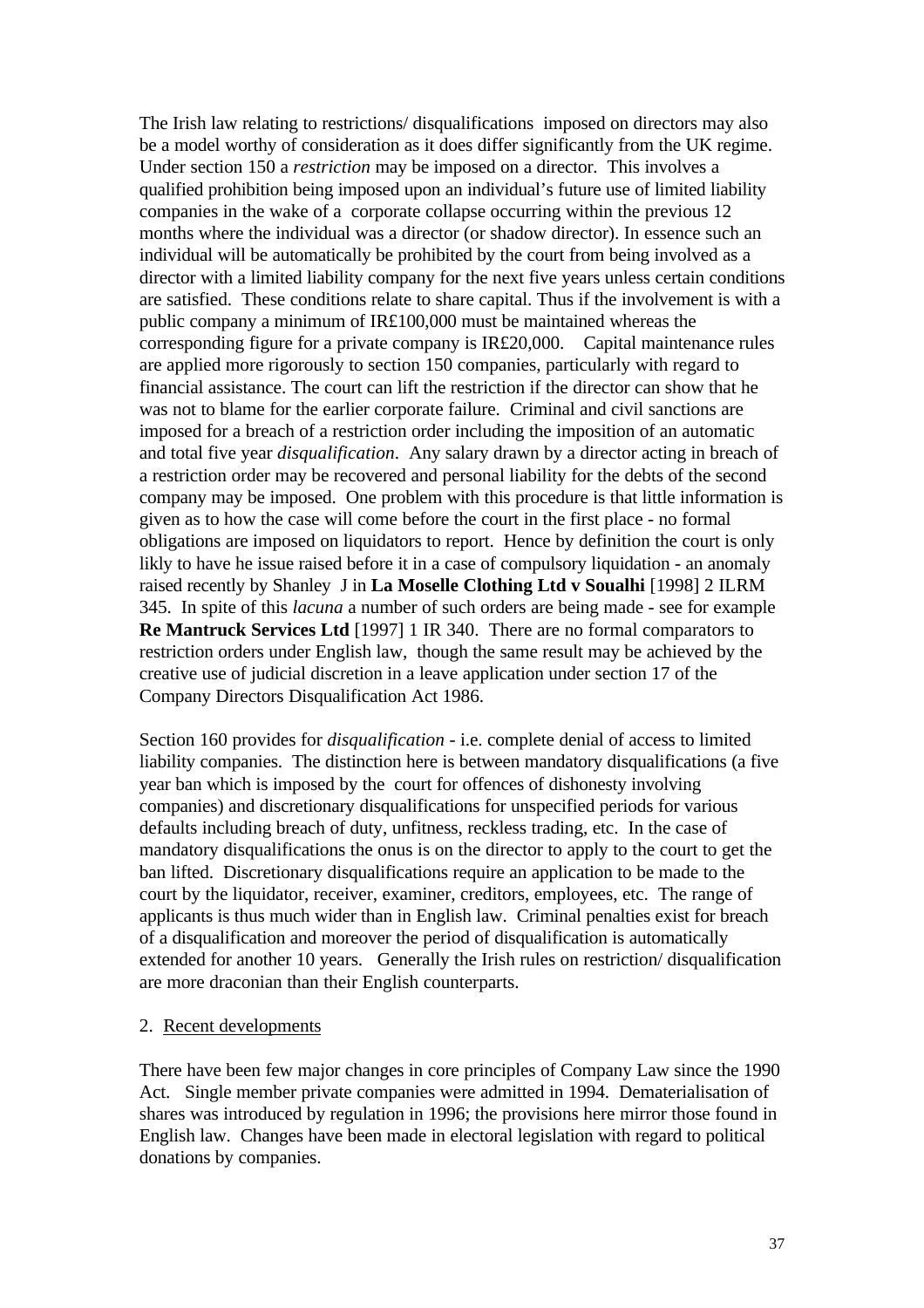The Irish Stock Exchange secured its independence from the London Stock Exchange by the Stock Exchange Act 1995 Irish takeover law was put on a statutory footing by the Irish Takeover Panel Act 1997 which set up a Takeover Panel and provided a statutory base for the Code (general principles and rules).

Works councils were introduced as a result of the implementation of the EU Works Council Directive. Companies (or groups of companies) with more than 1000 employees in the EU and at least 150 in two Member States are obliged to set up works councils. Employee representation at board level for state controlled companies has been provided for since 1977.

#### 3. Future reform

In 1993-94 a Small Business Task Force reviewed a number of areas of law (including companies regulation) with a view to relaxing regulatory burdens on small businesses. A number of recommendations were made which were then considered by a wider review of companies legislation. In February 1995 the Company Law Review Committee in its first report considered proposals for reform of various aspects of Irish company law. The issues relating to small businesses were addressed. Thus it was agreed that the mandatory audit requirement should be removed from companies having a turnover of less than IR£100K. A scheme which had been operating informally under which incorporation could be guaranteed within 10 days was to be given public support an a higher profile. The main focus of attention was the court examiner regime with a number of suggestions to change the law to allay the concerns of banks. These concerns centred on the fact that examinerships were being initiated without them being given a proper opportunity to make representations and the costs of the examinership were diluting their security rights. It was suggested that the procedure governing the appointment of examiners be tightened up; a reasonable prospect of success should be established and this should be supported by reference to a report from independent accountants (as in the UK). However the system of companies inspections was also reviewed as was the director disqualification regime; on the latter the main proposal was to invest more resources in the administration of the system to ensure that more cases came to light. The proposal was for the setting up of a specialist state funded disqualification unit. Generally the committee seemed to have more confidence in disqualification, as opposed to restriction, when it came to controlling rogue directors. At the time of writing this report legislation is still awaited on the proposals of the Review Group.

A further development occurred in August 1998 with the establishment of a Working Group on Company Law Compliance and Enforcement. As the name of this group suggests, the focus will be less upon substantive matters and more upon ensuring that existing regulatory mechanisms are properly enforced. In particular this body will review the respective roles of the courts, the government ministries, companies registration services and the criminal prosecution services. A cost/ benefit analysis of methods of enforcement will also be undertaken. The report is expected to be released shortly and may lead to legislation in 1999.

A 1999 Companies Amendment Bill is anticipated shortly. Possible subject areas to be covered include abolishing the audit requirement for small companies with a turnovr of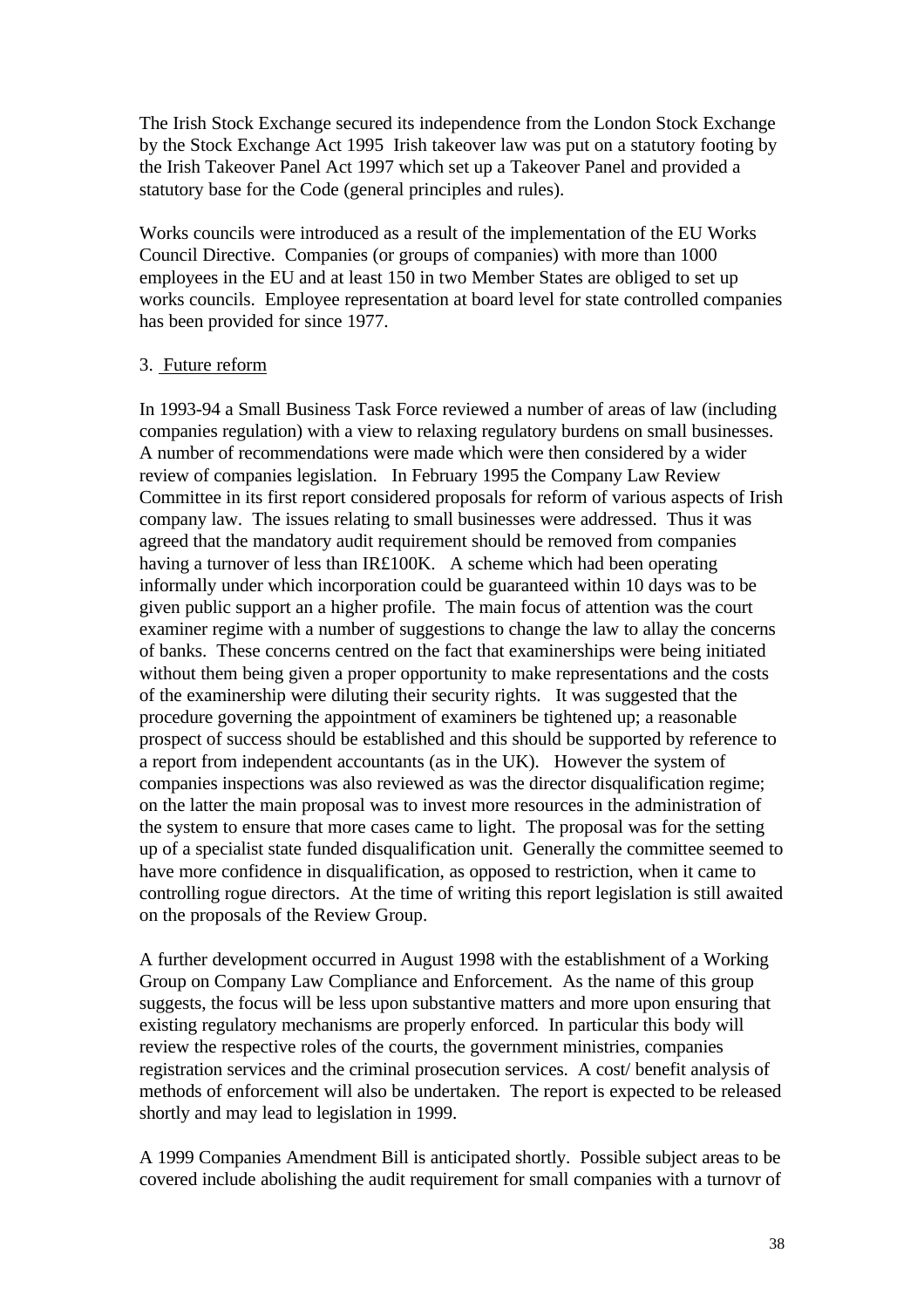less than IR£100K, changes in the examinership procedure and tightening up the law on company formation (particularly in the context of non resident companies) by applying some of the principles relating to the investigation of suspected money laundering to formation agents.

### 4. Bibliography

Courtney, T.B., **Company Law Review 1994** (1995, Brehon Publishing)

Courtney, T.B., **Company Law Review 1995** (1996, Brehon Publishing)

Egan, P., **Irish Corporate Procedures** (Jordans)

Egan, P., **The Companies Acts of Ireland and the UK: Comparative Tables** (2nd ed, 1995) (Jordans)

Forde, M., **Company Law** (1st ed, 1992) (Mercier Press)

McCormack, G., **The New Companies Legislation** (1991, Round Hall Press) Phelan, M.B., **Guide to the Irish Companies Act 1990** (1991, Gill and MacMillan)

Campbell, A., and Garrett, K., The Irish Examiner and Proposals for Reform of the Companies (Amendment) Act 1990 [1996] 16 *Insolvency Lawyer* 12-18 Clarke, B, The Irish Takeover Panel Bill 1996, (1997) 18 *The Company Lawyer* 32

Clarke, B., The Irish Takeover Panel Act 1997 - A Further Cutting of the UK

Regulatory Ties [1998] (January) *Palmer's In Company* 1-2

Dobbyn, P., and Reid, P., Minority Shareholders in Ireland [1998] 13 *Journal of International Banking Law* N.18

Flynn, L., Reckless Trading (1991) 9 *Irish Law Times* 186-191

Grace, E., and Earley, U., Irish Takeover Panel [1998] *Journal of International Banking Law* 146-148

Linnane, H., Forming an EEIG in Ireland (1991) 9 *Irish Law Times* 36-38 Linnane, H., Restriction and Disqualification of Directors (1994) 12 *Irish Law Times* 132-136

Linnane, H., Court Protection: Appointing an Examiner in Ireland (1995) 16 *The Company Lawyer* 83-85

Linnane, H., Recommendations of Ireland's Task Force on Small Business for Changes in Irish Company Law (1997) 18 *The Company Lawyer* 156-7

Linnane, H., Farmer Creditors and Company Liquidations (1996) 17 *The Company Lawyer* 221-2

Linnane, H., Minority Protection: The Genesis of Ireland's Section 205 (1997) 18 *The Company Lawyer* 299-300.

Lynch, I., Reform in Haste - Repent at Leisure? (1994) 12 *Irish Law Times* 189-192 Lynch, I., Saving Jobs - At What Cost? (1994) 12 *Irish Law Times* 208-210

McCann, L., Directors' Duties: To Whom are They Owed? (1991) 9 *Irish Law Times* 3-8 and 30-35

Nolan, S.C., The Redemption and Purchase by Limited Companies of Their Own Shares (1991) 9 *Irish Law Times* 13

Walker, B., Creditors' Rights to Have Directors Restricted - A New Development [1998] 5 *Commercial Legal Practitioner* 159-163

[1997] 8(7) *International Company and Commercial Law Review* C115-116.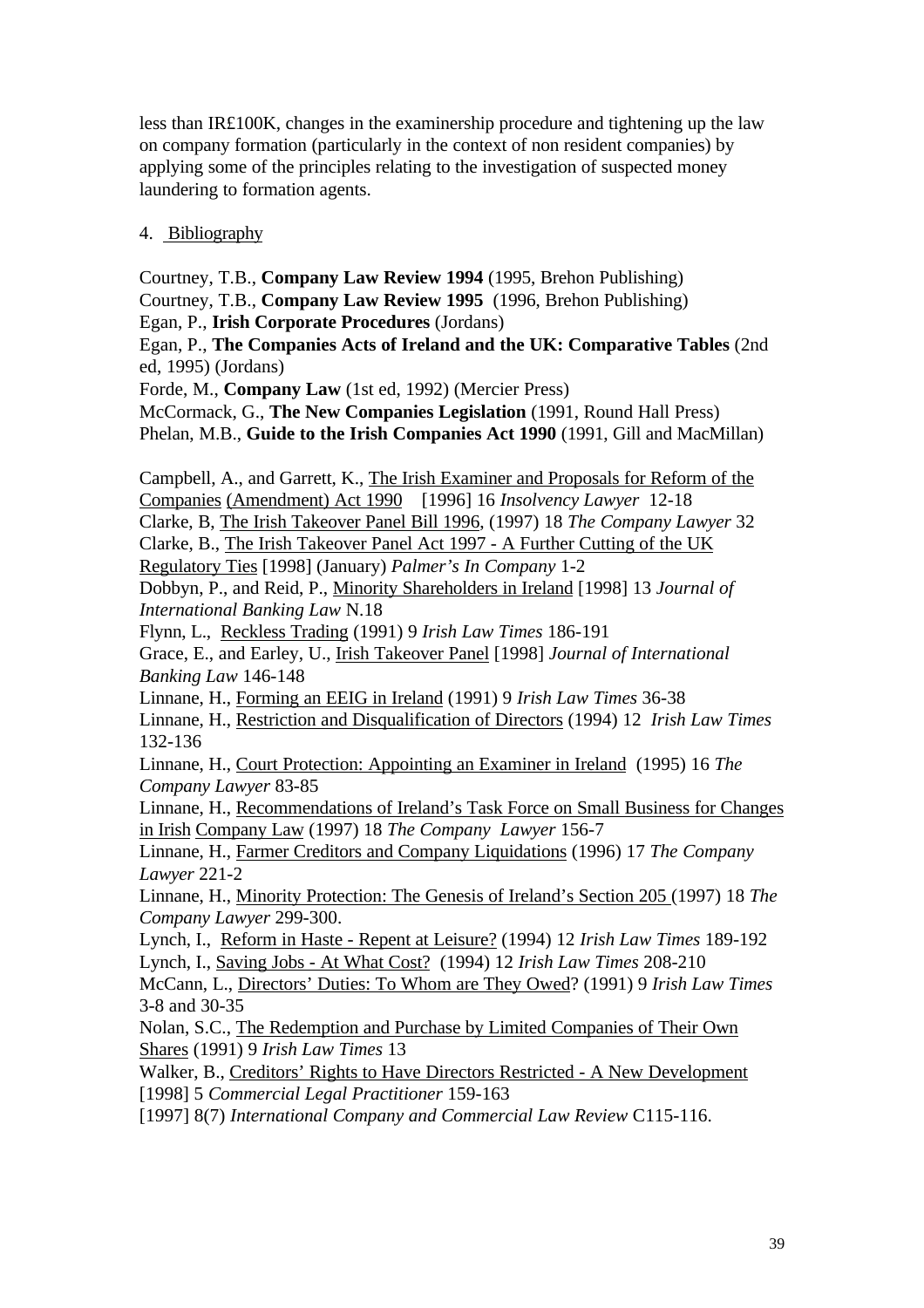# **ITALY**

# 1. Background

The foundation of Company Law in Italy is the Civil Code (1942). To form a company an instrument of incorporation comprising articles of association is required. A fixed period of incorporation must be specified, as must the objects of the company. All shares (which must be registered) have a par value. There are restrictions on share repurchases.

Private companies in Italy are characterised as *societa a responsibilita limitata* (Srl). There are about 50,000 of these companies registered. A minimum share capital of 20 million lire is specified (Art 2474 Civil Code). Such companies cannot issue share certificates or debentures - the interest of members is determined by their entry in the register of equity holders (a so called quota arrangement) . Small private companies enjoy concessions on the statutory audit.

Public companies (*societa per azioni*, or SpA). The minimum capital here is fixed at 200 million lire (Art 2327 Civil Code). This is a relatively low sum and hence this type of company is very popular (there are some 57,000 public companies registered). If the company is to have a share capital in excess of 10 billion lire the consent of the Treasury is required. Directors can hold office for a maximum of three years. All public companies are required to have a committee of statutory auditors (*collegio sindacale*). These are appointed by shareholders for up to three years and they are responsible for maintaining the company's accounts in compliance with the law. They also have a general role in overseeing management and can be held personally liable for losses caused by their failure to carry our their duties. Although not formally described as a supervisory board increasingly this body is assuming that characteristic. The 1998 changes noted below for listed companies merely reinforces that observation. Independent external auditors must since Law Decree 1975/136 review these accounts.

Special rules exist for public companies owned by the state and in the process of privatisation (law 474/1994). Single member companies were introduced by the Private Limited Liability Companies with a Sole Shareholder Decree 1993 (March 3 1993).

Superficially, a unitary board structure is adopted for all types of company but the increasing importance of the board of statutory auditors undermines that impression.. Directors of private companies can hold office indefinitely but, as noted above, a three year limit is placed upon directors of public companies.

Although generally speaking there are few statutory rules protecting minority shareholders, the holders of 10% of the capital can petition the local court to get it to investigate the affairs of the company where irregularities are suspected. A group of 20% of shareholders can call an EGM. Until recently, no formal rules existed to provide for derivative actions or to facilitate squeeze outs. The courts are however protective of minorities by using general concepts such as good faith and fairness. Thus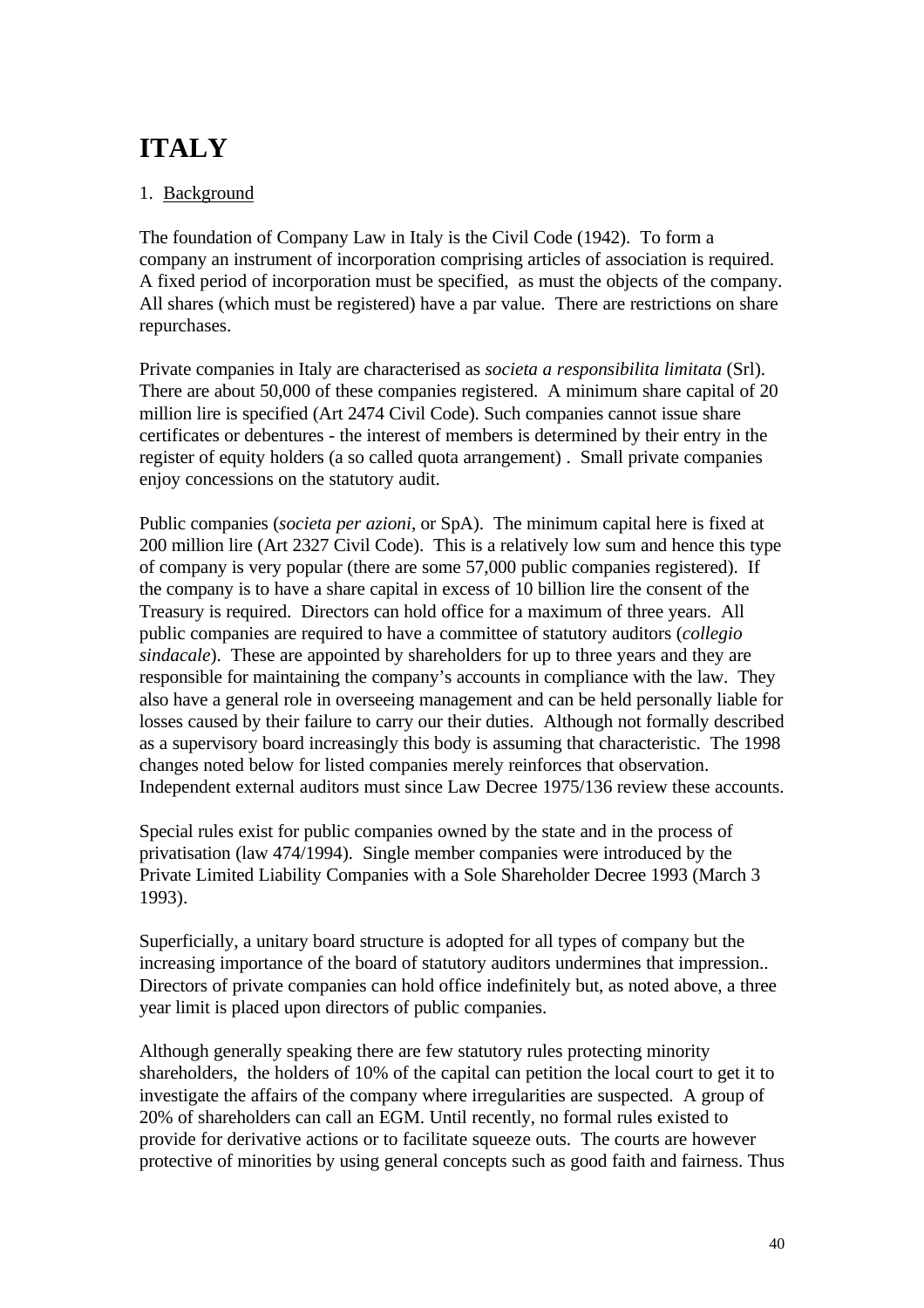the Supreme Court has allowed shareholders to bring actions to annul resolutions that violate their rights where principles of good faith and fair play have not been observed.

Directors are obliged to call an EGM if a loss exceeding one third of the capital has resulted in the share capital falling below the minimum capital levels specified above. The company must then either reduce its capital or make arrangements for a reorganisation.

The system of corporate regulation in Italy rests heavily upon the activities of the state regulator CONSOB which in 1974 was given wide regulatory/ supervisory powers.

### 2. Recent developments

The early 1990s witnessed a glut of companies legislation as Italy belatedly implemented a number of EU Harmonisation Directives with the regulation of takeovers, mergers and insider dealing being particularly prominent. In 1991 new rules on mergers were introduced and the criminalisation of insider dealing occurred. Under Law 147/92 new rules governing takeovers were promulgated but these were revised again in 1998 (see below). The EEIG was also introduced in this period.

A significant change that had more to do with domestic requirements (and in particular the importance of combatting money laundering) was effected in 1993 in relation to the transfer of quotas in private companies. Under Law 313/1993 any such transfer must be recorded in a public registry to promote transparency and to prevent private companies being used for illicit purposes.

In 1995 CONSOB recommended significant changes in company law to promote corporate governance. These changes were reflected in the 1998 legislation noted below. In the meantime CONSOB laid down guidelines to improve the governance of Italian listed companies. One central element in these guidelines was the need for clearer information to be passed to the board of directors from the executives. A greater role for the board of statutory auditors was proposed.

The major change in core companies regulation came in 1998. Much of the background work was carried out by a committee chaired by Professor Draghi, Director General of the Italian Treasury. Under Law 58/1998 (the so-called *Testo Unico* or consolidated law) the regulation of public listed companies was completely revised with a view to promoting corporate governance. It should be noted here that of the 57,000 public companies in Italy only some 200 are listed. The main changes introduced (with effect from July 1 1998) is the reinforcement of the supervisory role of the board of statutory auditors. Their role is more clearly defined and is more focused upon general supervision of management and less on checking the accounts. They should ensure that the constitution is being observed and the directors are carrying out their duties. There should be a minimum of 5 statutory auditors with a strong representation of minority shareholders. Equally the role of external auditors with regard to the accounts is reinforced. A formal squeeze out procedure is introduced in favour of shareholders owning 98% of the capital.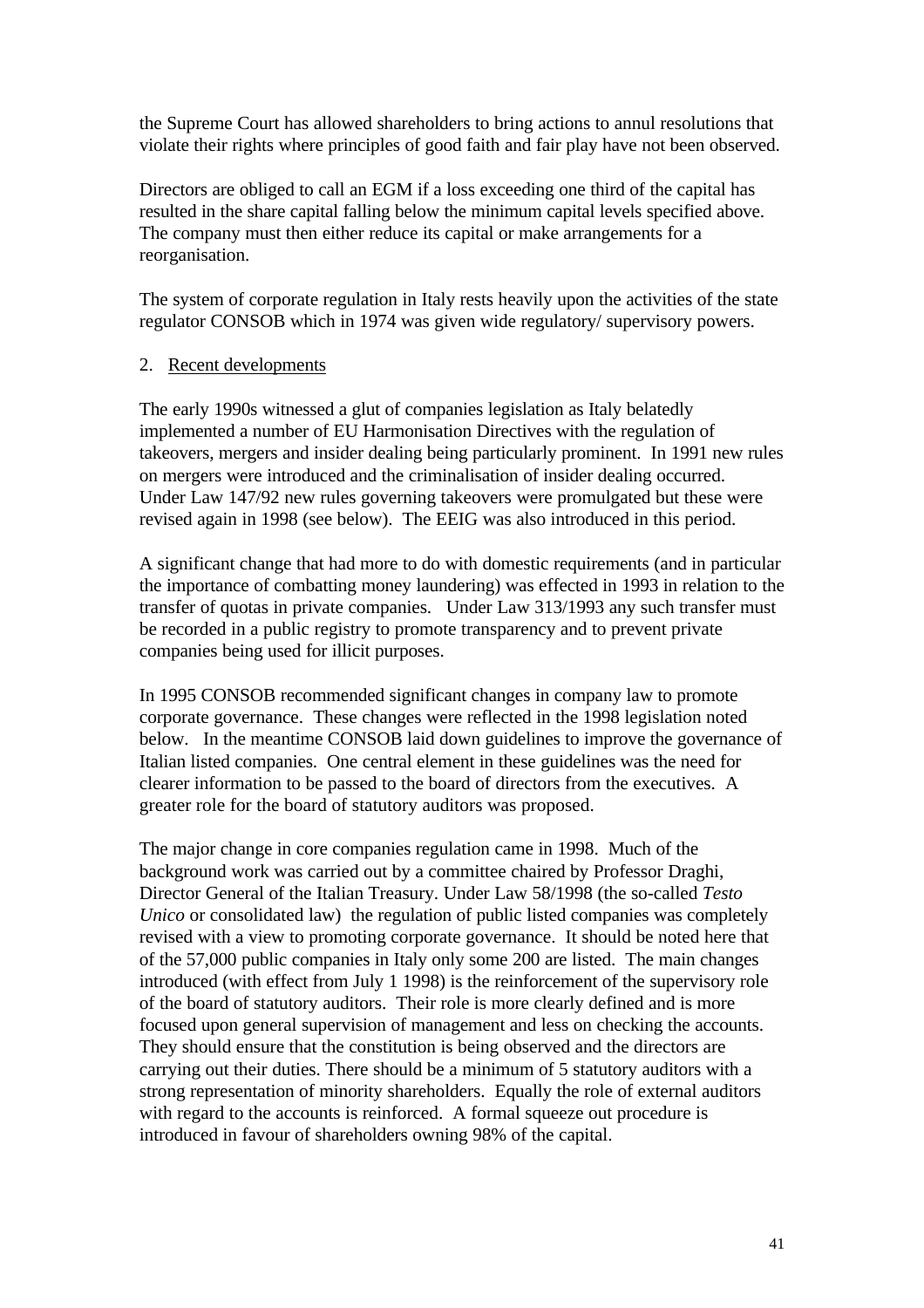The regulatory powers of CONSOB are enhanced and the board of statutory auditors are expected to blow the whistle to CONSOB if irregularities are unearthed.

The 1998 Act generally improves shareholder rights in listed companies. Shareholder agreements are formaly recognised provided they are publicly disclosed. The holders of 2% of the shares can require the board of statutory auditors to conduct specific investigations into particular matters and report back to the general meeting. The balance sheet can be challenged by 5% of the shares. The holders of 10% of the shares can ask for an EGM whereas 20% can force an EGM. Most important of all a derivative action procedure has been introduced which can be activated by 5% of the shareholders. Once a shareholder acquires 30% of the capital a bid must be made for the remaining shares. The US practice of proxy solicitation is recognised thouh the details of this mechanism have been left to CONSOB to define. This change is designed to promote shareholder activism. Postal voting proedures are also introduced.

Law 58/1998 also completely revises the rules governing tender offers in an effort to deregulate procedures but also to improve minority shaeholder protection. The holders of 95% of shares can now compulsorily acquire the remaining 5% of members who refuse a bid.

### 3. Future reform

The government is investigating the possibility of extending the changes noted immediately above to non listed public companies.

Measures will have to be introduced to cater for the euro but as yet there is no indication that the opportunity will be taken to admit no par value shares.

# 4. Bibliography

### **Comparative Study of Italian and UK Company Law** (1994, ACCA/CNDC, Buffetti)

Bossi, A., Protection of Minority Shareholders in Italy [1994] 5 *International Company and Commercial Law Review* 167 Bruni, G.B., New Consolidated Act on Companies Listed on Italian Stock Exchange [1998] 13 *Butterworths Journal of International Banking and Financial Law* 416-421. Carcaterra, G. and Gubitosi, M., Corporate Governance: New Guidelines of CONSOB (1997) (July/August) *European Corporate Law* 54-6 Cova, B., Insider Trading in Italy [1994] 5 *International Company and Commercial Law Review* 197-200 Cova, B., and Bossi, A., New Transfer of Quotas Rules [1993] 10 *Butterworths Journal of International Banking and Financial Law* 452-453. Frazosi, M., and Atzwanger, M.P., Article 5(5) of the Brussels Convention and the Rules on Groups in Italy - A New Approach? [1996] 7 *International Company and Commercial Law Review* 261 Perotto, A., Merger Instruments under Italian Company Law; Fusione and Scissione of Companies [1998] 9 *International Company and Commercial Law Review* 186-192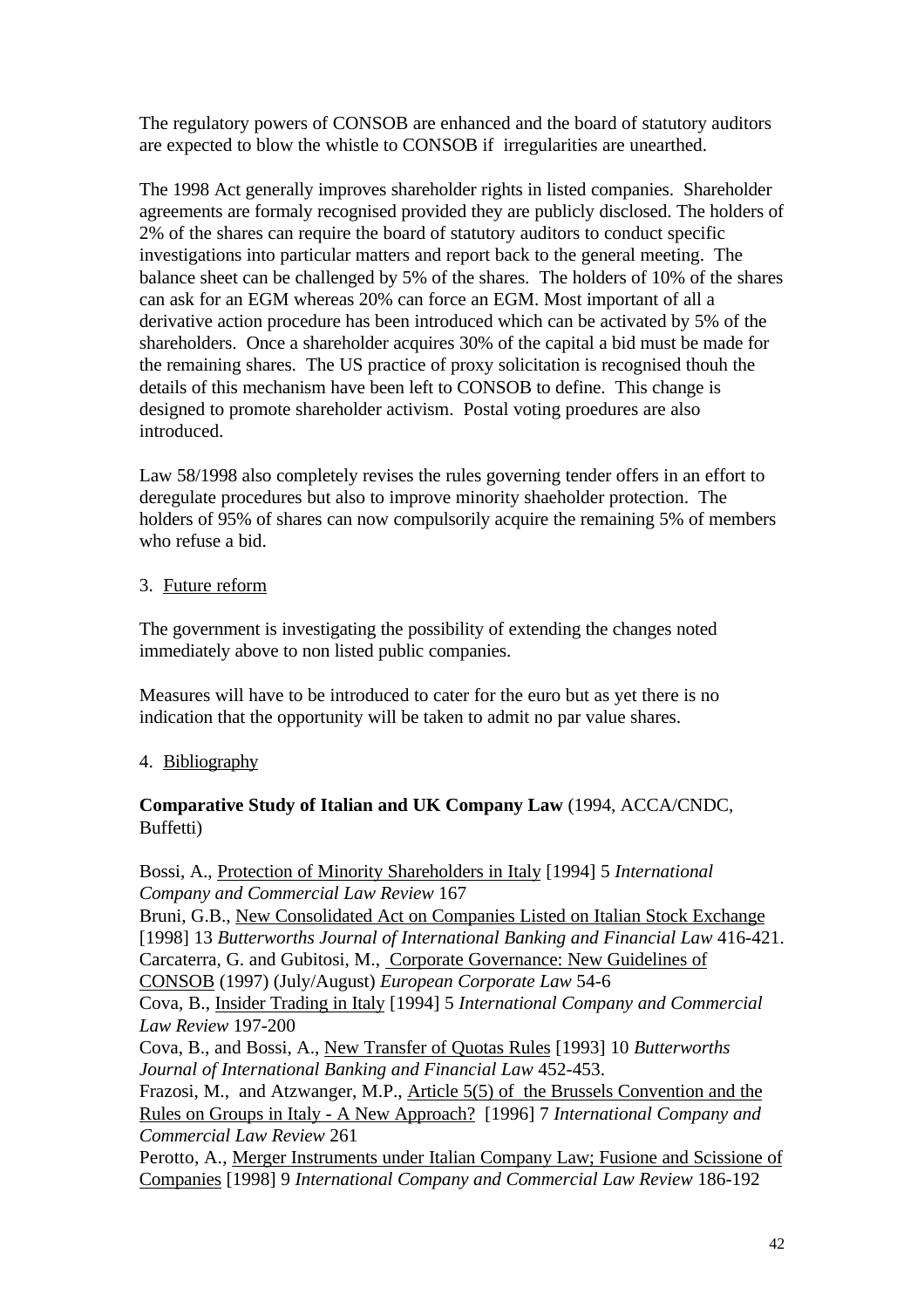Marchetti, P., Annunziata, F., and Carcano, G., A Survey of the New Italian

Companies Legislation [1993] *Journal of Business Law* 304-21

Origoni della Croce and Schiavello, E., Italian Mergers Legislation: New

Developments [1992] (September) *International Business Lawyer* 427-430.

Visco, C., Public Offerings of Securities and Takeover Bids: The New Italian Code [1992] (December) *International Business Lawyer* 583-587.

Zaccagnini, M., Tender Offers on Italian Listed Companies: the New Regulation

[1998] 9 *International Company and Commercial Law Review* 227-234

[1998] (April) *International Financial Law Review* Special Supp 35-39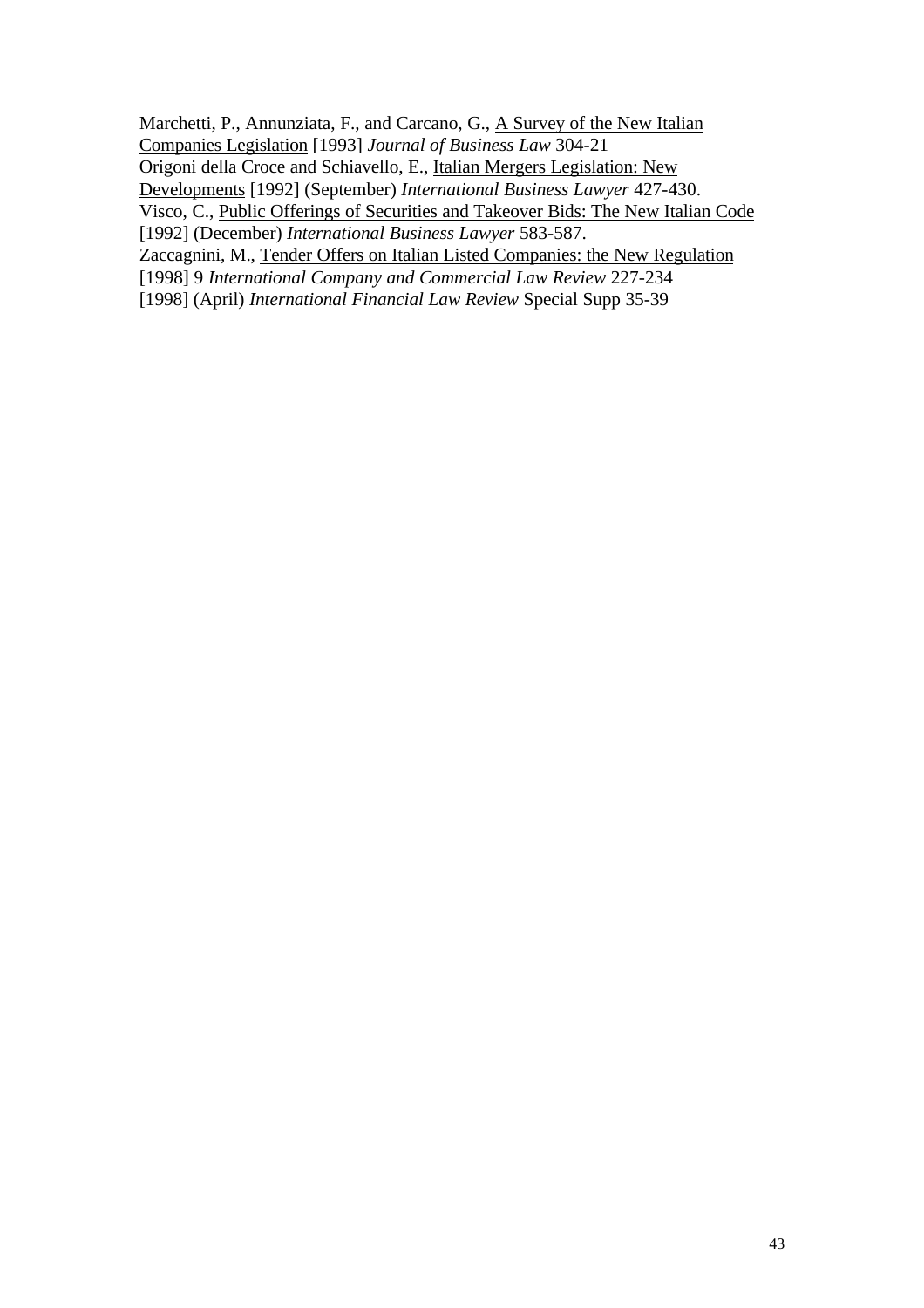# **LUXEMBOURG**

# 1. Background

The basic legislation governing companies was enacted in 1915 (Law of August 15 1915). It has, of course, been amended since then, most notably to comply with EU harmonisation requirements. The incorporation process in Luxembourg requires a deed of incorporation and articles of association. The articles will cover such matters as the objects clause, name, registered office and share capital (which can be in any currency). Strict rules regulate share repurchases and there is an *ultra vires* rule, though this has lost much of is impact since 1972 with the introduction of suitable protection for innocent third parties. All companies use a unitary board structure (*conseil d'administration*) with the maximum term of office of a director being fixed at 6 years (though re-election is possible). If there are less than 25 members an AGM is not mandatory.

The public company, a very popular choice, in Luxembourg (SA) must have a minimum share capital of LFr 1,250,000 (or the equivalent in another currency). Shares must all have the same nominal value which must be at least Lfr 50. Non voting shares can be issued but such shares must be given preferential rights as to dividend and return of capital. Public companies can issue bearer shares. Foreign currencies can be used to denominate shares.

Private companies (Sarl) have a maximum of 40 shareholders. A minimum share capital of LFr 500,000 is specified and each share must have a minimum nominal value of Lfr 1000. Again foreign currencies can be used for the purposes of denomination. Significant restrictions on share transfer are imposed: transfers are only permitted if approved by 75% of the other shareholders.

There is a mandatory liquidation procedure in Luxembourg dealing with cases of serious loss of capital. Strict curbs apply to share repurchases and financial assistance.

A piece of legislation enacted in 1929 governs the operation of holding companies.

All companies undertaking business in Luxembourg require a licence from the state. The licensing process requires disclosure of documents relating to incorporation and details of the mangers.

### 2. Recent developments

Personal liability of directors for serious mismanagement was made more onerous by the Bankruptcy Law of July 21 1992 and this risk of liability cannot be insured against.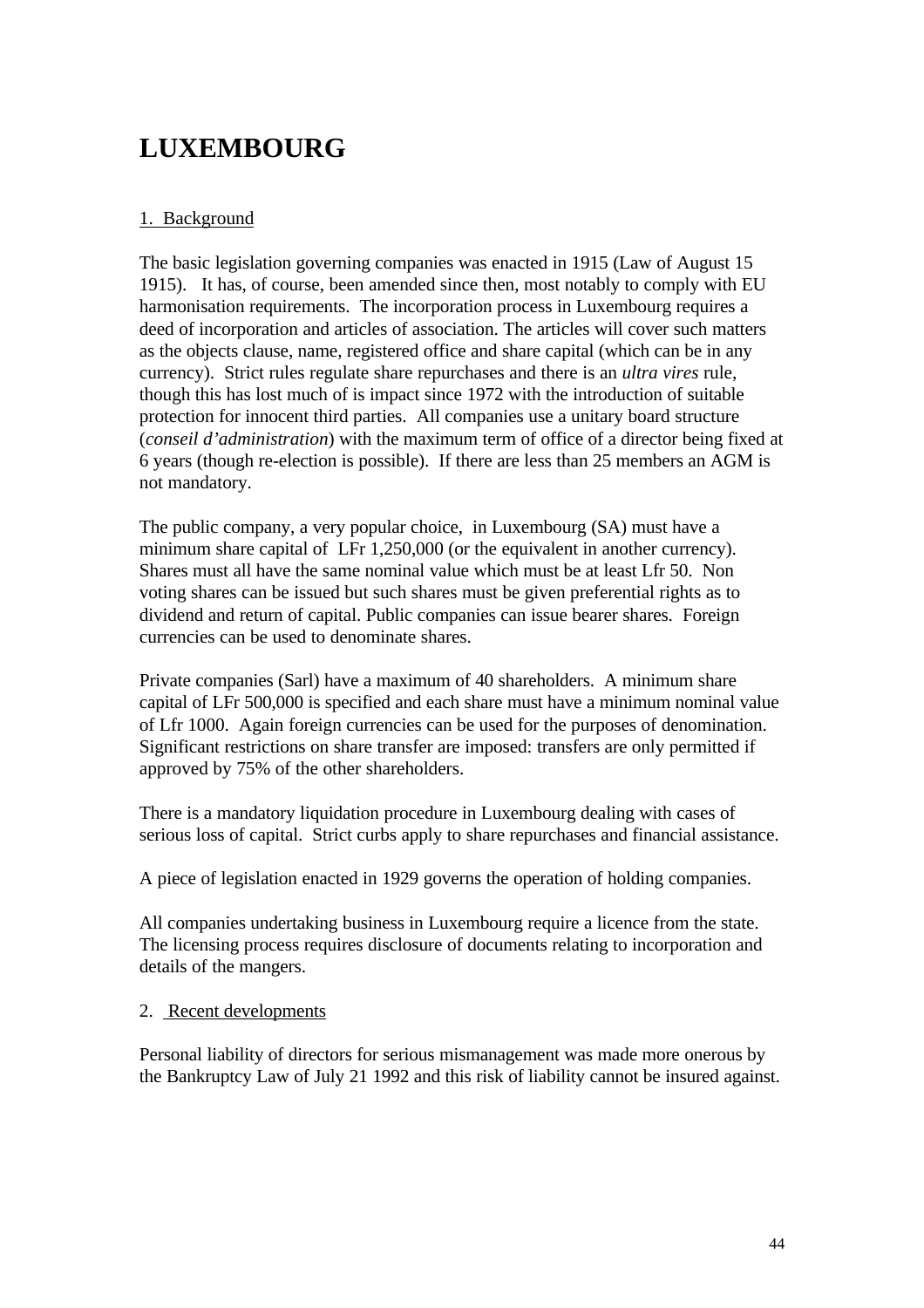# 3. Future reforms

We are not aware of any significant changes in company law which may be enacted in the near future.

## 4. Bibliography

Steffen, J. and Vezina, S., How to Limit Directors' and Officers' Liability in Luxembourg [1998] (January) *International Business Lawyer* 23-27.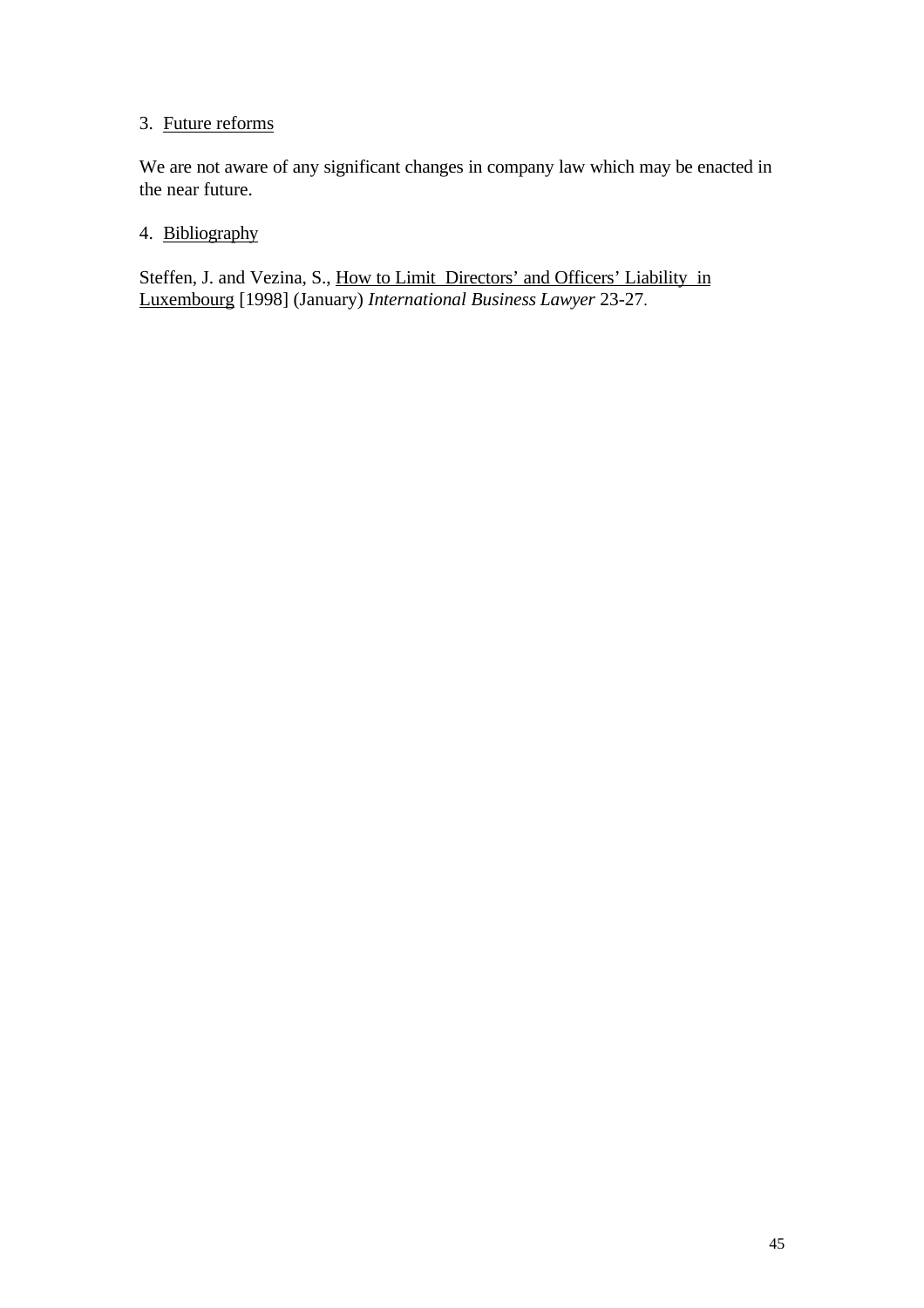# **NETHERLANDS**

# 1. Background

Corporate law in The Netherlands is contained primarily in the Dutch Civil Code (Book 2), which was revised and updated in 1992. This Code is then amended by specific companies legislation.

The standard division between public and private companies is apparent in the Netherlands, having been formalised in that jurisdiction in 1971 largely in response to the need to create a limited liability company that was largely immune to the regulatory burdens imposed by the European Community Company Law Harmonisation programme..

Public companies (*De Naamloze Vennootschap*, or NV) must have a minimum paid capital of Nfl 100,000. Failure to maintain that level of capital must mean that the company will have to be dissolved. Public companies generally speaking are prohibited from offering financial assistance towards the purchase of their own shares. However, they are allowed to repurchase shares under certain conditions; they can maintain a system of treasury shares up to 10% of the total capital. Other characteristics include the ability to issue bearer shares.

Private companies (*De Besloten Vennootschap met Beperkte Aansprakelijheid*, or BV) do have to have a minimum paid up capital (fixed at Nfl 40,000) and are obliged to set up a capital reserve if the share capital fund falls below this authorised minimum. A BV is not permitted to issue bearer shares. Indeed share certificates are not used as evidence of share ownership. Again treasury shares are permitted; in this case up to 50% of the total capital. The rules on financial assistance are also more relaxed.

The procedure for forming either type of company is similar and cumbersome. The process involves the preparation and bureaucratic approval (by the Ministry of Justice) of a deed of incorporation plus creation of articles of association. Several weeks can elapse before a company is finally incorporated; in this period the company enjoys an immature form of legal identity and it can do business provided it adds "in formation" to its registered name. An *ultra vires* rule applies largely for internal purposes. Preincorporation contracts can be ratified, though ratification does not in all cases relieve the promoter of liability. Share capital maintenance rules apply to acquisition of own shares and breach of such rules exposes directors to personal liability.

One curious feature of Dutch companies regulation in the area of listed companies is the system whereby many company shares are transferred to a trust office (*administratiekantoor*), which then issues the holders with depositary receipts. In effect, this means that the votes attached to those shares are exercised by the trust office with the original shareholders retaining little more than a right to income. The effect of this arrangement is to maintain continuity of management because the trust office tends to exercise its votes with regard to the long term interests of the company and its stakeholders rather than simply to maximise shareholder wealth. This device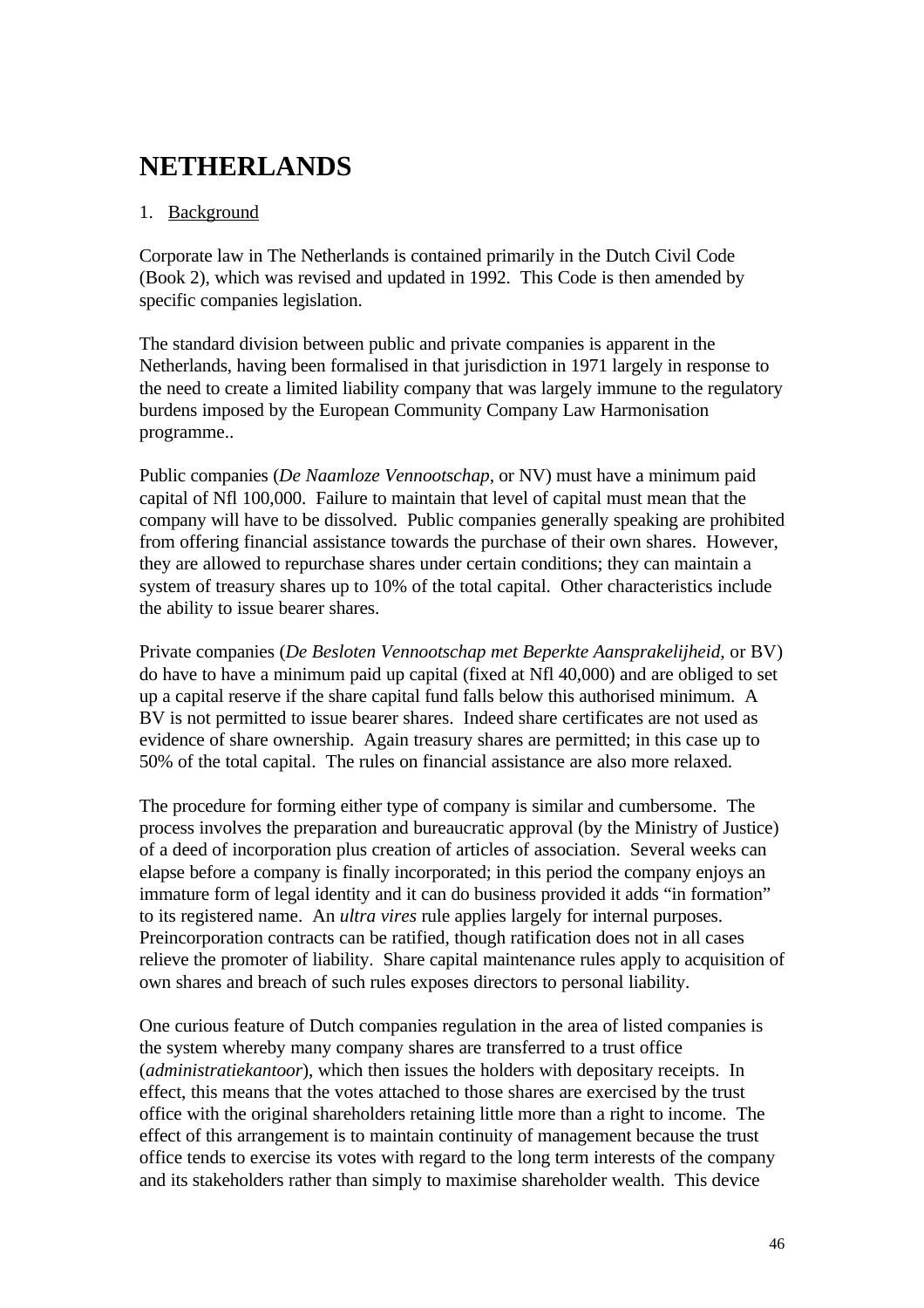also frustrates takeovers. It is believed that some 25% of Dutch listed companies exploit this mechanism and the Amsterdam Stock Exchange does provide some regulation of how these trust offices operate. For example, they require the trust office to be independent of the company whose shares are being converted in this way.

The normal board structure is unitary in nature. However, large Dutch companies (whether public or private) (termed *structuurvennootshap*) have been obliged since 1971 to have supervisory boards (*raad van commissarissen*). In order to fall within this category a company must have capital and reserves of at least Nfl 25 million, a works council to represent employee interests and the group in which the company is placed must employ at least 100 persons in the Netherlands. It is believed that half of the companies listed on the Amsterdam Stock Exchange fall within these criteria. Such companies require to be registered as such and within 3 years of registration such companies must establish a supervisory board. The supervisory board is responsible for appointing the board of management (*direcktie*) . Corporations can be members of the management board but not the supervisory board. The directors are under a duty to protect the interests of all stakeholders; they are not solely concerned with shareholder wealth maximisation. The fact that it is more difficult for a shareholder to directly influence appointments to the board means that hostile takeovers are more difficult for a hostile bidder to seize control. Defence measures to hostile takeovers (such as share capital increases) are deemed acceptable in Holland but legislation to combat heir use is proposed.

Minority shareholders do not have the right to bring a derivative action in the strict sense of the word but the holders of 10% of the shares can force an EGM or petition the court for an investigation. Shareholder resolutions can be effected informally without a proper meeting. Votes can be cast by telex, telegram or fax. The holders of 95% of the shares can buy out a minority by applying to the court. On such an application the court will normally allow the compulsory purchase to proceed unless there are exceptional circumstances.

Under legislation dating back to 1950 works councils (*ondernemingsraad*) are to be set up where a company has more than 34 employees. This body must be consulted on certain developments relating to the company. It can also apply to the court for an investigation in cases of suspected mismanagement. The European Works Council Directive has been implemented by an Act of 1997.

Directors (and shadow directors) are increasingly exposed to risk of personal liability under Dutch law. Since the late 1980s both the Directors' Liability Act and the Company Bankruptcy Act make directors liable for non payment by their companies of Crown debts and for deficiencies on insolvency if their improper or mismanagement has lead to the company being unable to meet its obligations. The Dutch courts in recent years have done much to give these new forms of statutory liability real impact.

In the Netherlands the EEIG is recognised (*sub nomine* the EESV, which was authorised in 1989). There are also non profit making associations (*vereniging*) and foundations designed for profit (*stiftung*). It is now possible to convert these latter organisations into limited companies.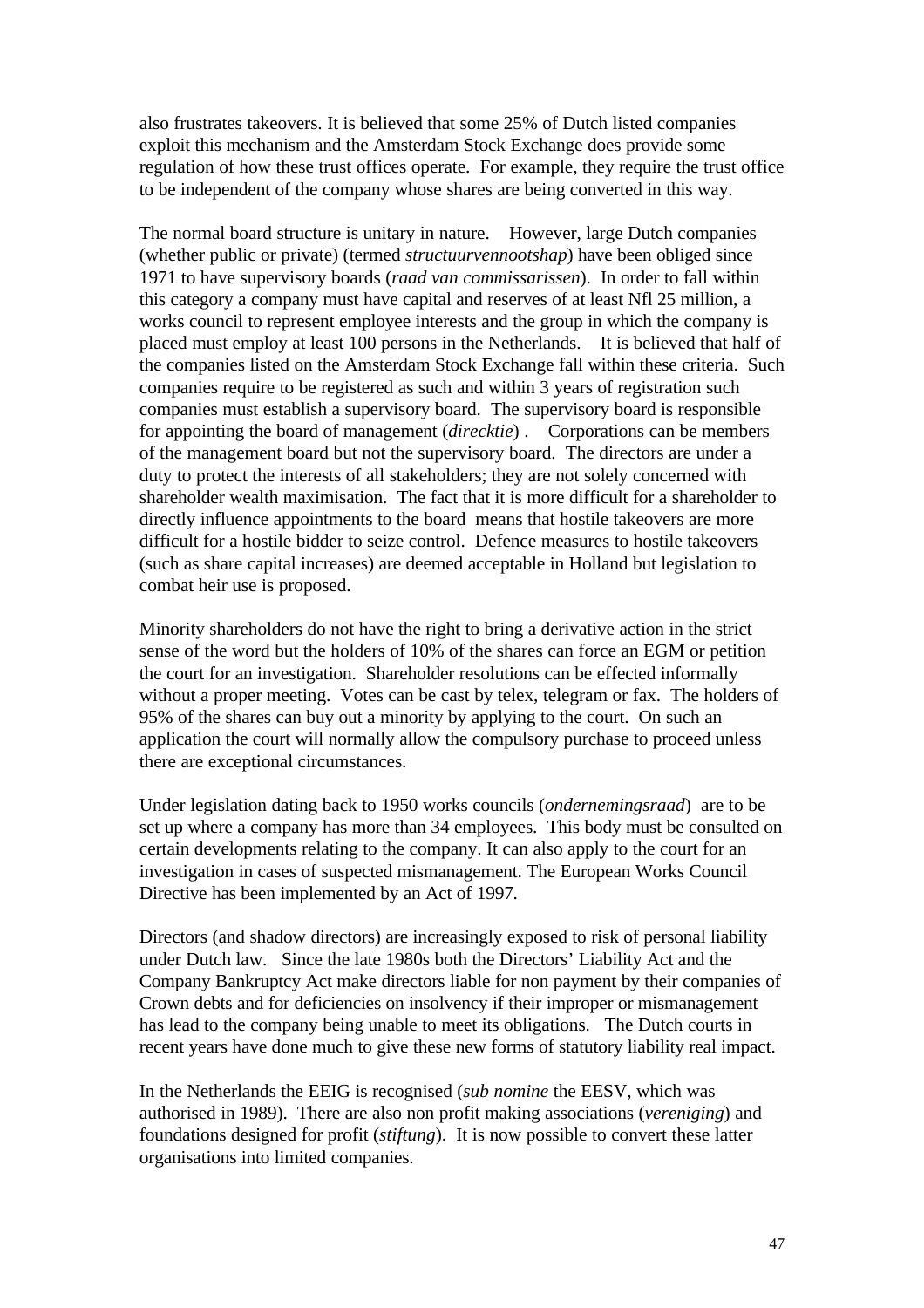### 2. Recent developments

A revised debtor protection law was introduced from the beginning of 1992. This offers a one month moratorium protecting debtor companies to enable them to arrange a rescue. In order to secure this protection an application must be made to the court.

The Major Holdings Disclosure Act 1996 implements EC directives and requires holdings of 5% (or multiples thereof) in the shares of listed public companies to be disclosed.

The Companies Demerger Act 1997 introduces a new Art 334 into Book 2 of the Civil Code by making provision for divisions, mergers and hive downs. This legislation in effect implements the Sixth EC Harmonisation Directive. It also opens up he possibility of transformations from one form of legal business entity to another.

The Company Accounts Act 1997 extends the general companies accounting regime to associations and foundations.

The popularity of the Netherlands as a base for multinational companies can give rise to problems. The Corporations (Private International Law) Act 1997 deals with the applicable law issue. The Foreign Registered Companies Act 1997 deals with foreign companies incorporated overseas but trading in The Netherlands. Apart from the usual requirements on registration of documents such companies must have a minimum share capital of at least the same amount as is required for a Dutch private company. This new regime is more heavily regulated than was the case previously

### 3. Future reforms

There is some evidence that a rethink is going on at present as to the direction of Dutch companies regulation. The system seems increasingly geared in such a way as to militate against shareholder interests in favour of the wider concept of the company with its various stakeholder interests. Concerns have been expresssed over the use of anti takeover devices and reforms have been tabled to override these in certain situations.

On June 25 1997 the Peters Report (the report of a Committee of the Amsterdam Stock Exchange) reviewed corporate governance. It made some 40 recommendations many of which have been voluntarily adopted by listed companies. Peters favoured self regulation as a means of aproaching problems of corporate governance. Many of the recommendations related to supervisory boards and in particular the need to promote transparency in their operation. Concerns were expressed about the availability of anti takeover devices in Dutch company law because it was feared that they might undermine a free capital market. The use of non voting shares was also criticised. The device of proxy solicitation was recommended for introduction.

In 1996 proposals were made to udatethe self regulatory mergers code.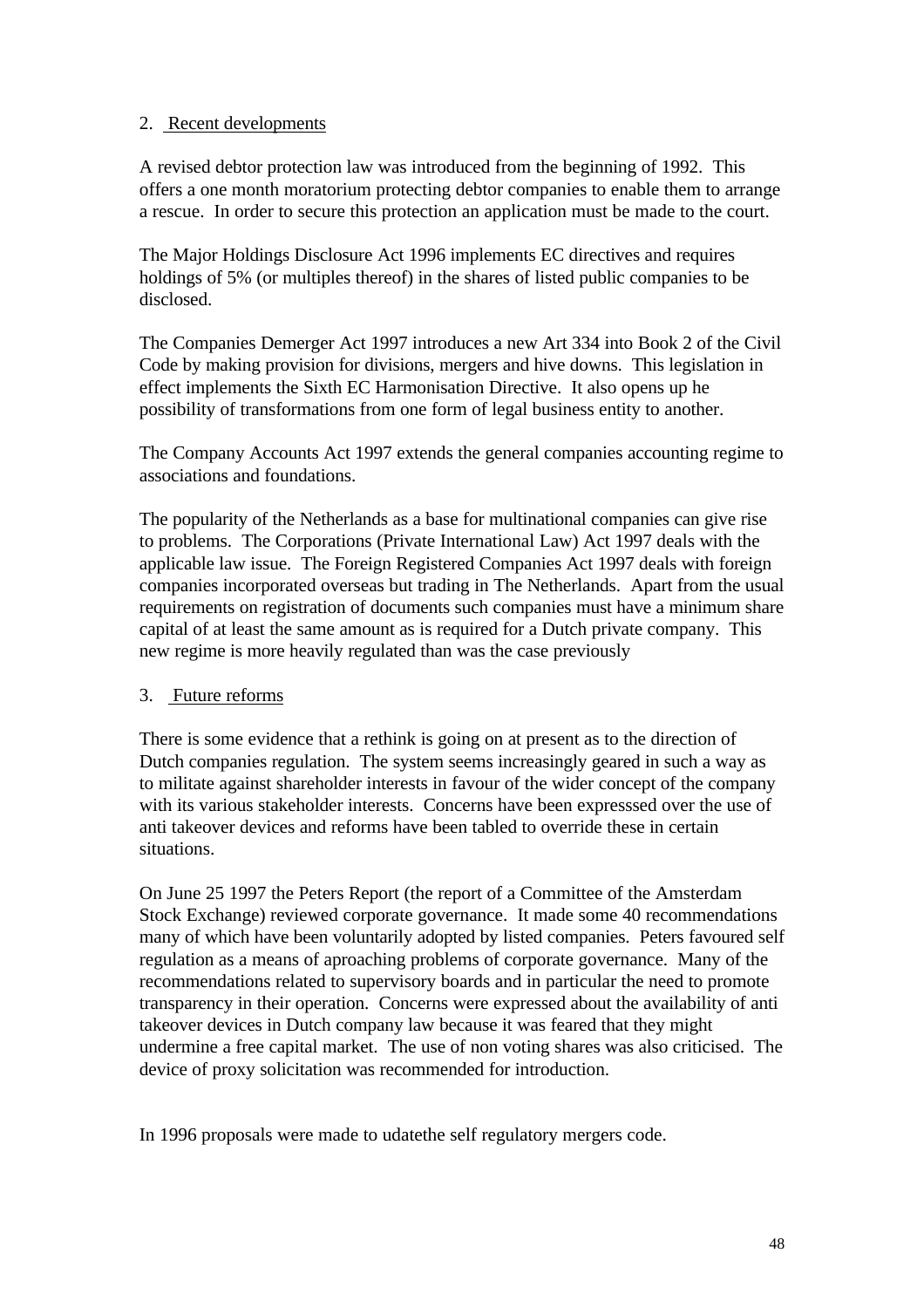### 4. Bibliography

Lohman, HA De Savorin, **Duties and Liabilities of Directors and Shareholders under Netherlands Law: Piercing the Corporate Veil** (1996, Kluwer) Schuit, S.R., **Corporate Law and Practice of the Netherlands**, (1998, Kluwer)

Brink, M., Dutch Seek to Boost Shareholder Rights [1997] 16(2) *International Financial Law Review* 11-14

Elderson, Directors' and Officers' Liability [1997] (February) *International Commercial Litigation* 25-27

Esen, R., and Miles, L., Board Structures and the Protection of Employees Interests (1996) 17 *The Company Law* 255-6.

Jorna-Templin, C., New Dutch Legislation on the Disclosure of Major Holdings in Listed Companies [1997] 8 *International Company and Commercial Law Review* 312- 319

Oudemans, P.B., Dutch Defenses in Danger: The Changing European Environment and the Possible Consequences for Dutch Companies (1991) 1 *Legal Issues of European Integration* 19-48.

Schlingmann, F.M., New Legislation in the Netherlands Regarding the Disclosure of Holdings in Listed Companies [1992] 3 *International Company and Commercial Law Review* 198-201

Van der Velden, B., and Hepkema, S., The Netherlands [1998] (April - Special Supplement) *International Financial Law Review* 41-45

Voute, A., Specific Dutch Legal Company Law Matters in the Light of Recent Hostile Takeover Attempts in the Netherlands [1990] 1 *International Company and Commercial Law Review* 162-165

Wessels, B., Recent and Forthcoming Changes in Business Law in The Netherlands [1997] (January) *European Business Law Review* 7-14

Wessels, B., Liability of Company Directors in the Netherlands [1997] 8 *International Company and Commercial Law Review* 145-150

[1992] 3 *International Company and Commercial Law Review* C88-89

[1997] 8 *International Company and Commercial Law Review* C150-1

[1997] *International Financial Law Review* 62-66

[1997] *International Financial Law Review* BY 96-97

[1998] (October) *European Counsel* 68

[1998] (April) *International Financial Law Review* 41-45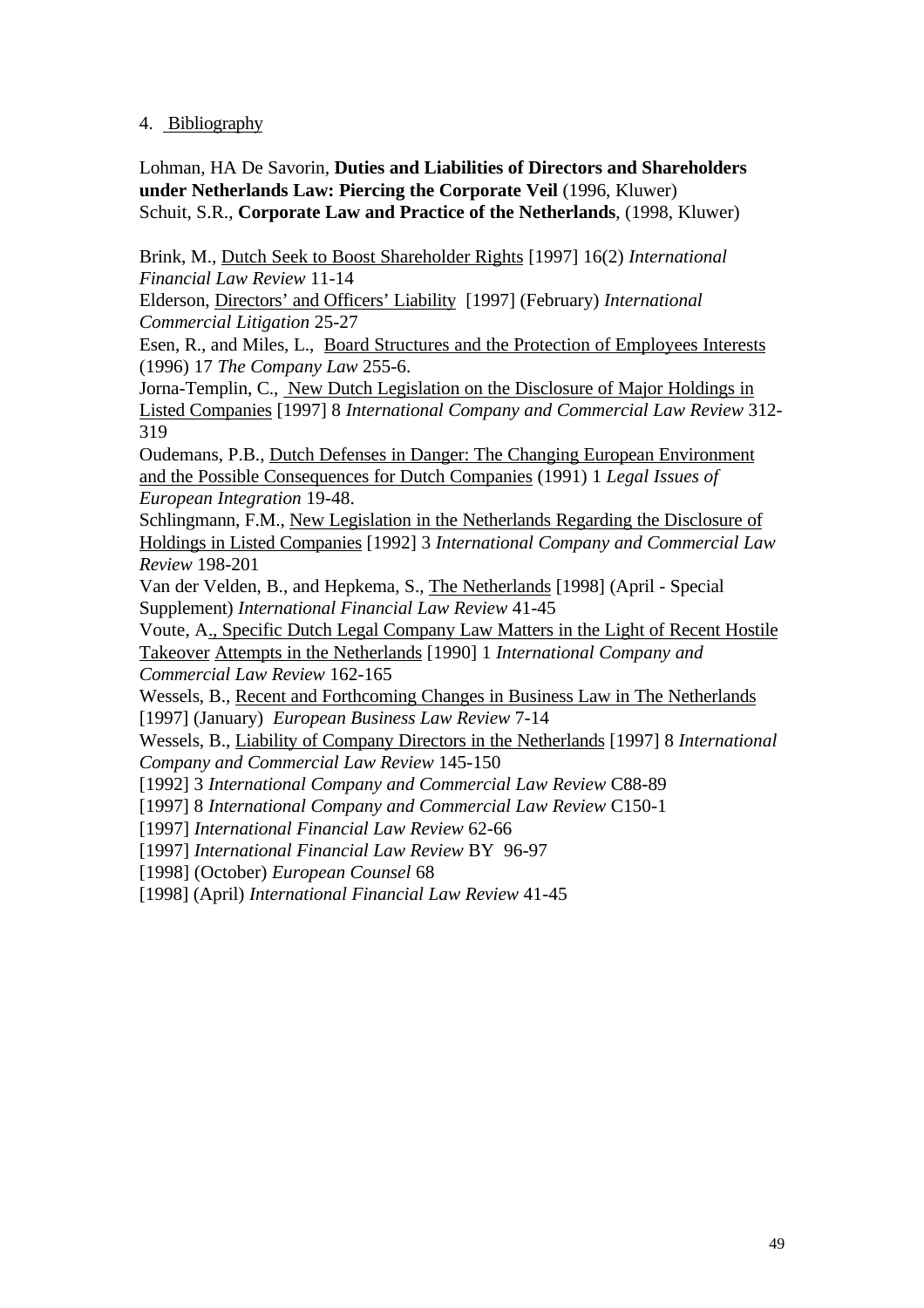# **NORWAY**

# 1. Background

Norway is not a member of the EU but it is part of the European Economic Area (EEA) (with effect from January 1 1995). For many years companies regulation was based on the Joint Stock Companies Act 1976 which prescribed a uniform minimum capital of NK 50,000. There were plans to replace this with a single piece of companies legislation in 1995 but instead a policy of differential legislative treatment for public and private companies was pursued.

Private companies in Norway are now regulated by the Companies Act 1997. A minimum share capital of Nkr 100,000 is required. Share certificates are not used; instead a quota system applies to denote participation. Companies with more than 30 employees must have employee representatives on the board (up to one-third of the board). Works councils are required if there are more than 200 employees. Board members are obliged to be domiciled within the EEA. Dividend yields are to be calculated by reference to audited accounts and shareholders can apply to the court to challenge the level of dividends fixed by directors. There are strict rules governing the maintenance of share capital including a provision requiring directors to call an EGM in the event of a loss of half of the share capital. At such an EGM the directors must either put forward a rescue package or ask for the company to be placed in liquidation. The holders of 10% of the shares can request an EGM or special audit. There are no deemed distribution provisions (unlike in Sweden)

The law on public companies is to be found in the Public Companies Act 1997. Many provisions mirror those found in the private company regime, though a minimum share capital of NK 1 million is fixed for such companies. A figure of three directors can be reduced to 2 if the share capital is less than NK 3 million. Under the 1997 legislation an electronic share registration system was introduced under which the share registration function is outsourced to a central state unit. This can be extended to non listed and private companies. The holders of 5% of the shares can convene an EGM; 10% support is required to secure a special audit.

Incorporation procedures are not unduly cumbersome. Incorporation within a week is still a possibility, but companies are still bought off the peg to speed matters up.

Although a unitary board is the norm in Norway there can be what is termed a company assembly which comprises shareholder and employee representatives (up to one-third). This assembly can exercise supervisory functions over the board. This option is used where the enterprise has more than 200 workers.

New regulatory procedures governing the acquisition of companies with more than 50 employees were introduced with effect from January 1 1995. The Norwegian Department of Trade must be notified of such an acquisition Normally the acquisition will be approved unless the public interest is jeopardised.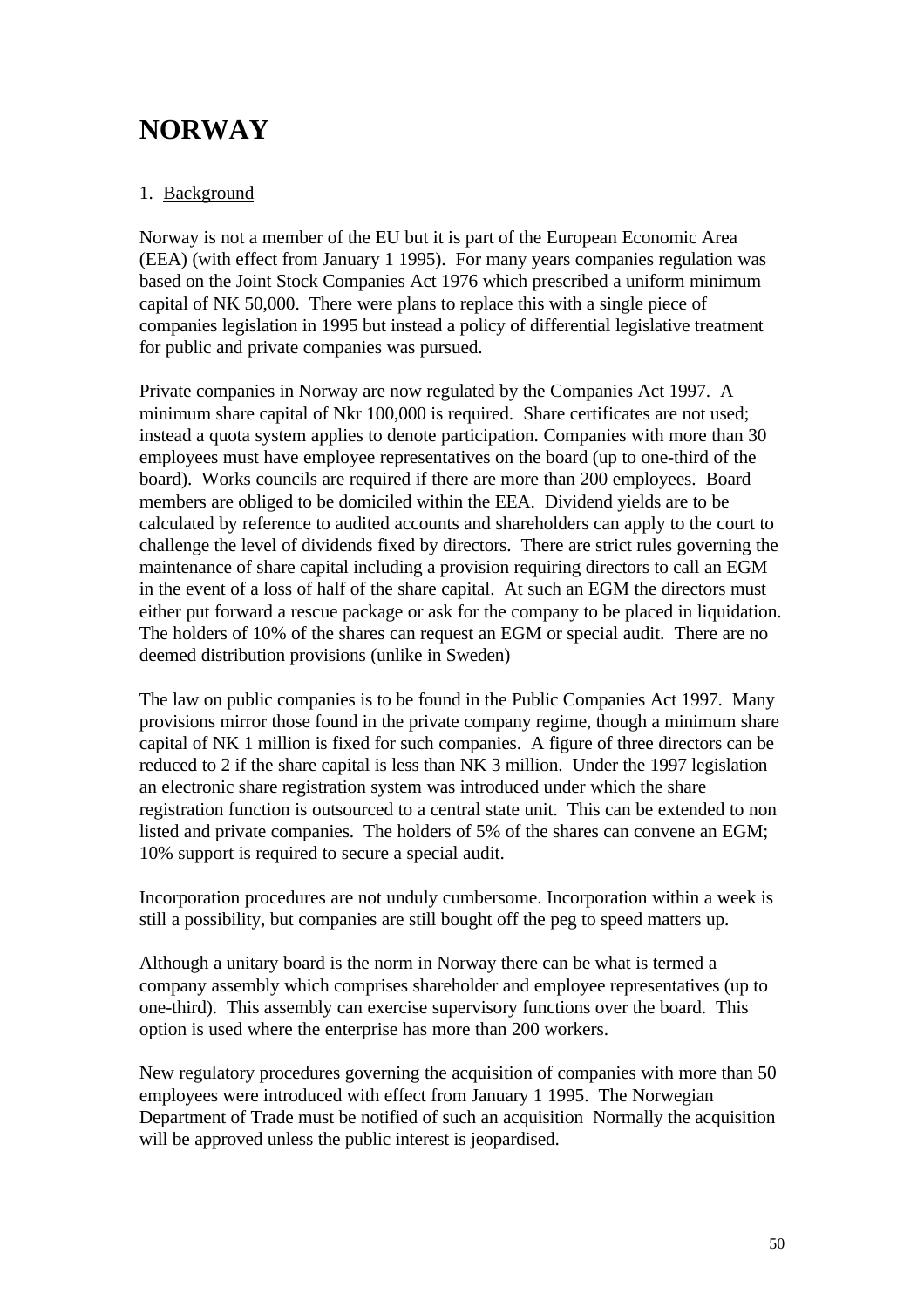Where the State owns a majority of shares in a company the State Owned Enterprises Act 1991 applies.

# 2. Recent developments

Many of these have been summarised above in the form of the 1997 legislation. The Securities Trading Act 1997 (Act No. 79) deals with disclosure of share interests and insider dealing.

### 3. Future reforms

We are not aware of any changes in core company law which may be enacted in the near future.

### 4. Bibliography

[1996] 10 *European Corporate Lawyer* 59 [1997] *International Financial Law Review* Sca 37-39 [1997] 8 *International Company and Commercial Law Review* C166-167 [1997] 8 *International Company and Commercial Law Review* C191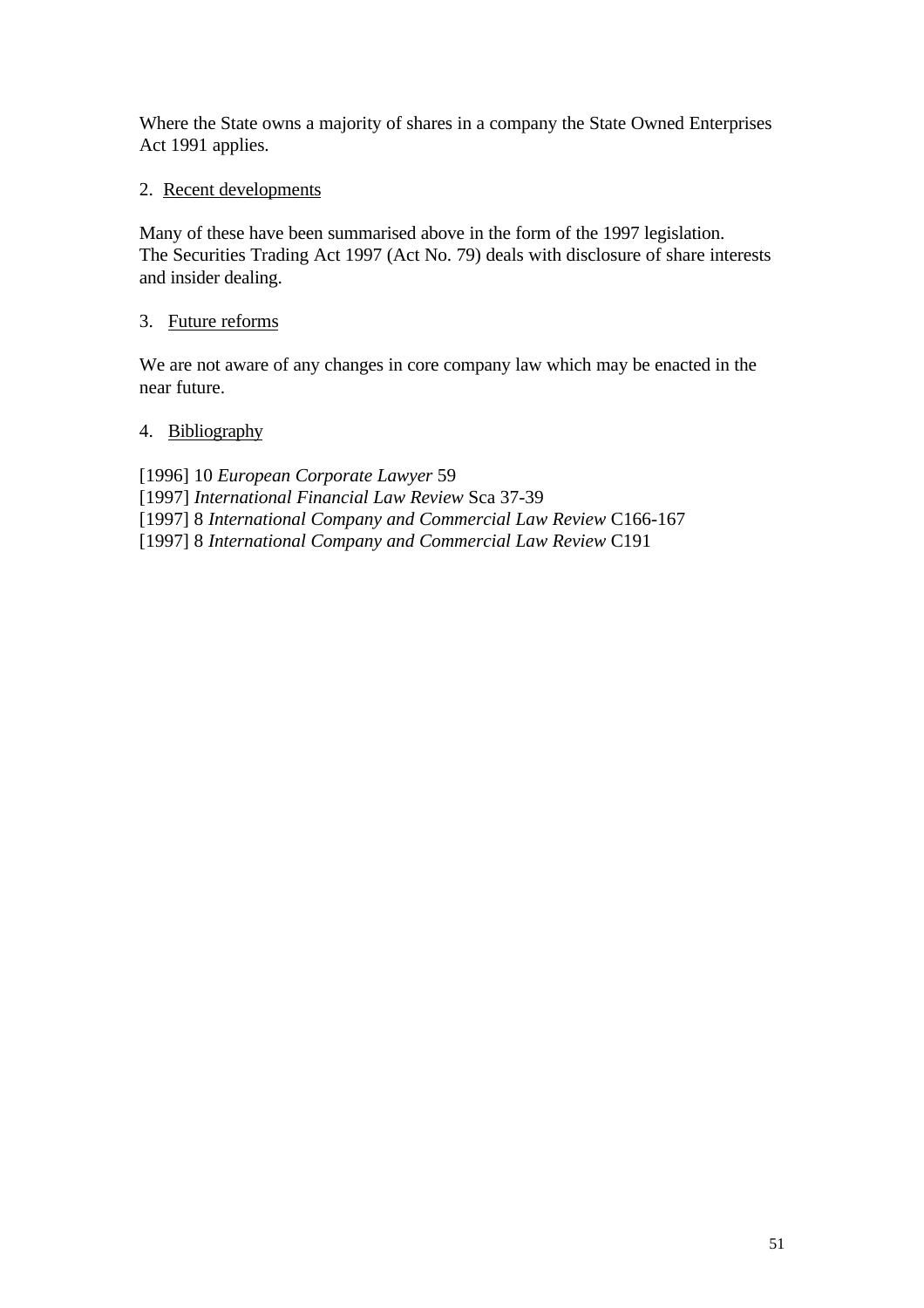# **PORTUGAL**

# 1. Background

Companies regulation in Portugal is based upon the Companies Act 1986 (as amended). Portugal became a member of the European Communities in that same year and the EU influence was formative on this new system of companies regulation

The most common type of company found in Portugal is the limited liability company (*sociedades por quotas*), often denoted by the abbreviation *Limitada* or Lda.. This is a private company with a minimum share capital of 400,000 esc. Share certificates as such are not issued (participation is through quotas) and the minimum individual shareholding is 20,000 esc. Generally speaking a minimum of 2 members is required. The management is vested in the directors (*gerentes*) who remain under the control of the general meeting (assembly). A committee of auditors must be established for companies above a certain size. A compulsory reserve made up of tranches of 5% of the net profits each year must be built up until it reaches 20% of the amount of the share capital. Shareholders are entitled to receive a distribution of 50% of the net profits each year unless the constitution of the company or the holders of 75% of the shares reduce this amount. A private company cannot acquire its own shares unless it has twice the amount of consideration available as reserves.

Public, or joint stock companies (*sociedades anonimas*) (abbreviated as SA) are used by the larger enterprise. The minimum capital is 5 million esc and each share must have the same nominal value (minimum 1000 esc). A minimum of 5 founder members is required. Alternative management structures are specified - a board of directors or a general board of directors may be established. Supervisory boards (*Conselho fiscal*) operate. Auditing arrangements depend upon which of these board structures is adopted. Directors, who hold office for a maximum of 4 years are required to lodge a bond (minimum value 500,000 escs) as a pledge of good behaviour. Shareholders entitlement to dividend is based upon the same rules as applicable to private companies. The holders of 5% of the shares can trigger an EGM, 10% can demand written answers from directors and 1% can inspect the books of the company. If the general meeting refuses to take legal action against directors the holders of 5% can sue (but at their own risk). The holders of 10% of the shares can secure new appointments to the audit committee. A public company can purchase up to 10% of its own shares.

Directors are personally liable if the company fails to pay certain taxes and social security contributions unles they can show that they were not responsible for this failure.

Since joining the EC much effort with regard to companies regulation in Portugal has been invested in implementing EU Directives. For example Decree- Law No 127/95 enacted Directives 90/604 and 605 with regard to consolidated accounts (use of ECU and accounts of limited liability partnerships).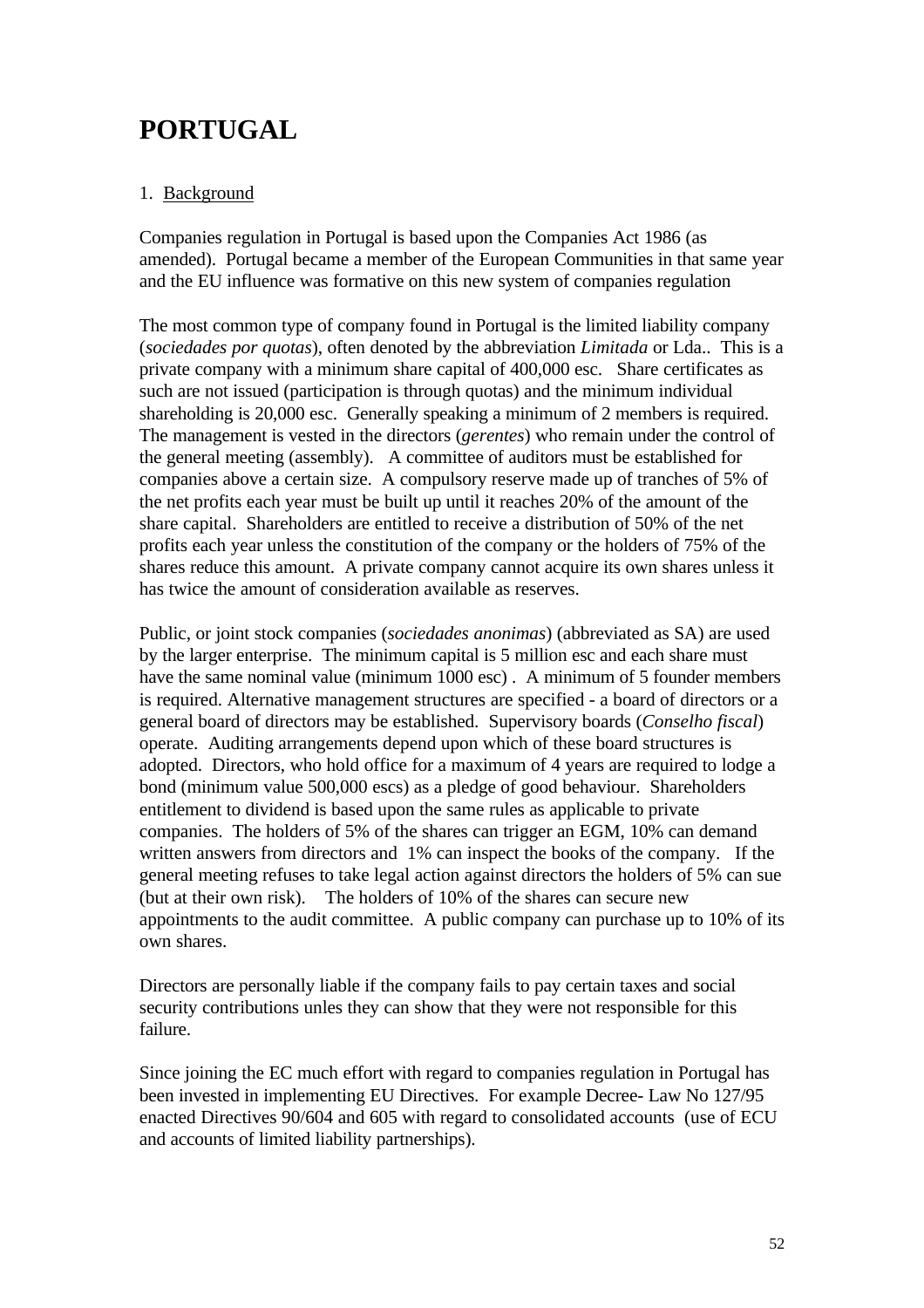In 1991 the Stock Exchange Commission was established to supervise the capital markets and to deal with such matters as insider trading.

## 2. Recent developments

In 1992 Portgual enacted unifying legislation (Law 132/92) which sought to adopt a coherent framework for restructuring insolvent companies. One interesting subsidiary aim of this legislation was the removal of preferential status from state debts.

The Companies Code was amended in 1996 (Law 257/96) to permit single member supervisory (or fiscal) boards using a sole accountant/ auditor who is allocated specific supervisory responsibilities. Previously such fiscal boards were required to have between 3 and five members. The sole auditor has the power to raise issues with the directors and if not satisfied with their response he can summon an EGM. Listed companies for the first time are expected to have a company secretary whose role is clearly defined. Most listed companies already use a company secretary. Greater responsibility was given to independent external auditors; this reflects a move away from the audit role being fulfilled internally. The rules governing company names, which previously were quite prescriptive are relaxed. The metod in which the company books are to be maintained is modrnised by moving away from handwritten ledgers to typed looseleaf records. Finally, single member (unipersonal) private companies were introduced as part of this reform package.

The Securities Code was revised in 1997.

### 3. Future reforms

We are not aware of any imminent developments in the area of reform of companies regulation.

### 4. Bibliography

### Wolf, R.C., **Corporate Acquisitions and Mergers in Portugal** (1993) (Graham and Trotman)

Caramelo, A.S., Recent Developments in Portuguese Legislation on Tender Offers for the Acquisition of Shares in Public Companies [1996] 7 *International Company and Commercial Law Review* 66-71

Lopes, N. de B., Company: Modifications [1997] (March/April) *European Corporate Lawyer* 57-59

[1995] 6 *International Company and Commercial Law Review* C200-201

[1996] (July/Aug) *International Commercial Litigation* Supp YEA 24-26

[1997] 4 *Journal of International Banking Law* N65

[1997] (June) *International Financial Law Review* 2-11

[1997] (November) *International Financial Law Review* 58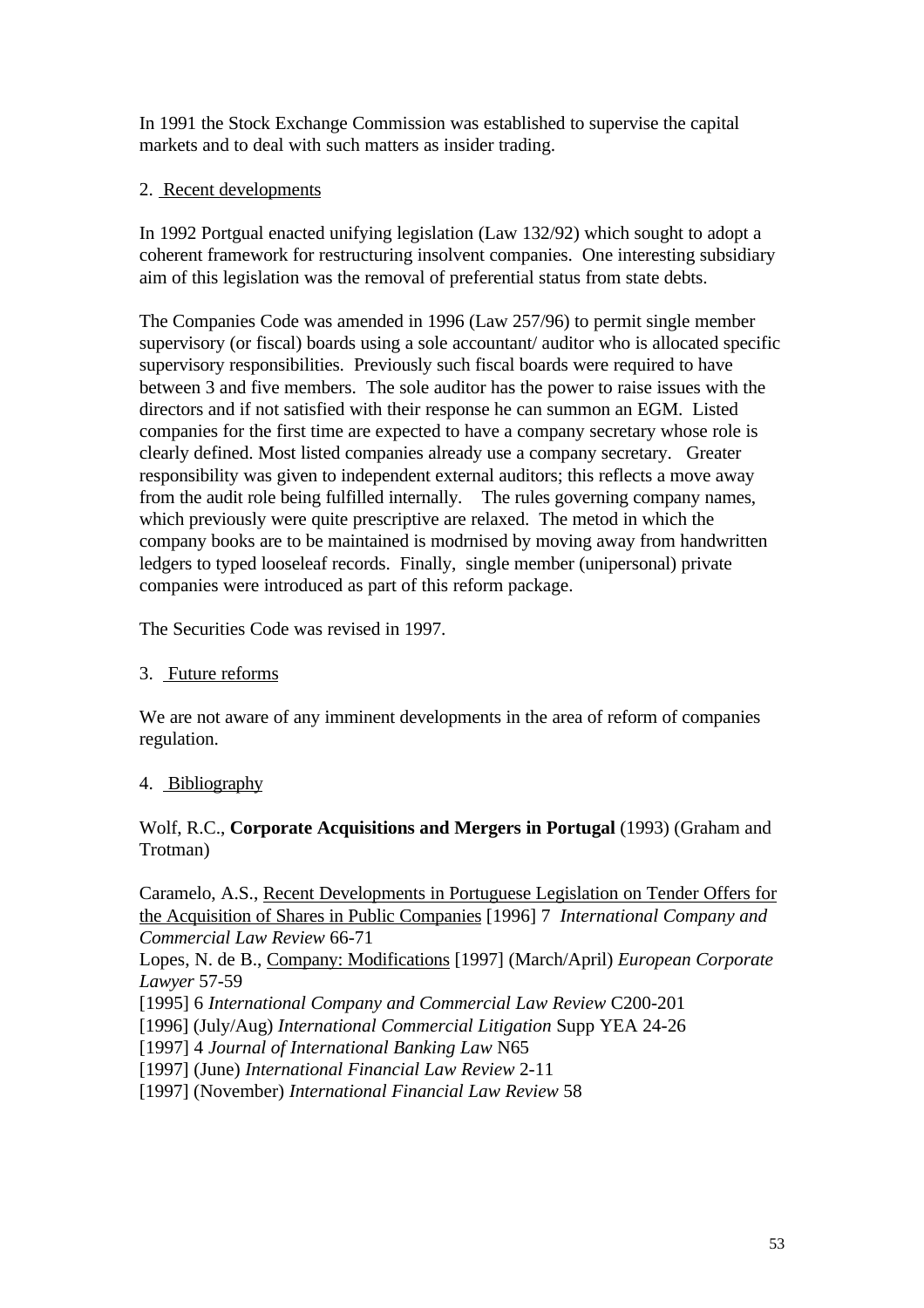# **SPAIN**

# 1. Background

The basic regulation of companies in Spain has undergone great changes in the past decade. Formal minimum capital requirements, unknown in the days before membership of the EU was secured (1986), have been introduced for public and private companies.

Private companies in Spain are termed *Sociedades de Responsibilad Limitada*, or SL. The term "limited liability companies" is also used to describe such enterprises. The governing legislation here now is the Law 2/1995 (March 23 1995) (which replaced a 1953 legislative framework). Formation occurs through registration of a public deed in the Commercial Register. Such companies are required to have a minimum share capital of 500,000 ptas. There used to be a maximum capital ceiling of 50 million Pta but this was abolished in the 1990s. A maximum of 50 shareholders used to be fixed but this was removed in 1995. A single shareholder will suffice for such a company. Participation interests do not take the form of shares represented by share certificates; instead the quota system is adopted. Interests are not freely transferable unless the articles so provide. In effect existing shareholders have the right of first refusal where interests are up for transfer. As a last resort the company can acquire such interests but they must be disposed of again within a year. Thus we have a classic close company regime.

Spain has a separate regime for public stock companies (*sociedades Anonima*, or SA) which is to be found in the Companies Act 1989 (Royal Decree 22 December 1989) (replacing the former 1951 regime). As with France the public company is widely used by the business community. Public companies can be created either via *simultaneous* incorporation (agreement by founders to take requisite shares) or by *successive* incorporation (public subscription); the former method is more common. Public companies (or share companies, as they are often labelled) must have a minimum share capital of at least 10 million Ptas. This share capital fund is to be augmented by compulsory setting up of a reserve out of profits so that it reaches 20% of the value of the nominal share capital. Annual payments of 10% of the net profits are required for these purposes. As an additional protection if the value of assets falls below one third of the share capital a mandatory liquidation procedure must be activated.

Listed public companies (in total there are barely 400) must have a minimum share capital of 200 million Ptas.

Shares are freely transferable. The law on public companies was amended in 1989 to permit non-voting shares to be issued. A unitary board model is followed in Spain. Shareholders are represented by proportion on the board. A five year maximum term of office is specified, though re-election may be possible. Many companies are run by a sole administrator who combines the roles of managing director and company secretary. Directors duties are framed in general terms by the governing legislation; there is a lack of specific detail , though there is some provision on conflicts of interest. Works councils have been a feature of this system since 1947. The holders of 5% of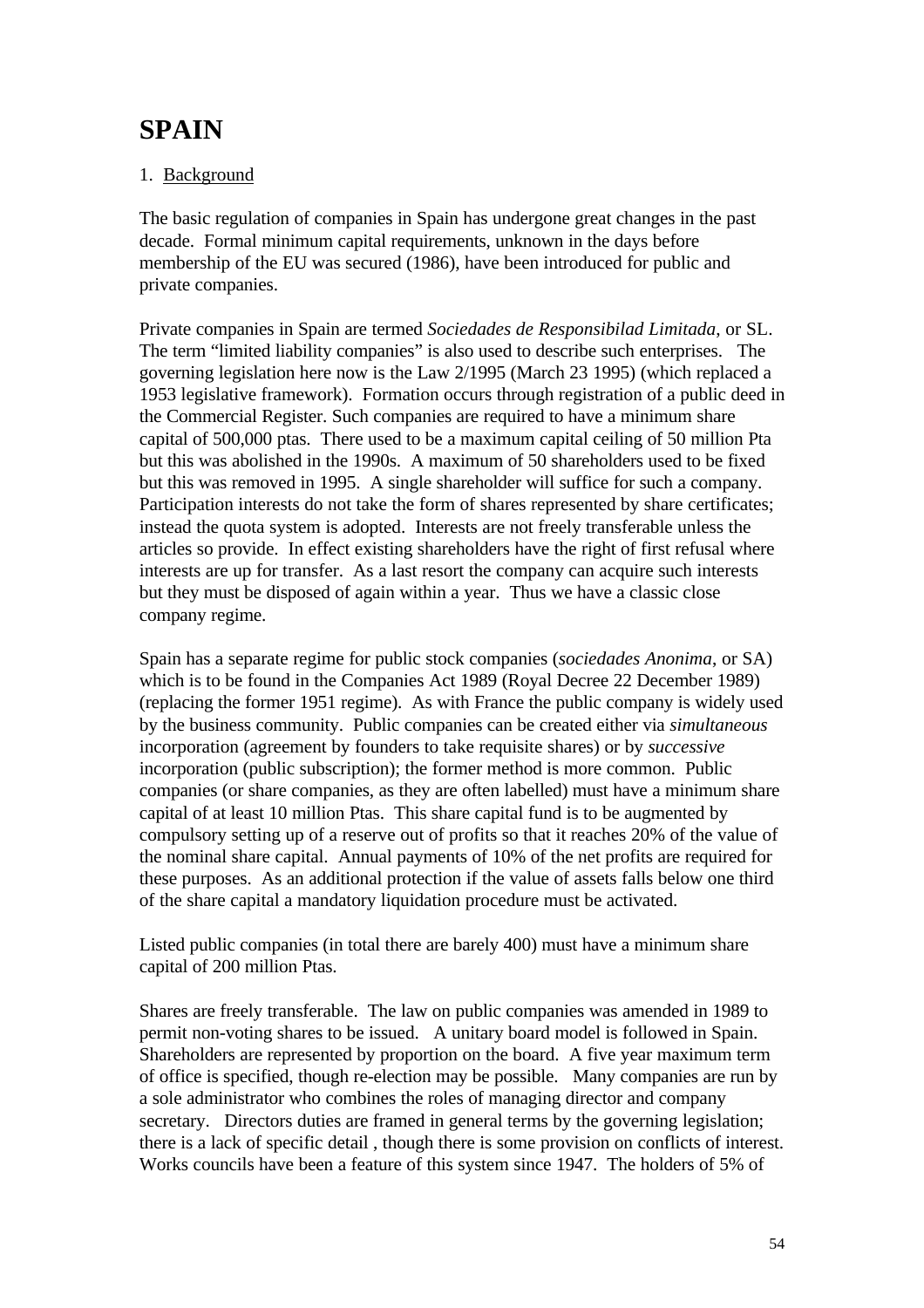the shares can call an EGM (this applies both to public and private companies). Minority shareholders (again holding a 5% stake) can challenge resolutions on the grounds that they were void (illegal) or voidable (contrary to the company's constitution) but strict time limits apply (one year in the case of voidness and 40 days if only voidable). The holders of 5% of the capital can also prevent the majority of shareholders ratifying a breach of duty by directors and if necessary take action on behalf of the company.

Consolidated group accounts was provided for by Royal Decree 1815/1911.

In 1991 a new law was introduced governing public takeovers (Royal Decree 1197/1991, July 26 1991). The National Stock Exchange Commission (CNMV) is responsible for supervision of public offers.

Special rules exist for the transformation of public companies into private companies, or indeed, into non corporate enterprises.

### 2. Recent developments

In 1994 new legislation was passed governing what are known as surety companies. These are businesses designed to provide finance (by the provision of guarantees) for SMEs with no more than 250 employees. Tight controls exist with regard to the membership and objects pursued by such companies.

The law relating to private companies in Spain was substantially remodelled by the Law of March 24 1995. The effect of many of the changes introduced by this legislation has been noted above. This legislation reflects a growing interest in the use of private companies in Spain. The 1995 Act confers appraisal rights on shareholders (i.e. the right to be bought out in the event of fundamental changes, such as a change in the nature of the business). Procedures for the exclusion of shareholders are also introduced. New transformation options, including conversion into partnership modes are provided for. Directors are made personally liable for failing to act proactively in the event of the company encountering financial difficulties. Single member structures are allowed by the 1995 Act, though a special regulatory framework has been devised to accommodate potential difficulties that might flow from this concession. Accounting concessions are offered to private companies to reduce the regulatory burden and the requirement for an annual audit has been removed from smaller enterprises. A three year transitional period was fixed for these changes.

The Spanish government introduced relaxed accounting rules in 1996 for medium sized enterprises.

Criminal liability of directors was codified by the Penal Code amendments of 1996. Apart from fraud criminal liability can arise through abuse of power or denying shareholders and official bodies their legitmate rights to obtain information about the company. Shadow directors may be caught by these provsions.

An interesting development was brought about by Law 4/97 on Limited Liability Labour Companies. Under this consolidating legislation the previous rules in a 1986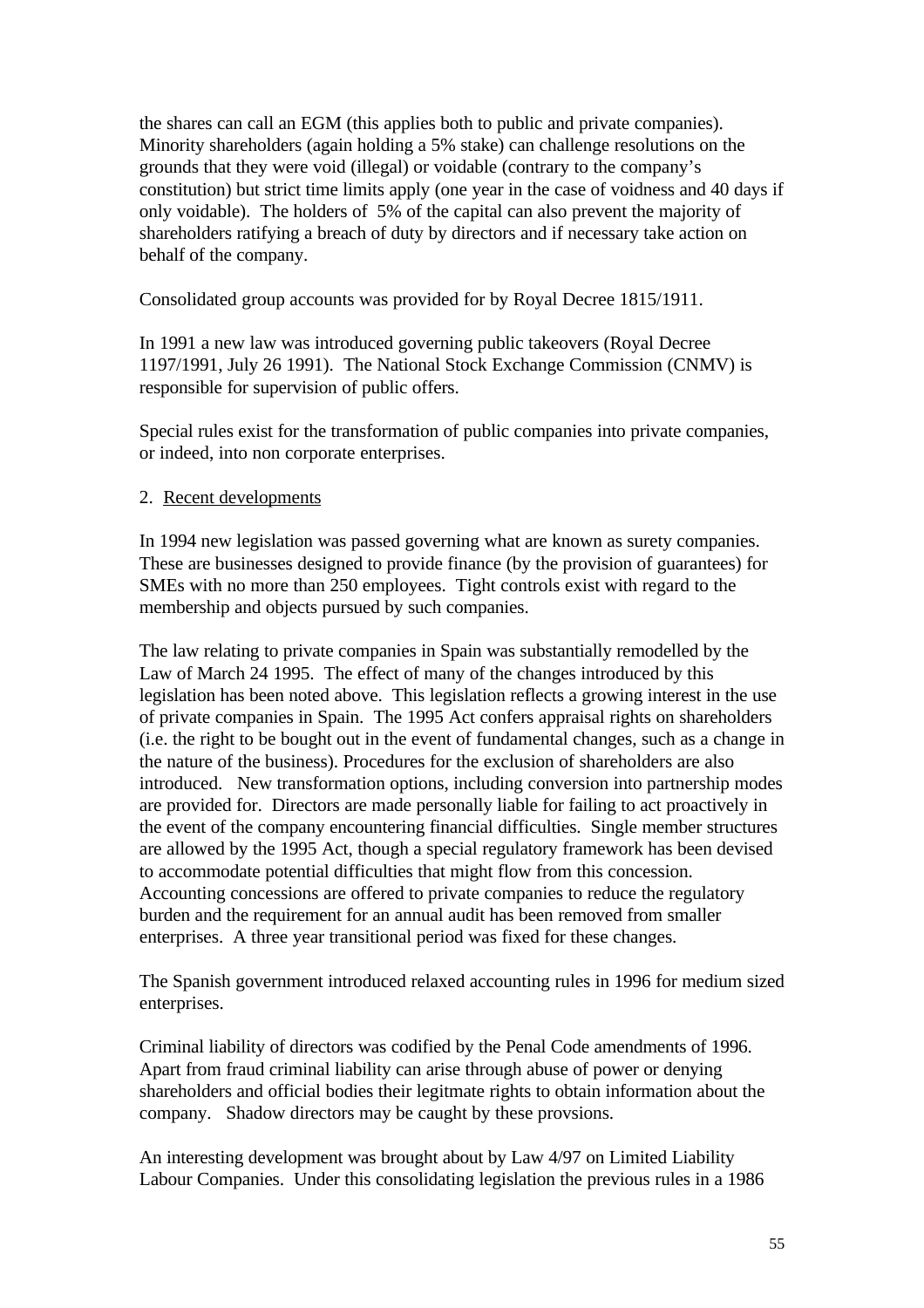Act are updated and extended beyond employee controlled public companies to private companies where workers are in control. This also reflects the growing popularity of the private company option in Spain. Such companies can only issue registered shares and preference shares are not permitted.

The law relating to the securities markets and listed companies was revised in 1998. The rules relating to insider trading were modified. In addition to criminal sanctions administrative penalties featuring fines and repayment of sums five times the profit earned may be imposed.

### 3. Future reforms

We have no information on imminent reforms. Progress is being made on drafting a corporate governance code of conduct but in the meantime individual companies have introduced their own voluntary procedures.

### 4. Bibliography

Ernst & Young, **Spanish Corporation Law and Limited Liability Law** (1996, Kluwer)

Villiers, C., **European Company Law - Towards Democracy?** (1998, Dartmouth)

De Carlos, L., and Conde, V., Listing on the Spanish Stock Exchange [1997] (July/August) *European Counsel* 41-47

Fabregat, J.C., Non Voting Shares as a Means of Company Finance in Spain [1997] 8 *International Company and Commercial Law Review* 223-225

Kirchner, P and Cuatrecasas, A.G., New Spanish Private Limited Companies Act [1995] 10 *Butterworths Journal of International Banking and Finance Law* 336-339. Llavero, V., Shareholder Remedies for Corporate Misconduct [1998] (July/August) *European Counsel* 39-47

Picanol, E., and Kirchner P., Rights of Minority Shareholders Under Spanish Corporate Law [1996] (October) *In House Lawyer* 86

Riband, H.F., and Ortero, B., Enactment of New Limited Liability Companies Law [1995] (September) *International Business Lawyer* 392-393

Villiers, C., Isabel, M., and Viesca H., Controlling Directors' Pay in English Law and Spanish Law (1995) 2 *Maastricht Journal of European and Comparative Law* 377- 404

[1995] 6 *International Company and Commercial Law Review* C170-171

[1996] (August) *International Financial Law Review* 58

[1997] 8 *International Company and Commercial Law Review* C98-100

[1997] 8 *International Company and Commercial Law Review* C134

[1997] (June) *International Financial Law Review* (Special Supp) 2-11

[1998] (April) *International Financial Law Review* (Special Supp) 51-57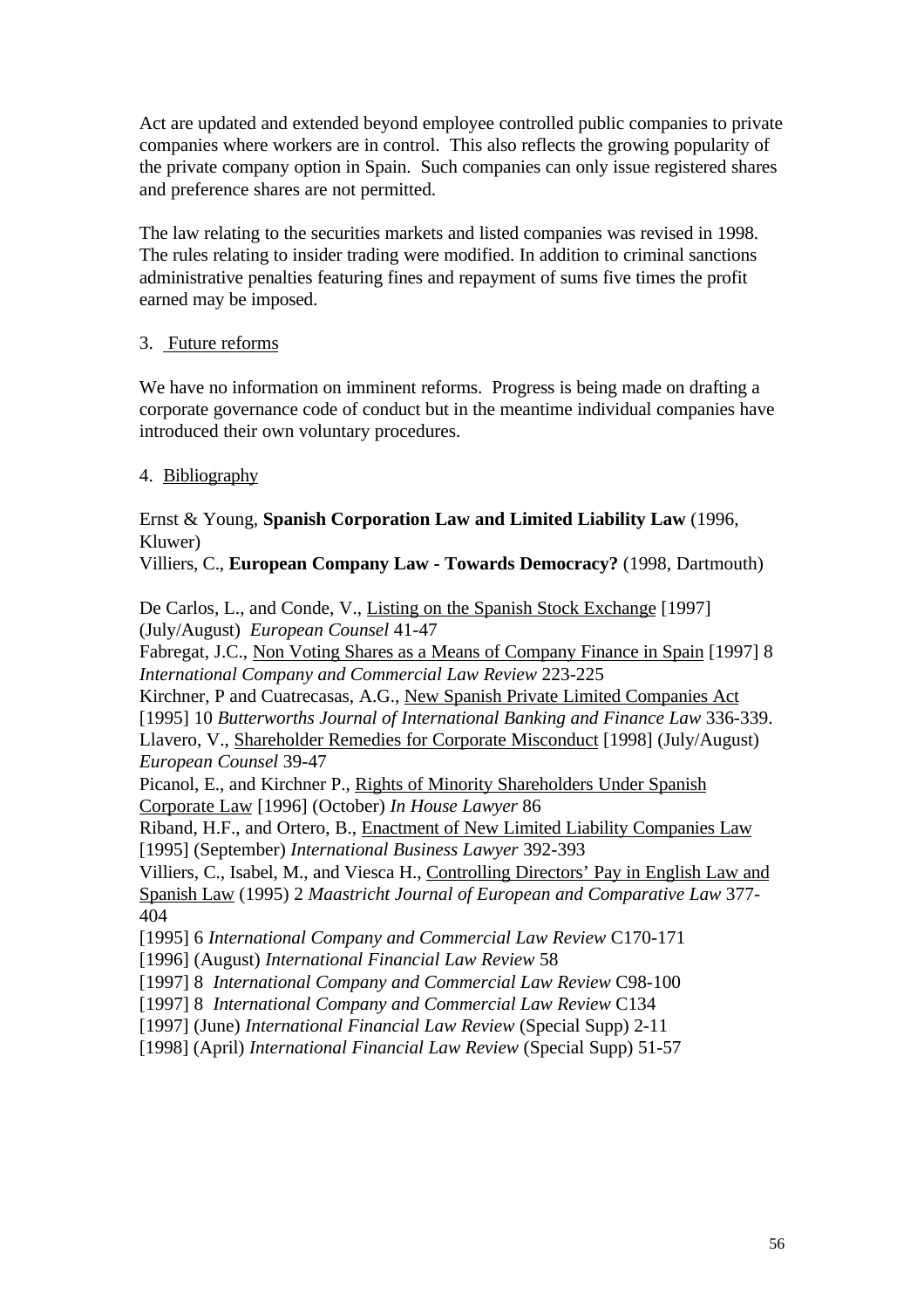# **SWEDEN**

# 1. Background

Company law in Sweden was stable for many years with the Companies Act 1975 providing the basic framework. After membership of EFTA and then the EEA, entry into the European Union in 1995 has stimulated a latent trend in favour of the modification of Swedish Company Law and an increasing bifurcation between public and private companies.

Sweden enjoys a variety of business forms but the limited liability company (*aktiebolag*) is of great importance. The main statute governing companies in Sweden is the Companies Act 1975 (as amended). This legislation covers both types of company unless the contrary is stated.

Under the 1975 Act private companies were required to have a minimum share capital of SK 50,000, but this amount has been doubled recently (see below). Public companies are required to have a minimum capital of SK 500,000. Both of these sums are comparatively modest amounts.

Normally a minimum of three directors is required for the board (*styrelse*) but two will suffice if the share capital is less than SK1 million. For companies with a share capital of SK1 million a managing director (chief executive officer, *verkstallande direcktor*) must be appointed by the board.

Both types of company require a memorandum and articles of association. Traditionally two modes of incorporated have existed in Sweden for many years. The old established *successive* incorporation procedure has increasingly been replaced by *simultaneous* incorporation, which is less cumbersome. The use of off the peg companies still occurs in Sweden. The articles can permit shares to have differential rights but no share can enjoy a voting power more than 10 times the power of any other share. The old system of restricted shares (designed to discriminate against foreign investors) was scrapped in 1993. Where a company has less than 10 shareholders the members have a right to see the books.

A company can register part of its activities in the name of a subsidiary, but such a subsidiary does not possess separate legal personality.

Under a 1987 Act if a company has more than 25 employees two employee representatives are to be given places on the board. If there are more than 1000 employees this figure is increased to three representatives.

A system of a mandatory capital reserve applies. Companies must set aside 10% of their net profits until a reserve amounting to 20% of the value of the share capital is built up. There are proposals to abolish this system because of the cnstraints placed upon dividend payments.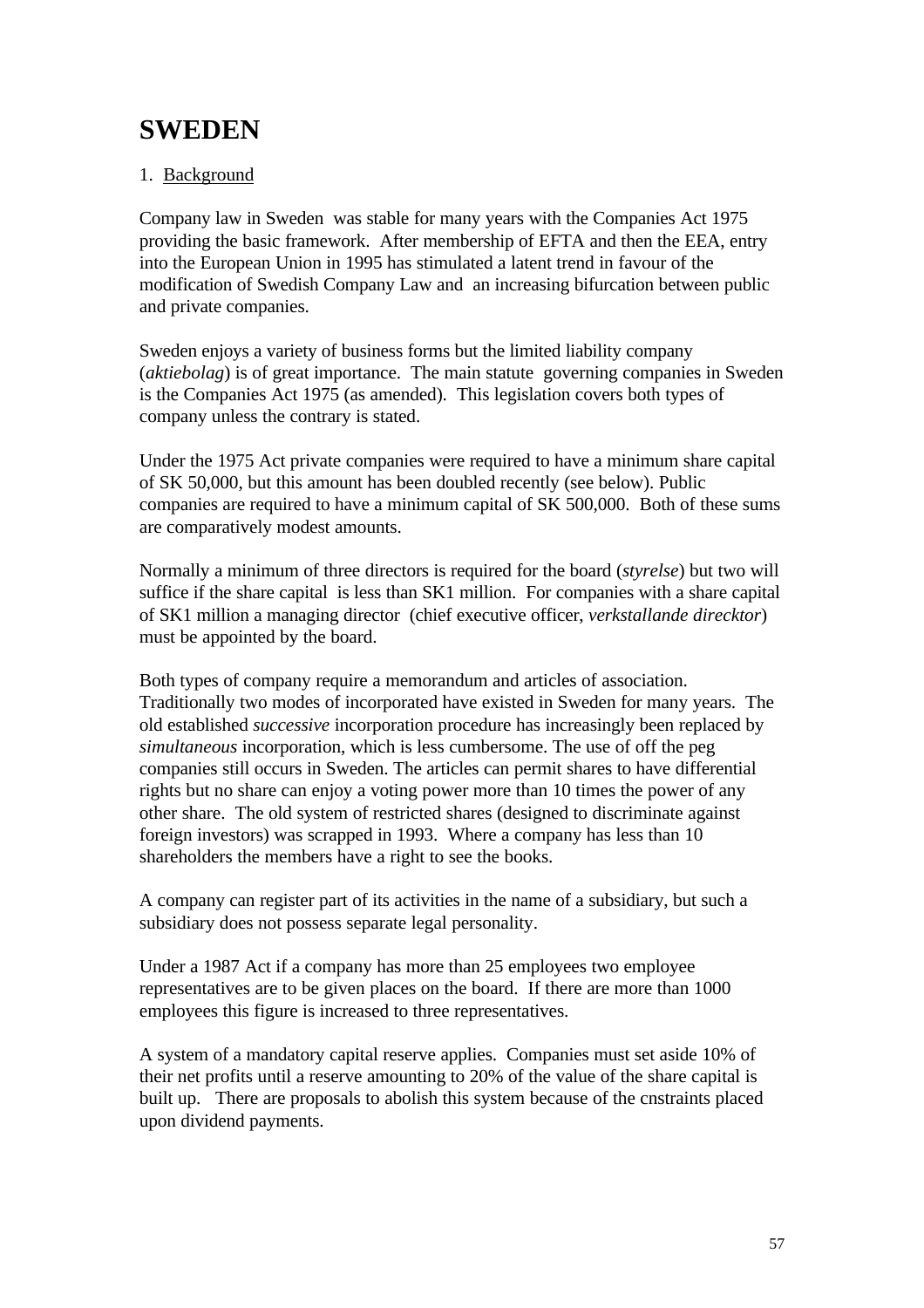In Sweden special duties are imposed on directors of companies encountering financial difficulties. In the event of the shareholder equity falling to below 50% of the amount of the share capital directors are required to call an EGM and to present a special balance sheet (*kontrollbalansrakning*) before that meeting to enable it to consider liquidation. If this choice is not pursued the company has eight months to rehabilitate itself to the point where the equity is commensurate with the registered share capital the directors are obliged to petition for liquidation or risk personal liability for corporate debts accruing thereafter.

The holders of 10% of the share capital can compel the company to bring an action against directors for breach of duty though there is a one year limitation period which runs from the date when the shareholders received the accounts for the year covering the alleged wrong. Ratification by general meeting is possible in such cases but creditors and receivers can still pursue the matter.

Shareholders owning 10% of the capital can compel directors to declare a dividend equal to half of the year's net profits. The procedural rules on dividends are strict. Failure to comply with these rules may lead to a dividend having to be repaid.

The holders of 10% of the shares can seek the appointment of a special examiner or ask for a special audit.

Sweden has since the 1930s maintained a strict bar on share repurchases and financial assistance in share acquisitions but changes have recently been recommended in this area (see below).

The so-called Leo Act in 1987 (1987/464) created special minority rights for investors in listed companies. These are designed to stop controllers increasing their power by further share issues to associates. Any such issue will require the support of 90% of the shareholders. It seems likely that this self standing statutory regime will soon be incorporated into mainstream companies legislation.

Insider Trading was prohibited by an Act of 1990, though this legislation was modified with effect from January 1 1997.

An unusual feature of company law in Sweden concerms the role of the so-called VPC company (*vardepapperscentralen*). This is a company whose function is to operate a service whereby shares can be recorded and transferred through a central registrar system maintained by the state. Other company information matters can be dealt with e.g. sending out the annual return and details of dividend payment. In effect it is a frm of outsourcing of administrative functions by companies. This securities clearing scheme is used by larger companies because of the economies of scale. The vpc company used to enjoy a monopoly in running this scheme but this was abolished as from January 1 1999 as Sweden is moving towards a general scheme for the public registration and transfer of secuities.

Commercial activities by foreign companies are governed by the Foreign Branches Act 1992.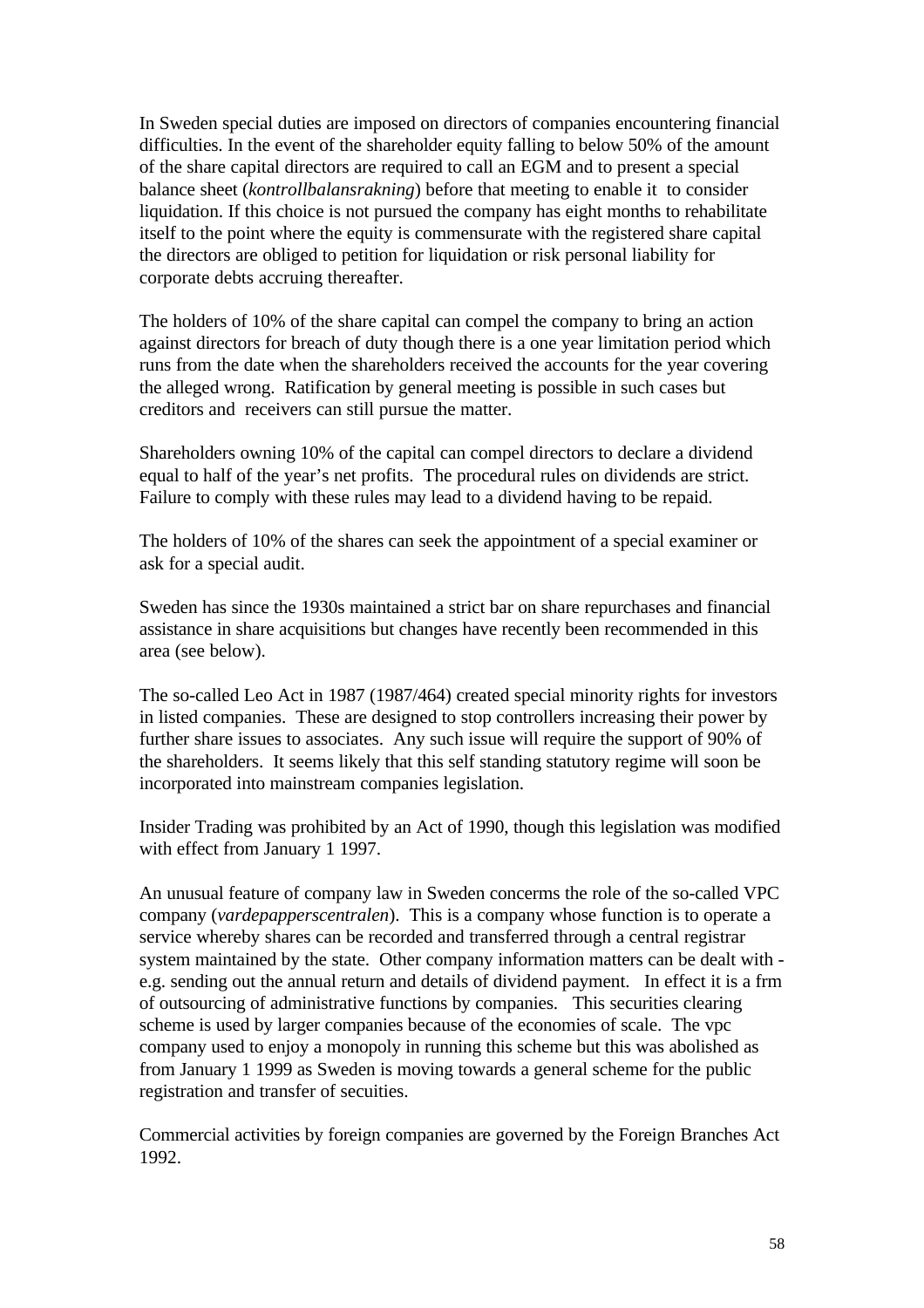### 2. Recent developments

Over the past two years it has proved necessary for Sweden to introduce the EU Company Law Harmonisation Directives. The Company Law Committee thus recommended that the First, Second, Third and Twelfth Directive should be implemented with effect from January 1 1995. Special provisions would be required to enact the Third Directive on mergers as a completely new regulatory framework would be required. The Swedish Annual Reports Act 1995 represents an attempt to implement the Fourth and Seventh EC directives.

Globalisation may necessitate other changes in Swedish company law. Thus the current requirement that one-half of directors of a Swedish company must be resident in the EEA (a typical feature of Scandinavian law) will have to be dropped or amended to ensure that it does not operate in a such a way as to discourage inward investment.

Some changes can be attributed to domestic factors. Thus the minimum share capital for a private company has been doubled from SK50,000 to SK100,000. This substantial increase introduced in 1995 caused concerns within the Swedish business community and private companies were given until the end of 1998 to meet this new capital requirement. As an alternative special informal dissolution procedures were made available on a short term basis for those businesses that would be unable to meet this new threshold.

Sweden, like many developed jurisdictions, has introduced a new corporate rescue model (see Reorganisation of Business Act 1996, Law No. 764). This new law, which came into effect in September 1996, allows commercial companies (but not banks or insurance companies) to take advantage of a moratorium facility to rehabilitate themselves. The procedure involves a petition to the court and the appointment of an administrator (*rekonstruktor*) . The petitioner need not formally be insolvent; financial difficulty will suffice. Although the administrator is in overall control the directors retain day to day control of the business; as in Chapter 11 of the US Bankruptcy Code we have a "debtor in possession" regime. The administrator draws up a reorganisation plan and is responsible for reaching a settlement with creditors. The reorganisation period lasts for 3 months but the court can extend it to a maximum of one year.

In 1997 the rules relating to service of writs on limited companies were modified to facilitate litigation processses.

### 3. Future reforms

Swedish companies legislation has undergone a fundamental review in the 1990s. There is an active (and standing) committee which has reviewed many aspects of company law reform. Several authoritative reports have emanated from this body.

 Apart from the 1993 Consolidation Act basic core principles have been reconsidered. This process lead to the publication of an official report in 1995 and subsequent government Bill (1997/98:99). Under the 1995 Report of the Swedish Company Law Committee shareholder rights were to be enhanced by removal of the possibility of special majority provisions blocking the removal of unpopular directors. Changes were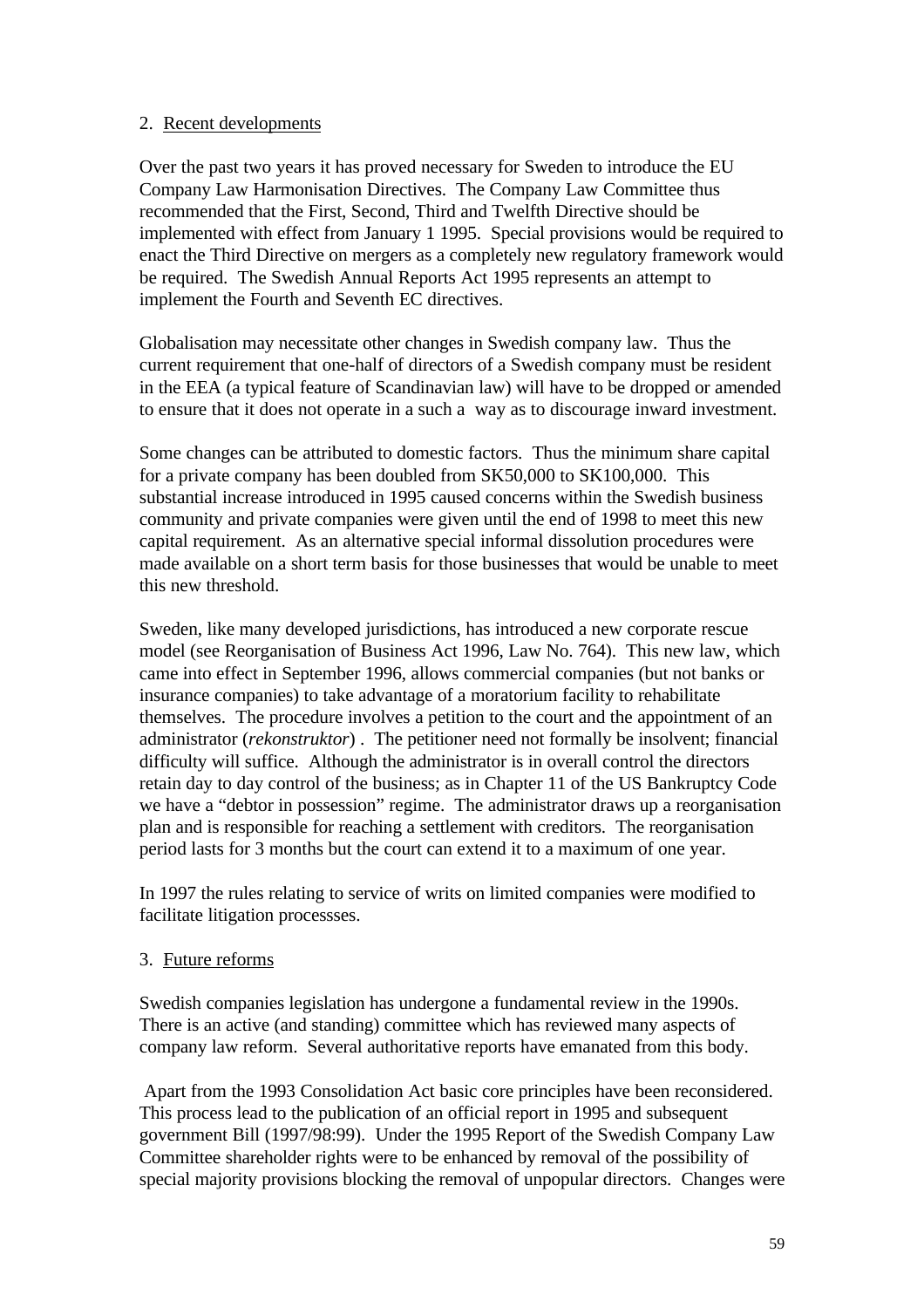proposed in the system of corporate governance by clarifying the responsibilities of directors. The limitation period for actions against directors was to be extended from 3 to 5 years. Auditors were to hold office for 4 years.

Reports of the Company Law Committee in 1997 have concentrated on issues relating to formation. The recommendation here favours simplification of the current procedures by permitting only the simultaneous incorporation method. In SOU 1997/22 improved flexibility on share transfers and acquisition by companies of their own shares (but up to a 10% limit in the case of public companies) was also recommended. In spite of these changes the procedures governing share repurchases are comparatively strict and require the support of the holders of two thirds of the shares in general meting. Preemption rights for shareholders in private companies were to be encouraged. The current law on dividend payments was seen as too cumbersome and some of the procedural hurdles were to be reduced. Procedures permitting the holders of 90% of the shares to buy out the minotiry were to be relaxed. Participating debentures, having been outlawed for some 65 years were recommended for rehabilitation. Some of these proposals have been adopted in draft legislation noted below.

Most European companies have a mandatory bid procedure - i.e. a regime under which a person who acquires a certain percentage of the company's shares is then obliged to make a ful bid. This has been the subject of some controversy in Sweden but in SOU 1997/22 the Company Law Committee refused to recommend its introduction.

Further changes are likely to be introduced into Swedish companies regulation as a result of proposition 1997/98:99. These changes (effective from 1/1/99) are designed to enhance shareholder participation through voting. The curious statutory rule restricting shareholders' right to vote to the maximum extent of 20% of the capital present at the meeting will be scrapped, though this change needs to be viewed in the light of the fact that, at present, this limitation can be dispensed with if the articles so provide. The duties of directors are to be clarified as is the relationship between the board and the managers. Whistleblowing duties will be imposed on auditors, requiring them to report suspected economic crimes to the regulatory authorities if the breaches in question are not immediately rectified. Under this regime auditors are also obliged to resign before reporting the mattter to the authorities. The rules governing share purchases by companies are likely to be liberalised.

Concern has arisen in recent years over abuse of limited liability companies by individuals with criminal intentions who disguise their involvement through nominees or "front men". Accordingly, the Company Law Committee was asked to consider how best to combat this abuse. In its report in 1998, often described as the "Front Men Report" (SOU 1998/47), significant regulatory measures were proposed. Where a company requires a licence to engage in a particular trade the powers of the regulatory authorities were to be extended. The crteria governing the appointment ansd qualification of directors were to be tightened up. Any attempt by directors to confer authority on an outsider by means of a power of attorney was to be regulated by disclosure. Public registration for all shareholders, and not just those shareholders whose shares were dealt with under the VPC system, was also recommended.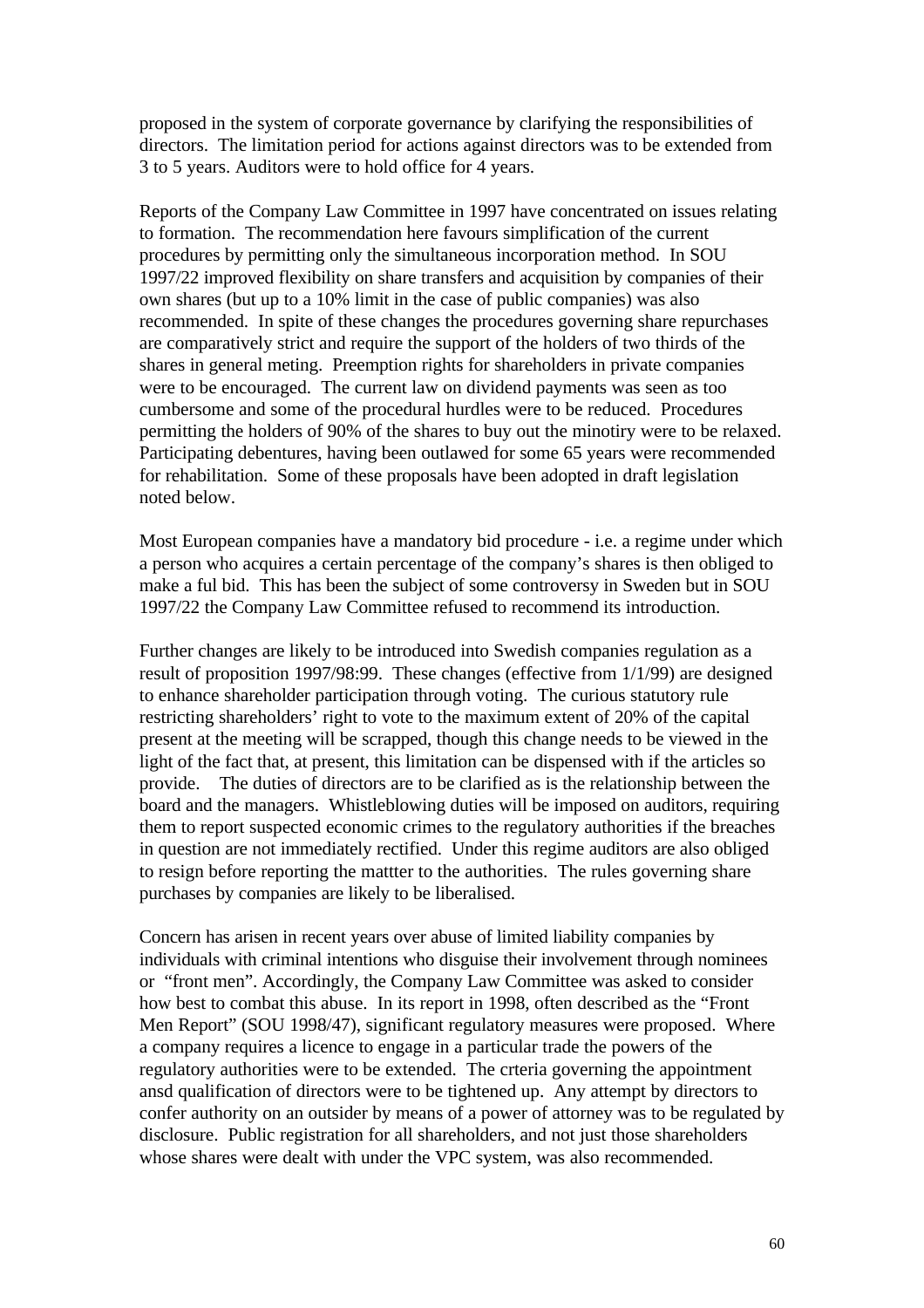Although Sweden will not be an early member of EMU it is taking steps to permit company accounts to be drawn up in euros.

### 4. Bibliography

Brorsson, M., Corporate Law: The Return of the Participating Debenture [1997] (July/August) *In House Lawyer* 84-85

Forsman, U., Doing Business in Sweden [1998] 9 *International Company and Commercial Law Review* 223-226

Fredborg, L., Sweden: Company Law [1998] 17 *International Financial Law Review* Supp ban 105-107.

Fyman, B., Unlawful Distributions under the Swedish Companies Act [1996] *Journal of Business Law* 526-38

Johansson, S., and Gustavsson, J., The Organisation in Companies Limited by Shares [1998] (July/August) *European Legal Business* 60-1

Levin-Svensson, E., Swedish Companies Act [1998] 9 *International Company and Commercial Law Review* N65-66.

Skog, R., The Structure of the Corporation: Proposals for New Provisions in the Swedish Companies Act [1995] 6 *International Company and Commercial Law Review* 269-71

Stengel, A., Directors' Powers and Shareholders: A Comparison of Systems [1998] 9 *International Company and Commercial Law Review* 49-56

Svernlov, C., [1995] 10 *Butterworths Journal of International Banking and Financial Law* 452-454

Svernlov, C., Mergers and Acquisitions in Sweden [1996] 7 *International Company and Commercial Law Review* 170-4

Svernlov, C., Sweden; Representative Residency Requirements Ripe for Reform [1997] 8 *International Company and Commercial Law Review* 231-2

Svernlov, C., Front Men Report [1998] 9 *International Company and Commercial Law Review* N 91-92

Thunman, A., Proposed Changes to Companies Act [1997] (May/June) *European Corporate Lawyer* 58-59

Westin, Mergers in Sweden (1997) 18(5) *European Competition Law Review* 306-310

[1996] (August) *International Financial Law Review* 58-59

[1996] 7 *International Company and Commercial Law Review* C157-8

[1997] (April) *International Financial Law Review* 56

[1997] (May) *International Financial Law Review* 51

[1997] (April) *European Counsel* 67

[1997] 8 *International Company and Commercial Law Review* C20-21

[1997] 8 *International Company and Commercial Law Review* C52-54

[1997] 8 *International Company and Commercial Law Review* C85-6

[1998] 9 *International Company and Commercial Law Review* N8-9

[1998] (July - Special Supplement) *International Financial Law Review* 105-107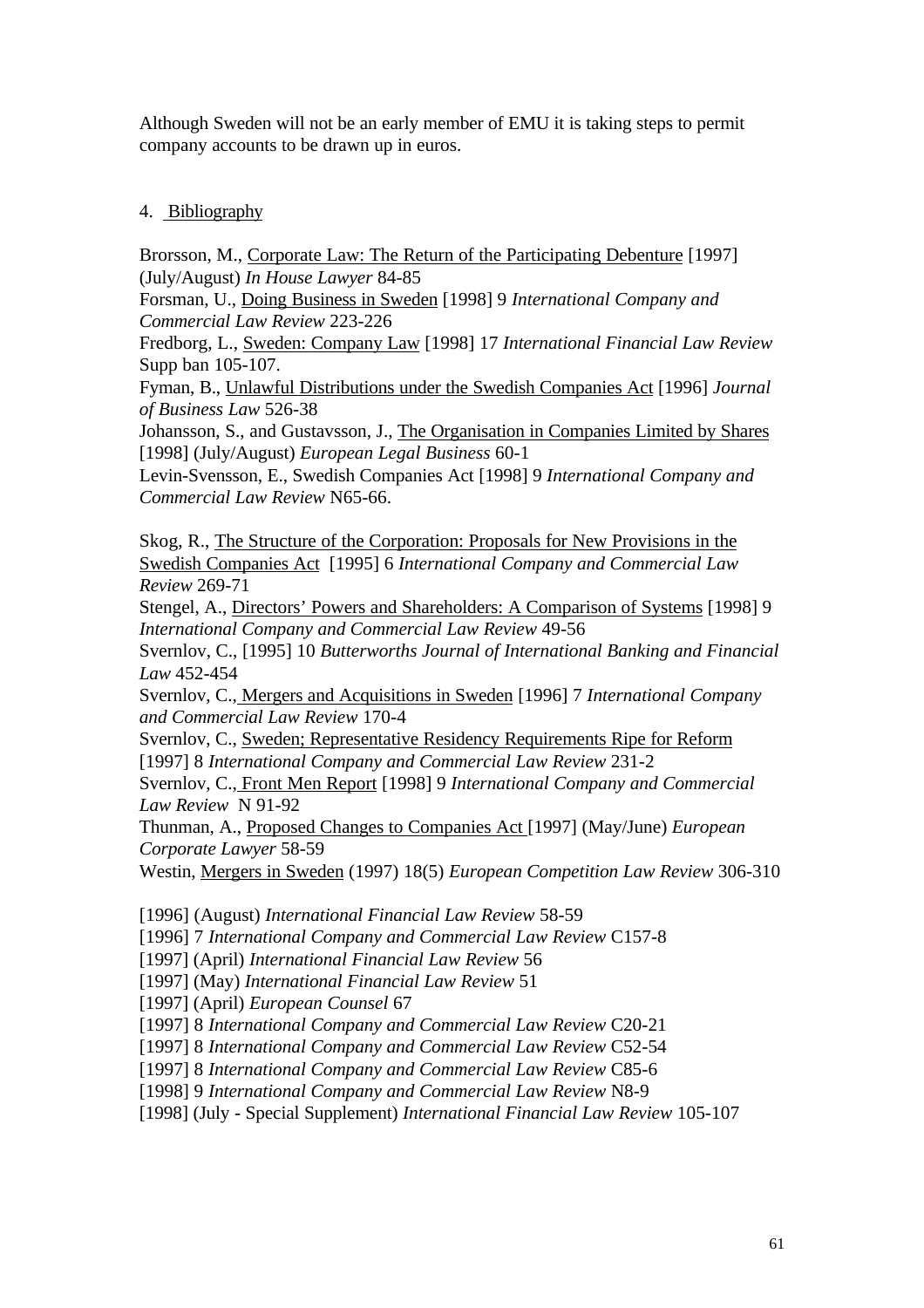# **SWITZERLAND**

### 1. Background

Although Switzerland is not a member of the EU nor the EEA it is a significant jurisdiction in terms of companies regulation. Its central geographical location and system of financial/ banking confidentiality attracts much capital and a variety of enterprises. The foundation of Swiss Corporate Law is the Code on Contractual Obligations (Third Section). This Code applies to public corporations (arts 620-763) and private limited companies (arts 772-827). It is quite restrictive. For example, companies are required to state their business objectives and an *ultra vires* rule applies. Public companies are more common than private companies.

Three members are required initially to form a public company but only two are needed for a private company incorporation. Once incorporated, public corporations are permitted to exist with a single member.

Private companies (GmbH) must have a minimum capital of SF 20,000 and a maximum which must not exceed SF2,000,000. Individual shareholders must hold a minimum of shares of nominal value SF 1,000. Private companies are comparatively rare in Switzerland; they tend to be favoured by German expatriates.

After some thirty years of deliberation major changes were introduced into the Swiss law of public companies with effect from July 1 1992. These reforms were designed to clarify directors' duties; promote shareholder rights and increase transparency through disclosure provisions. Under this Company Amendment Act 1991 a minimum share capital of SF100,000 is laid down for public corporations (AG/ SA) incorporated after January 1 1985. This represented a doubling of the previous amount. The minimum nominal value of a single share is now SF10 (reduced from SF100 to attract small shareholders). Existing public companies were given a five year transition period to adapt to the new framework.

The law on share capital was also deregulated under the 1991 Act. Companies are now permitted to buy back their own shares out of profits up to a maximum of 10% of the capital. This level can be increased to 20% if the purchase is necessary to protect the company from undesirable members, but the maximum 10% level must be restored within 2 years. Non voting shares are permitted and their rights clarified under the 1991/ 1992 changes.

Single tier board structures are followed. For public companies the majority of board members must be Swiss citizens resident in Switzerland. For private companies non Swiss citizens are acceptable provided resident in the jurisdiction

Traditionally the protection of shareholders rights was dependent upon the exercise of judicial discretion based upon general principles of fairness. Minority shareholder rights have been advanced since 1992 by enabling shareholders to request at general meeting a special audit (see art 697 CO) . If the meeting refuses to agree to this the holders of 10% of the shares can apply to the court to request a special audit (a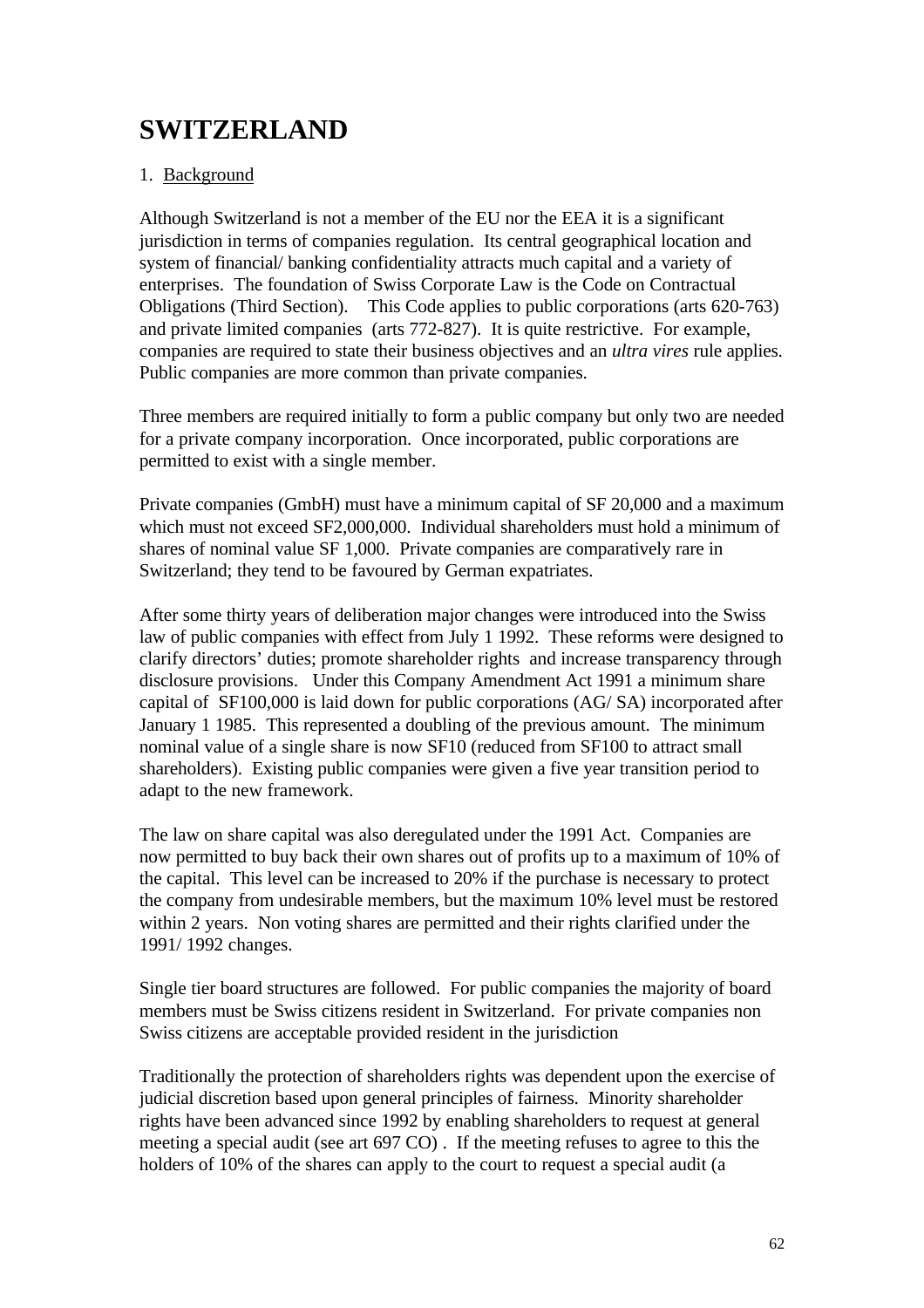concept imported in 1992 from Germany). The auditor's report may throw light on breaches of duty by the directors and enable actions to be brought against them for misfeasance. The 1992 reforms extended the period of notice required to call shareholder meetings from 10 to 20 days in the hope that this would improve participation rates. The holders of 10% of shares can force an EGM or seek a dissolution from the court in the event of oppression - the court here looks for evidence of systematic abuse. Any shareholder can bring a derivative action.

Improvements were made in company accounting to improve disclosure and transparency but Swiss law still does not require that accounts of public companies (unless listed on the Stock Exchange) provide a true and fair view of the financial position in the sense that this is understood in the context of international accounting standards..

One measure designed to promote creditor protection is the requirement for directors to report to the court in the event of the share capital being unable to cover the debts and the judge will then decide whether to put the company into bankruptcy.

A Swiss Takeover Code (a self regulatory model) was introduced in 1989.

### 2. Recent developments

The Code was amended under the 1991 Act with effect from July 1 1992 but a transitional period which expired on June 30 1997 was fixed. The effect of the 1991- 92 reforms (mainly in the context of share capital changes) has been noted above. One reform not noted is the introduction of the concept of contingent share capital into Swiss corporate law. Contingent capital is basically convertible debt .

In 1997 further changes were introduced in the law governing joint stock companies. In particular the rights of *participation holders* (essentially non voting shareholders) were improved to place them more on a par with ordinary shareholders. These changes took effect in June 1997.

A new procedure for the reorganisation of financially troubled businesses was introduced on January 1 1997 as a result of the new Feeral Bankruptcy Code. This scheme seeks to facilitate reorganisations and workouts by allowing applications to be made to the court for the activation of a moratorium. A special trustee (*sachwalter*) is then appointed to oversee the preparation of the rescue plan which, if approved by the holders of two-thirds of the debt, becomes binding. The directors of the company remain in position subject to the supervision of the trustee. In essence this procedure bears many similarities to the Chapter 11 regime in the USA.

Changes introduced by the Stock Exchange and Securities Trading Act 1995 took effect at the beginning of 1998. These changes relate to disclosure of share interests in public companies and squeeze out procedures which permit the holders of 98% of the capital to acquire the remaining 2% by application to the court.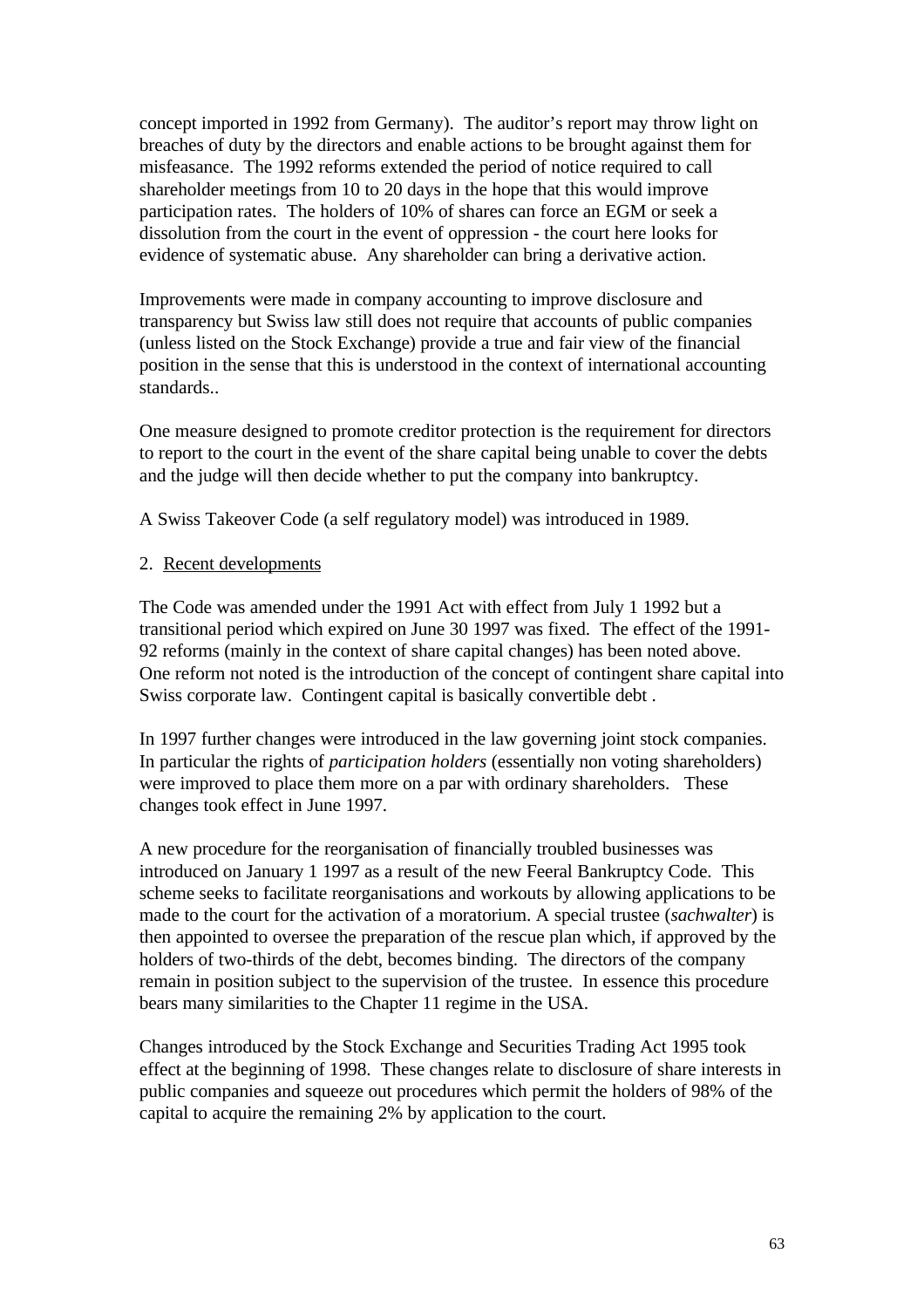### 3. Future reforms

We are not aware of any major reforms on the horizon.

### 4. Bibliography

Becchio, B., Wehinger, U., Farha, A.S. and Siegel, S., **Swiss Company Law** (2nd ed) (1996) (Kluwer)

Mathys, P., Amended Swiss Corporation Law [1993] (December) *International Business Lawye*r 525-534. Meier-Boeschenstein, O.C., The New Law Regarding Joint Stock Companies [1994] *Journal of Business Law* 208-241 Schenker, U., Reorganisations under the New Bankruptcy Code in Switzerland [1997] (March) *Insolvency Intelligence* 22 Tschani, R., and von Planta, A., Highlights of the Amended Swiss Company Law [1992] (May) *International Business Lawyer* 254-259

[1997] 12 *Butterworths Journal of International Banking and Financial Law* 479-485 [1997] (March) *International Financial Law Review* 61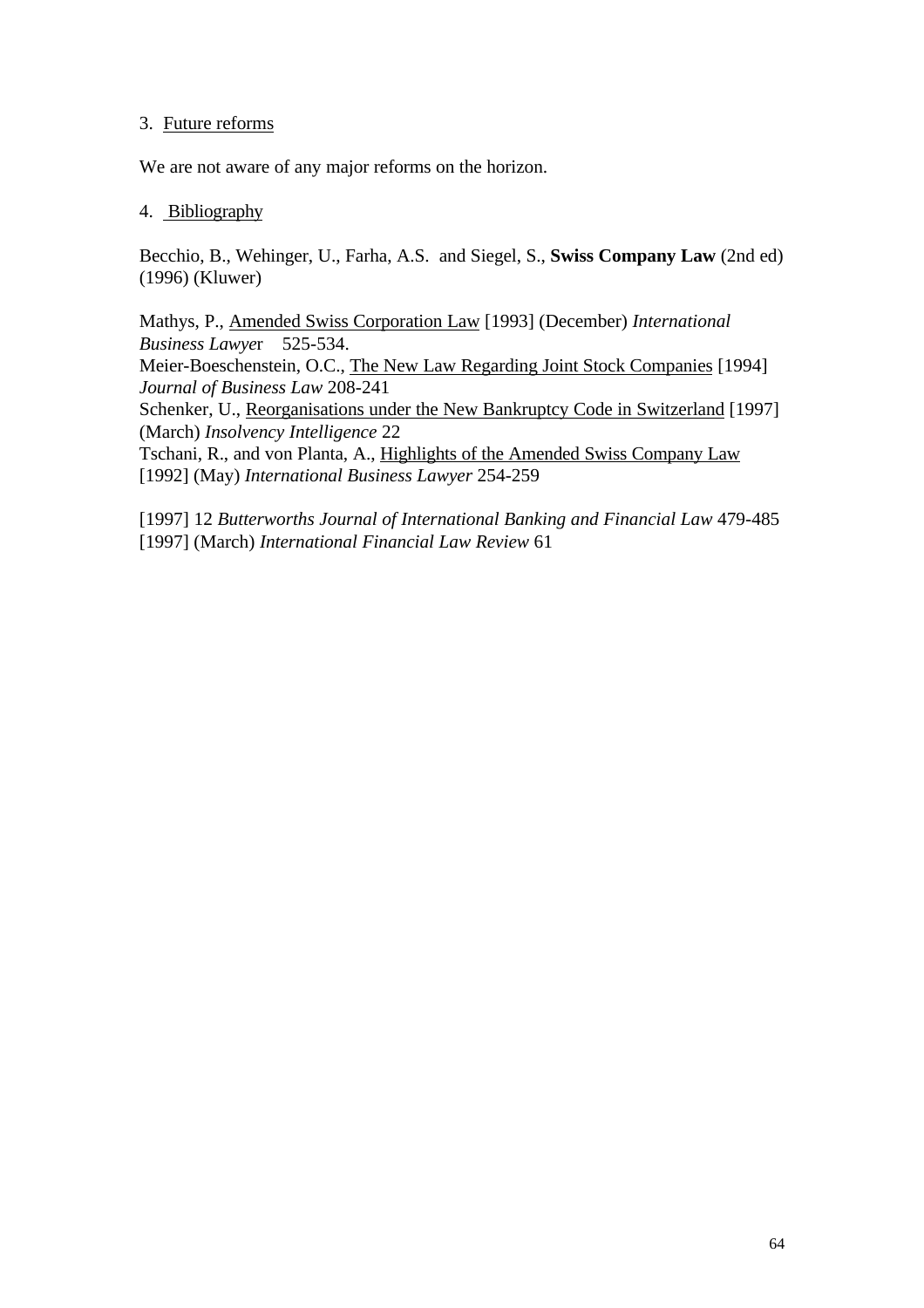# **MISCELLANEOUS JURISDICTIONS**

In order to complete our survey it is appropriate to comment upon developments in a number of other European jurisdictions. Two constant themes are to be noted:

1. The desire of a number of jurisdictions to assimilate their systems of Company Law in preparation to join the EU

2. The development of capitalist systems of Company Law in jurisdictions moving away from former Communist law of enterprises

### **LIECHTENSTEIN**

This jurisdiction provides a key role in European business topography. The country belatedly became a member of EFTA in 1991 and the EEA in 1995. A key feature of its legal system has been its ability to combine European/ continental legal traditions with Anglo American concepts. For example, it is one of a few continental states to admit the idea of a trust into its legal system. Liechtenstein is heavily influenced by developments in Switzerland (and to a lesser extent by Austrian law) and uses the Swiss franc as its local currency. The main legislation in the field of companies regulation is the Persons and Companies Act 1926.

The public company (denominated as AG or SA) is the most common corporate structure found in this jurisdiction. A minimum capital of 50,000 Swiss francs (or the equivalent in foreign currency) is required and the minimum par value is 0.01 Swiss francs. No par value shares are permitted in limited circumstances. Companies are required to have an objects clause and acts committed in breach of the objects cannot be enforced by a third party with notice of the breach. There are the usual restrictions upon share repurchases. No corporate seal is required. There are no nationality requirements for membership; the entire share capital can be held by foreigners but a licence will be required to undertake business and such a licence is only awarded to nationals .

Companies in Liechtenstein normally use the unitary board model, but a supervisory board may be established. Similarly, worker representation is a matter of option, not compulsion. The supreme organ in the public company is the general meeting who appoint the directors. The holders of 10% of the shares can requisition an EGM.

Although companies require an audit access to financial information about thefinances of a company in Liechtenstein is not freely available.

If the capital falls by two thirds and replacement is not possible the company must be put into liquidation. Failure to do this exposes the directors to personal liability in the event of claims by creditors.

Other business structures worthy of note are the establishment (*anstalt*), trust (*treuhandschaft*) and foundation (*stiftung*). An establishment consists of settled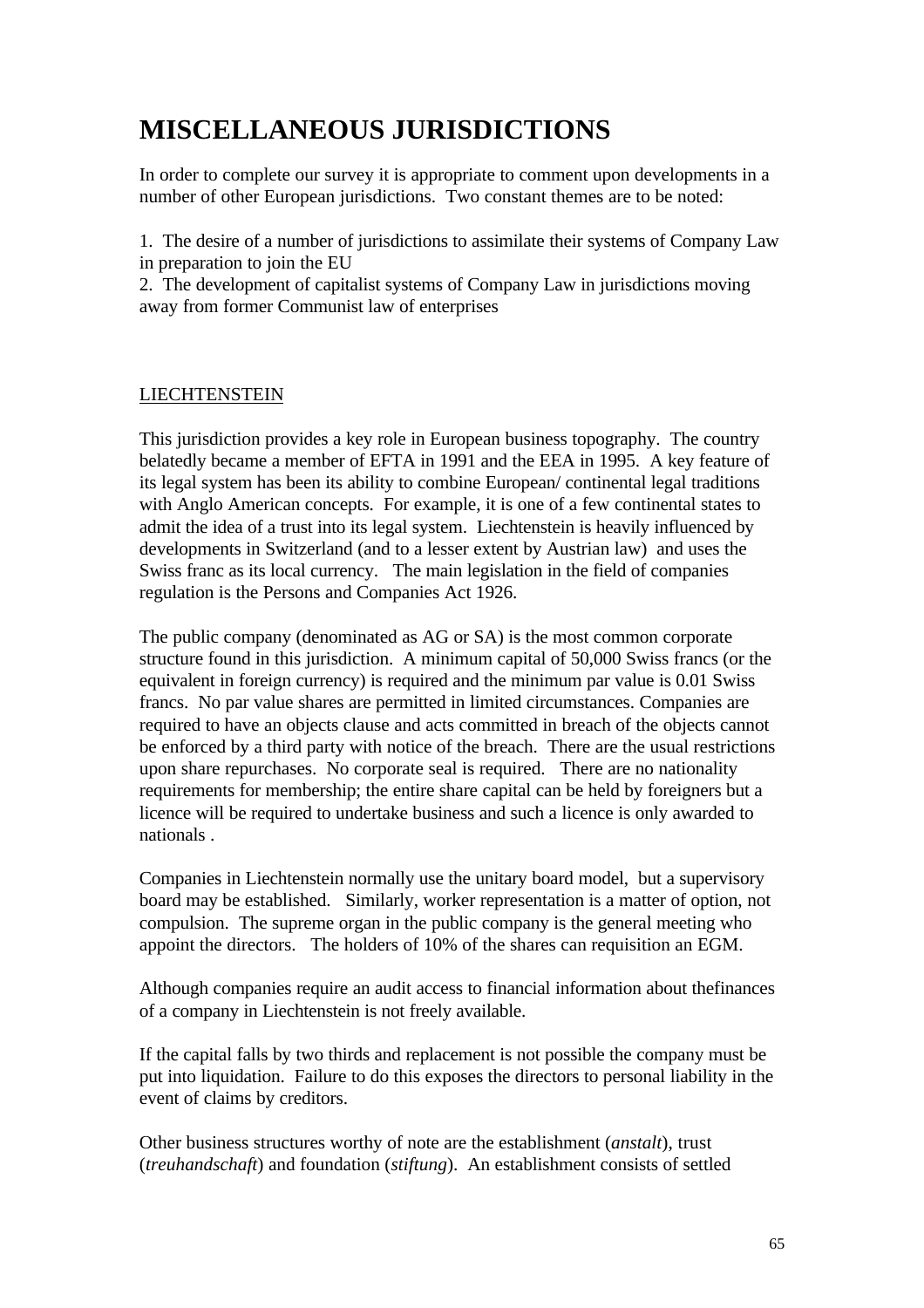property under an entity enjoying legal personality. The property must have a minimum value of SF30,000. The founder enjoys rights of management and control (unless vested in a board of directors) - these rights can be transferred and inherited. There are no shareholders or members.

A foundation is a similar entity arising out of the endowment of assets worth at least SF30,000. The assets of the foundation are separate from the personal assets of the founder; this can have important tax implications. Persons are nominated as the beneficiaries of the foundation.

A trust is recognised by the Persons and Companies Law of 1926 - in this sense it is unique in continental Europe (though the Marini Report in France calls for a similar recognition). Trust income can be accumulated for indefinite periods; there is no rule against perpetuities. The trust as such does not enjoy legal personality but it can be operated as a trust enterprise ( registriertes treuunternehmen) and thereby become a legal entity governed by the Trust Enterprises Law of 1928. Liechtenstein has thus borrowed the model of the business trust from the USA.

#### Bridgeford, A., **Offshore Legal Opinions in Loan and Security Transactions** (1997) (Sweet & Maxwell Ltd)

Seeger, N., Liechtenstein in Two Economic Areas [1995] 10 *Butterwoths Journal of International Banking and Financial Law* 504-505.

### CZECH REPUBLIC

As one of the countries likely to enter the EU in the next wave the Czech Republic has made great strides to westernise its system of companies regulation..

The private company in the Czech Republic is called a limited liability company (spoll. s.r.o.). It has a minimum share capital of CZK 100,000 with the minimum individual participation being CZK 20,000. In addition to this minimum capital a compulsory reserve fund must be created using 5% of the net profits until a reserve of 5% of the share capital is attained. A maximum of 50 members is specified. Unitary board structures are adopted unless the constitution provides for a supervisory board.

Public or joint stock companies are reqied to have a minimum capital of CZK1 million. They are designated as "*akc. spol*." or "a.s.". The two tier board structure, using a supervisory board is adopted. If there are more than 50 employees a third of this board must be made up of worker representatives. Provision is made for the establishment of a capital reserve fund.

In 1993 insolvency reforms were introduced to permit a three month moratorium to enable companies an opportunity to restructure.

The Czech Commercial Code was substantially amended in 1996 to facilitate business restructuring, including the conversion of companies from private to public. The new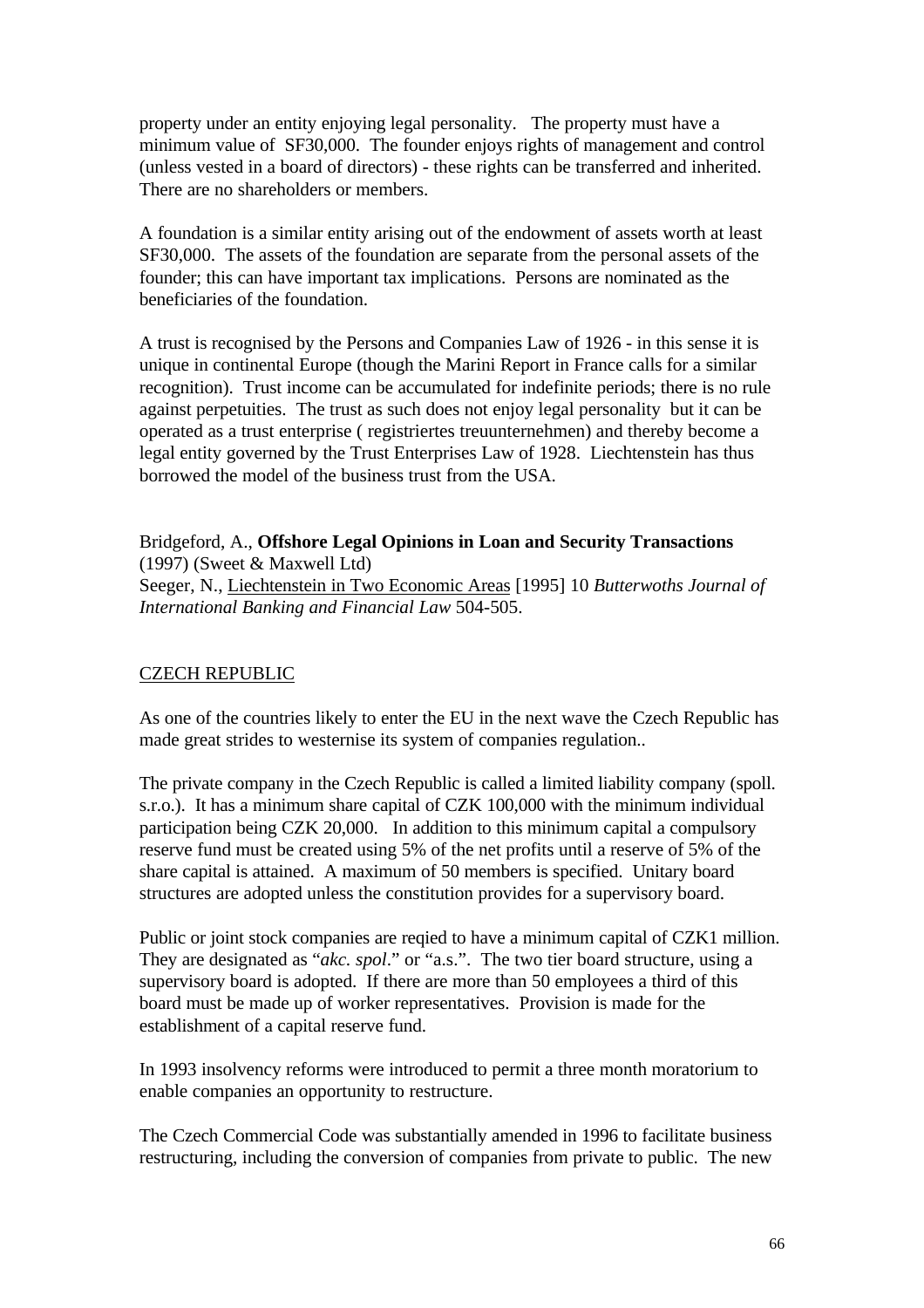rules seek to underpin minority shareholder protection and to provide a more detailed regulatory regime for corporate restructuring.

The Securities Act 1992 was amended in 1998 (Law 15/98) to promote a transparent capital market.

Loges, R., Corporate Restructuring in the Czech Republic [1997] (December) *International Business Lawyer* 487-488

### **HUNGARY**

Hungary is yet another jurisdiction looking to join the European Union in the near future.

A new Companies Act was enacted in 1998. This replaces the former regime governed by Acts of 1988 and 1991. One aim of the new regime is to facilitate the process of formation. Companies come into existence at date of registration and not from the date when the constitutional documents are signed. Failure by the authorities to register within 30 days will lead to the company's registration being automatically activated. One interesting aspect of the 1998 Act was to split public companies up into "open" and "closed" varieties. New rules are introduced to facilitate major share acquisitions. A compulsory purchase mechanism is made available subject to appropriate provision for minority shareholder protection. The Act also introduces new regulations on share buybacks and thse represent limitations on the previous law. Private companies may acquire up to 10% of their capital with the relevant figure for public companies being 5% - where treasury shares are acquired they must be resold within one year. A mandatory liquidation procedure was set in place to deal with falls in share capital. Finally, a regime on groups that deals in particular with the duties of controllers was introduced; that regime mirrors the German model.

Other forms of business organisation apart from limited companies are available under Hungarian law. The Civil Code (Legal Persons) (Amendment) Act 1993 regulates a range of associations having legal personality including public utility companies, societies and foundations.

Banyai, F., Amendments to Company Law [1998] (April) *European Legal Business* 59-60.

Gremela, Z., Hungary: New Company Law [1998] 13 *Butterworths Journal of International Banking and Financial Law* 154-156 Lock, R., and Talmacsi, E., Corporate Law Developments [1998] (September) *International Business Lawyer* 379-380 Szent-Ivany, A and Tatham, A.F., Company Law: New Legislation [1998] *International Company and Commercial Law Review* N74-75

[1998] (September) *European Counsel* 81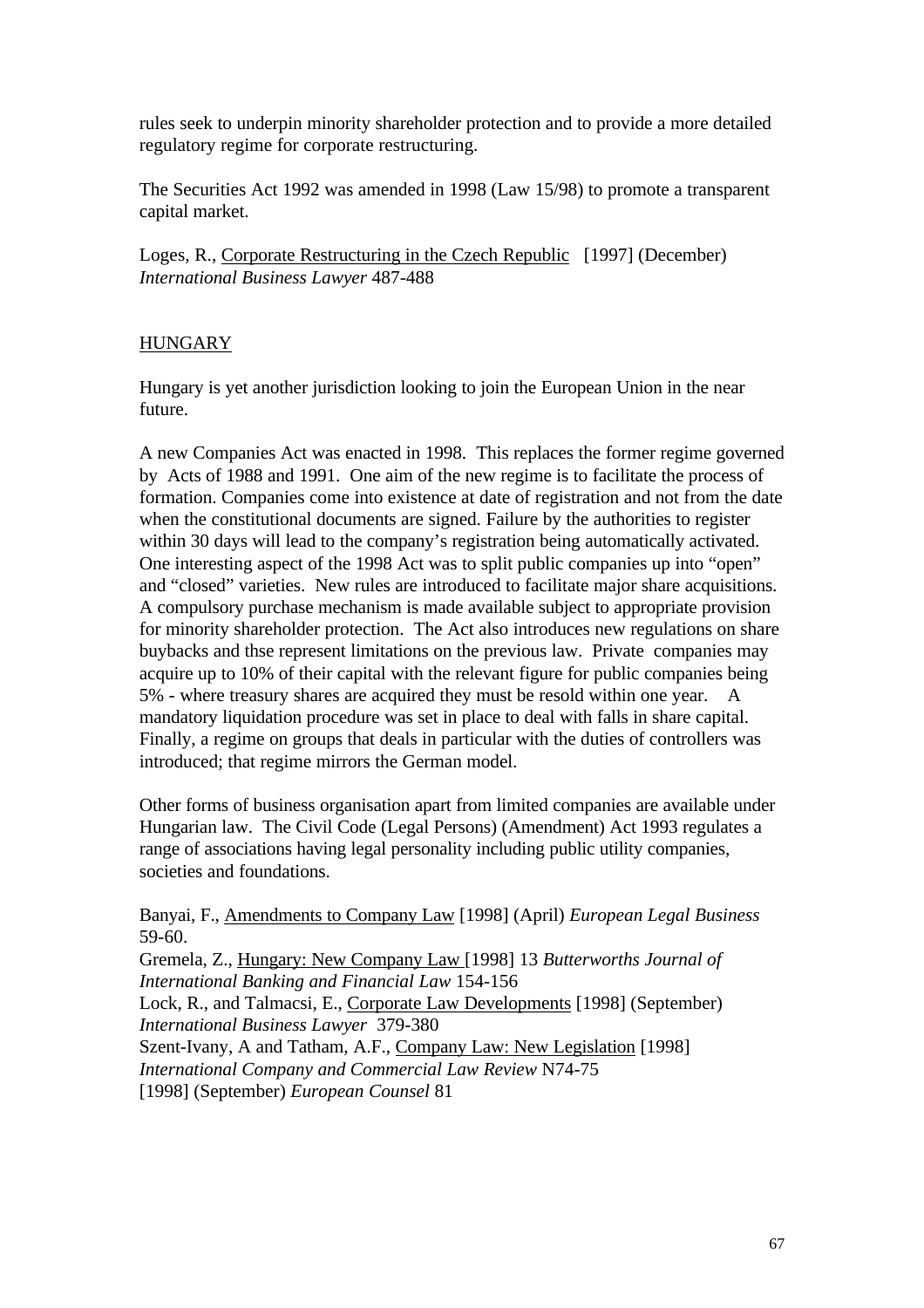## RUSSIA

In the 1990s Russia and many of the other former Soviet Republics made great strides towards resurrecting a western style system of company law. The first move was made by the Soviets in 1990 but with the break up of the USSR it has ben left to individual states to proceed. Essentially the system that is favoured is European in origin, though some US influence can be detected. Minimum share capital is specified (though the relevant figures are linked to wage levels and not currency) and par value shares are the norm. The formal distinction between public and private options is to the fore.

In 1995 the law of joint stock companies (i.e. public companies) was enacted. Key points to note include the use of cumulative voting procedures (which is mandatory for companies with more than 1000 members) and the adoption of a board of statutory auditors (along the lines of a number of other continental jurisdictions). Formal provision is made for informal board meeting (e.g. by use of the telephone). The holders of 10% of the shares can force an EGM. Unusually there is provision for parent companies to be held liable for the debts of subsidiaries if they are responsible for the insolvency. The aw on joint stock companies is further developed by the Securities Market Law of 1996 which regulates such matters as insider trading and requires companies with more than 500 shaeholders to outsource their share registration function to a competent professional organisation.

A further change was effected in 1998 with the introduction of the peoples enterprises option. This appears to be a corporate structure in which the workers own less than 49% of the capital.

A new law on private limited companies was enacted in 1998. This deals with a variety of aspects of private companies regulation including voting rights, appraisal rights and the right to seek the expulsion of disruptive members. Boards as such are not provided for; instead shareholders appoint managers to run the affairs of the company.

Butler, W.E., **Law of Joint Stock Societies 1995** (1996) (White & Case/ Simmonds & Hill)

Frenkel, W.G., Soviet Company Law: An Overview [1990] 1 *International Company and Commercial Law Review* 153-157

Frenkel, W.G., Russia's New Company Law [1996] 7 *International Company and Commercial Law Review* 175-184

Lucas, S., and Maltsev, Y., The Development of Corporate Law in the Soviet Republics (1996) *International and Comparative Law Quarterly* 365 Markova, O., Limited Liability Company Law in Russia [1998] *International*

*Company and Commercial Law Review* 334-336

Nicholson, G., New Securities Law Enacted [1996] 11 Butterworths Journal of International Banking and Financial Law 343-344

[1997] 16(1) *International Financial Law Review* CMY 53-54

[1998] 9 *International Company and Commercial Law Review* N 90-91

[1998] (April) *European Counsel* 75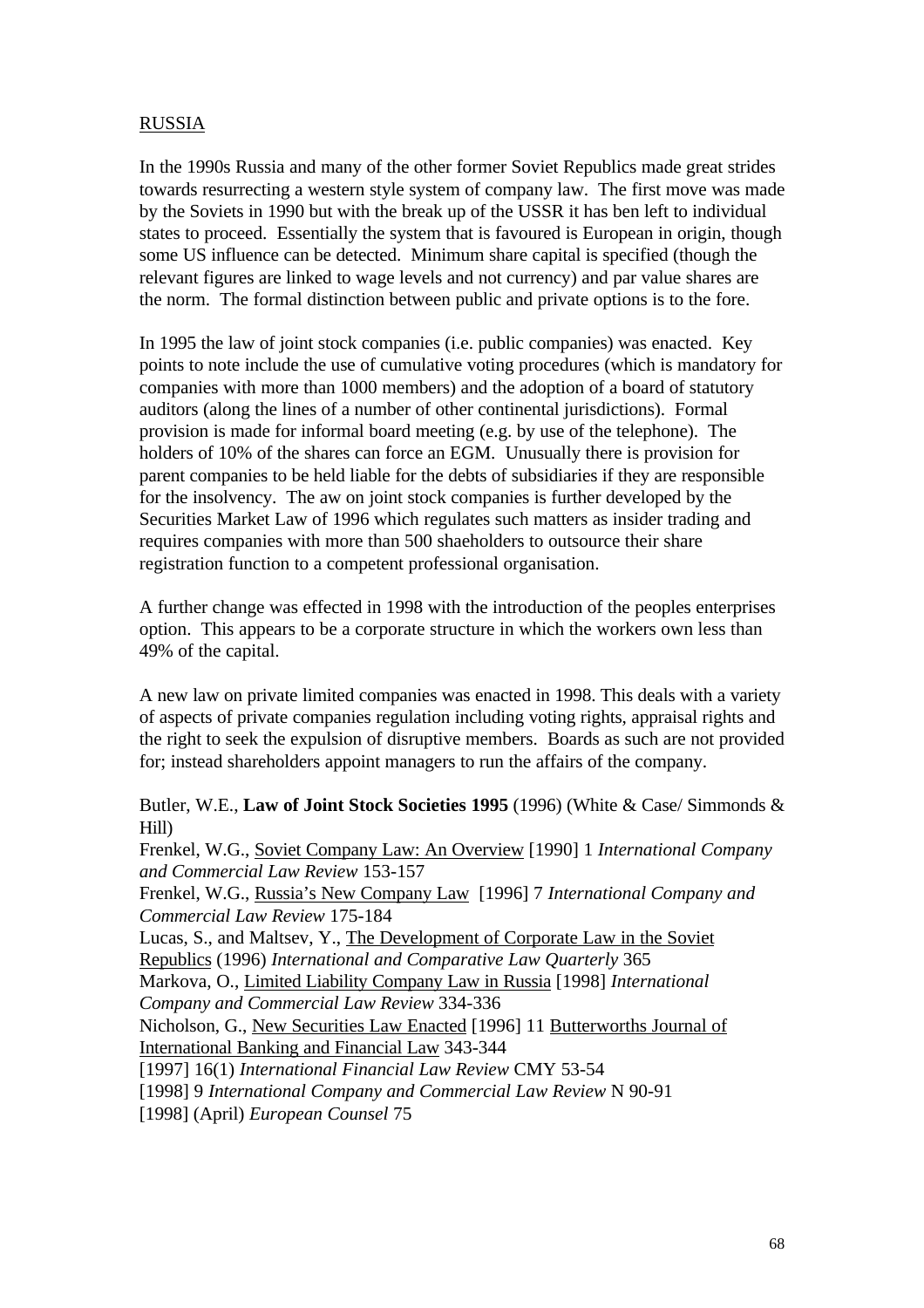# TURKEY

The law of business organisations in Turkey is based upon the 1957 Commercial Code (as amended). This regime, which reflects distinct Swiss and French influences, recognises a range of business models including companies. The basic distinction is between the limited liability (or private) company (*limited sirket*) and the public limited company (*anonim sirket*).

The former are by far the more common choice for entrepreneurs. It is believed that there are some 360,000 private companies as opposed to 76,800 public companies. Of the latter group only 800 are listed on the Istanbul Stock Exchange. From this statistical profile it is clear that as with many other continental jurisdictions the public company is widely used and is not primarily a vehicle for attracting capital from the stock markets.

Private companies have a maximum of 50 members. Sngle member private companies have not been recognised. Share certificates are not used; in effect a quota system operates whereby the participation interest is represented by a multiple of a predetermined amount (25,000,000 TL). The constitution (*ana sozlesme*) is embodied in a single document; this differs from the model of having separate memorandum and articles. The constitution will contain the usual requirements of name, registered office, objects, capital, etc. A minimum capital of 500,000,000 TL is specified (this figure was increased in 1995). In practice the running of the company is vested in managers who act under the control of the general meeting. The French influence here is apparent. If there are more than 20 membrs a board of auditors will be required.

Public companies must have a minimum of 5 members. A minimum capital of 5,000,000,000 Turkish lire is specified (this amount was fixed in 1995). Successive or simultaneous incorporation procedures may be used, though the latter is more common. The Ministry of Justice must approve the incorporation. Share certificates are used and shares may be either registered or bearer. A unitary board structure is adopted, though a supervisory system of statutory auditors operates; these are in house auditors and not the external independent auditors that we have become accustomed to. Theie audit extends beyond mere financial checks and reflects a much wider supervisory function as to the legality of the operations conducted by the directors. Auditors may in certain cses be able to summon shareholder meetings.

Turkish companies must maintain a number of statutory reserves. The first reserve is to be built up out of 5% of the net profits each year until a figure equivalent to 20% of the share capital is reached. A second reserve should then be built up and ultimately these reserves should amount to 50% of the share capital.

Although objects are required to be specified for Turkish companies generous protection is afforded to bona fide outsiders who contract with the company.

The holders of 10% of the shares can call for an EGM to be summoned. The Ministry of Commerce can send a representative to company metings to obtain information on the company.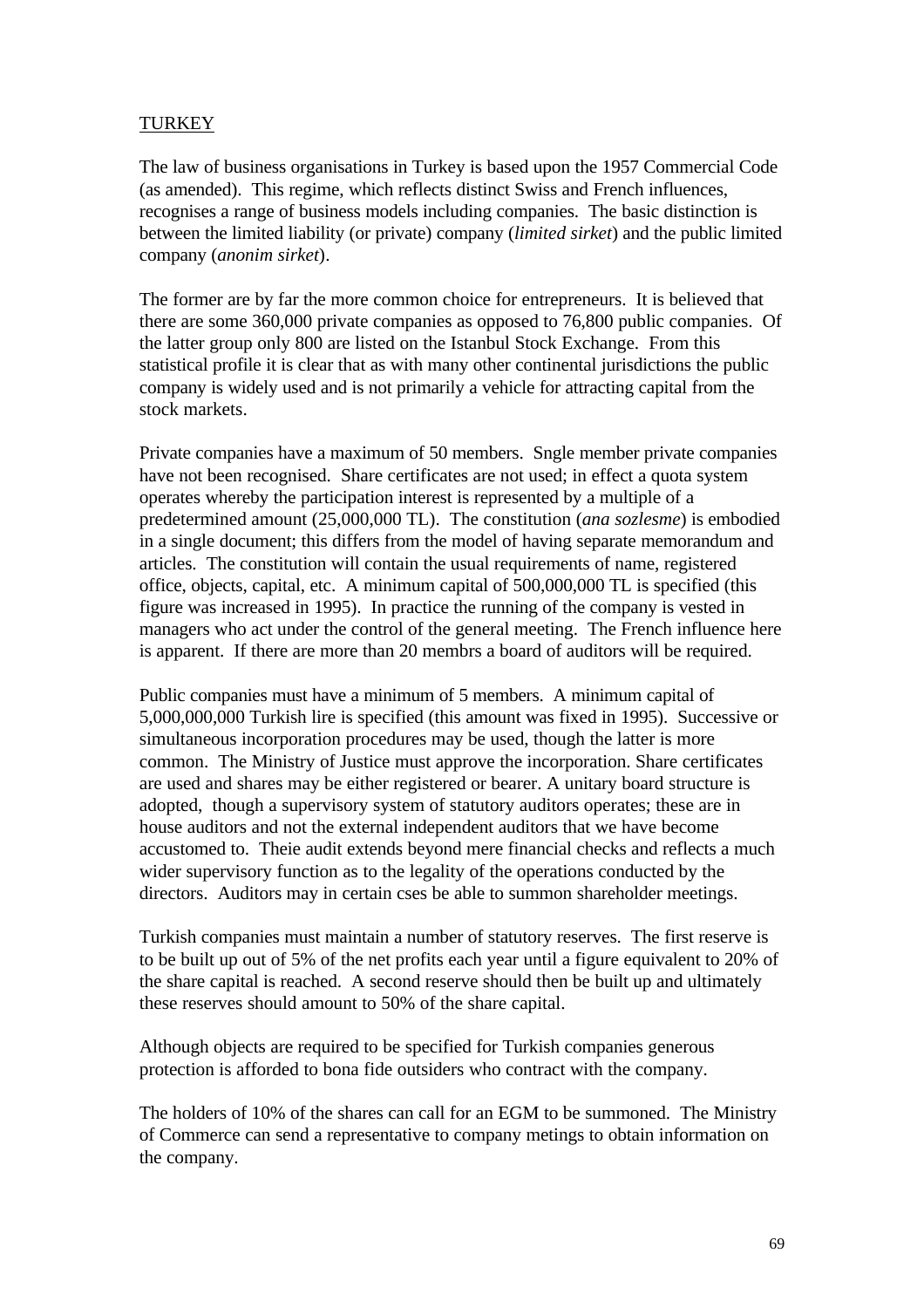Hacimahmutoglu, S., Barriers to Corporate Takeovers in Turkish Law (1998) 19 *The Company Lawyer* 282-286 Yavasi, M., Limited Liability Companies in Turkish Law [1997] 8 *International Company and Commercial Law Review* 396-402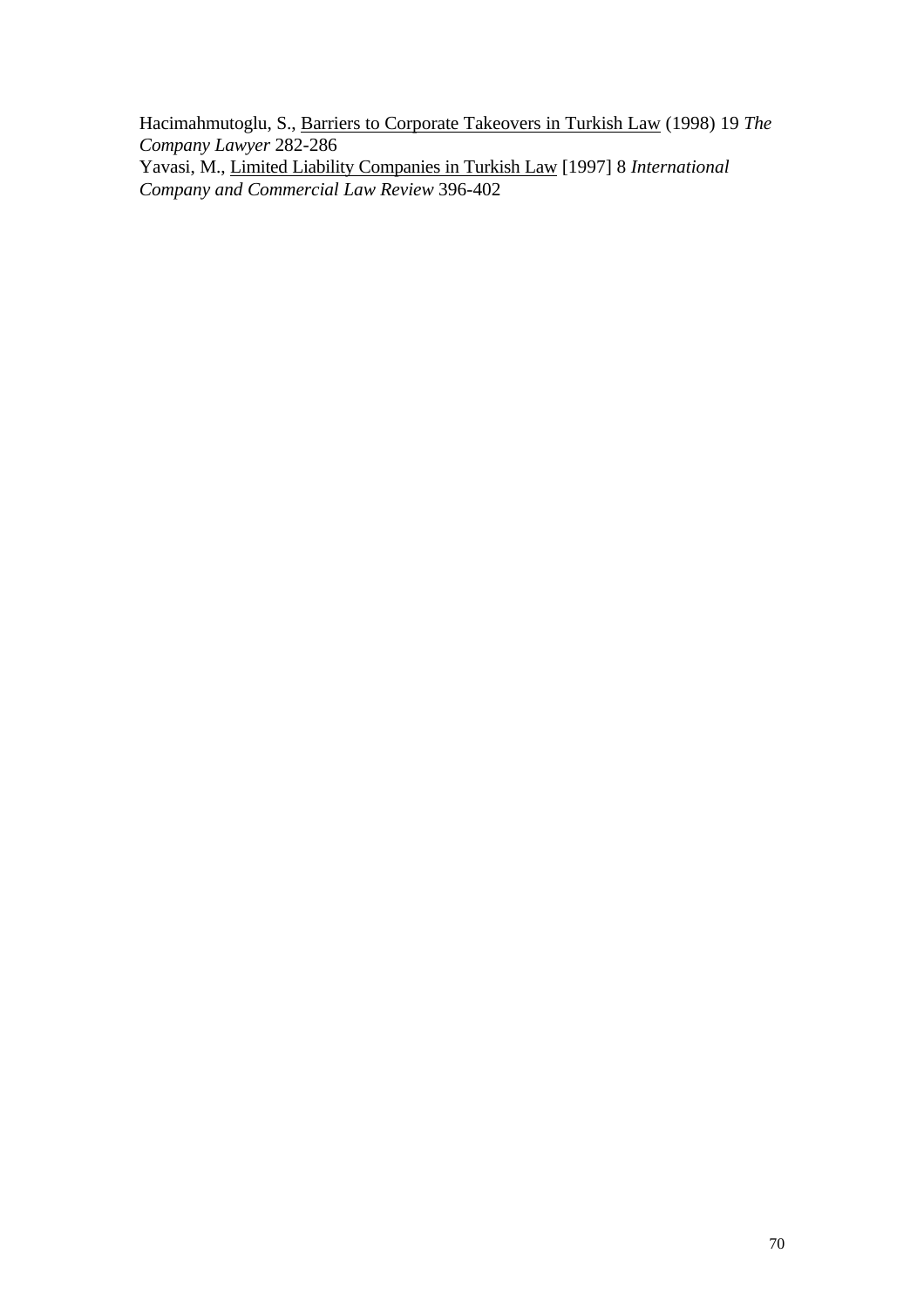# **BIBLIOGRAPHY : GENERAL SOURCES OF INFORMATION**

A selected bibliography is found at the end of each national survey. However, general sources of information used in this study are as follows

#### PERIODICALS

Butterworths Journal of International Banking and Financial Law European Business Law Review European Counsel European Current Law European Legal Business European Legal Journals Index International Business Lawyer International Commercial and Corporate Law Review International Commercial Litigation International and Comparative Law Quarterly International Financial Law Review Journal of Business Law Journal of International Banking Law The Company Lawyer

### MONOGRAPHS AND TEXTBOOKS

C & L Belmont, **European Company Law** (1989, FT) Bentley, P., **Corporate Law: The European Dimension** (1991, Butterworths) Bridgeford, A.,**Offshore Legal Opinions in Loan and Security Transactions** (1997) (Sweet & Maxwell) Carrington, N., and de Araujo, B., **Acquiring Companies and Businesses in Europe** (1994, Chancery) Dorresteijn, A., Kuiper, I., and Morse, G., **European Corporate Law** (1994, Kluwer) Drury, R. and Xuereb, P., **European Company Laws: A Comparative Approach** (1991, Dartmouth) Hopt, K., et alia, **Comparative Corporate Governance : The State of the Art and Emerging Research** (1998, Clarendon Press) Maitland -Walker, J. **Guide to European Company Laws** (2nd ed, 1997) (Sweet and Maxwell) McGee, A., Cerfontaine, A. and Williams, C., **Business Start up in Europe: Law and Practice** (1998, ACCA Research Report 54) Pinto, R.A., and Visentini G., **Legal Basis of Corporate Governance in Publicly Held Companies** (1998, Kluwer) Rider, B., **Developments in European Company Law (Vol 1 1997)** (1998, Kluwer) Rider, B., **Developments in European Company Law (Vol 2, 1997)** (1998, Kluwer) Sorensen, A., **Personal Liability of Directors** (1998, Kluwer)